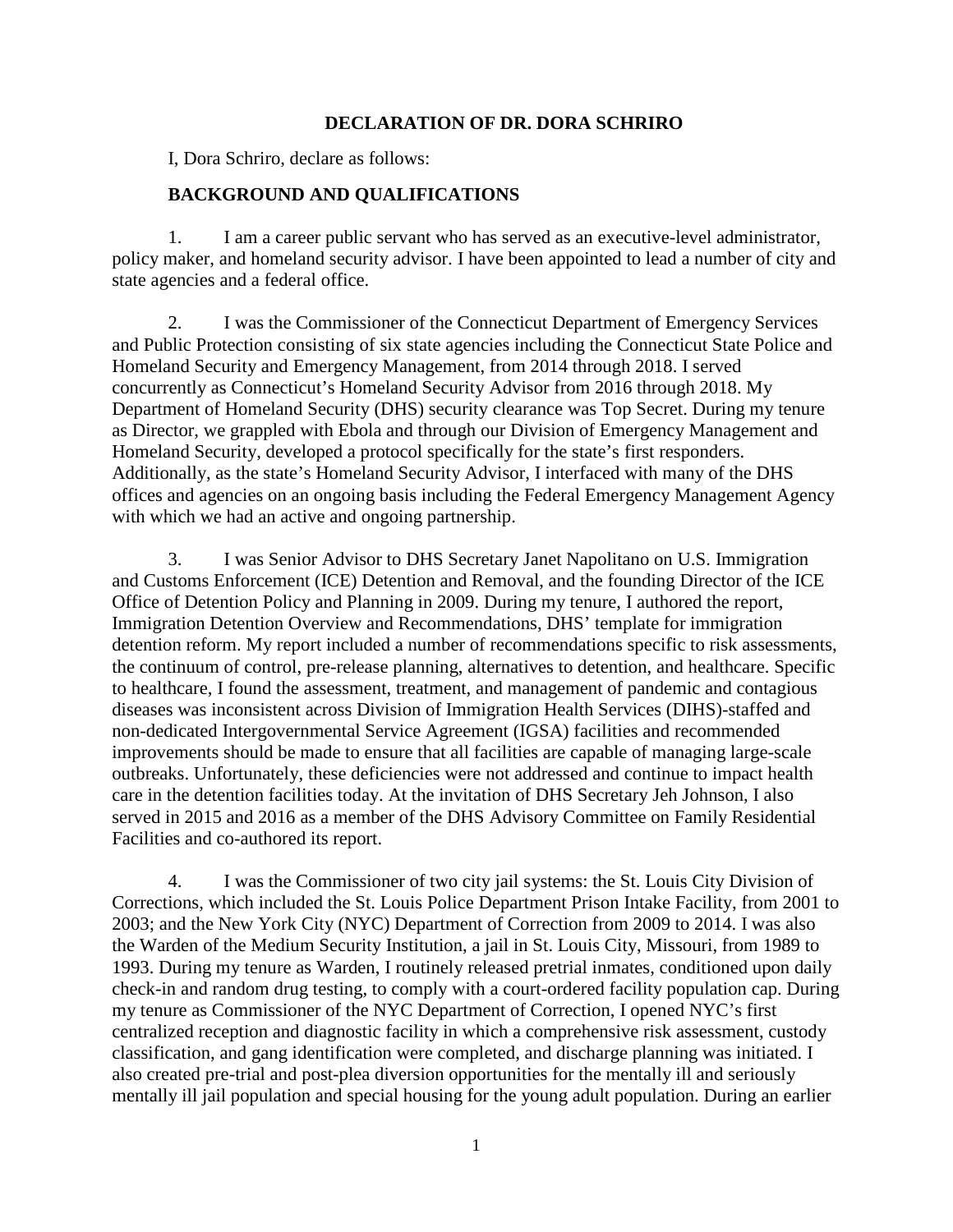appointment to the NYC Department of Correction as Assistant Commissioner for Programs Services from 1985 to 1989, I also oversaw the city's work release program for pre-trial and citysentenced inmates.

5. I was the Director of two state correctional systems: the Missouri Department of Corrections, which encompassed state prisons, probation, and parole, from 1993 to 2001; and the Arizona Department of Corrections, which encompassed state prisons and parole, from 2003 to 2009. During my tenure as Director of the Arizona Department of Corrections, the department was the first correctional system to be selected Winner of the Innovations in American Government awards program for a prison-based reform, which we called Parallel Universe. Our systemwide initiative provided pre-release preparation in which all inmates participated from the first to the last day of their incarceration guided by norms and values closely mirroring those of the community. As Director of the Missouri Department of Corrections, I also served on the state's Sentencing Commission.

6. I was a member of the adjunct faculties of University of Missouri-St. Louis Department of Criminology from 1990 to 1998, St. Louis University School of Law from 2000 to 2002, and Arizona State University Sandra Day O'Connor School of Law from 2005 to 2008, during which time I taught graduate-level Criminology and Correctional Law courses and led Sentencing Seminars.

7. I have served continuously on the Women's Refugee Commission since 2012, and the American Bar Association (ABA) Commission on Immigration since 2014.

8. I am knowledgeable about the American Correction Association and ICE detention standards, including standards applicable to Medical Care, Disability Identification, Assessment and Accommodations, and Classification Systems which is premised on objective, evidence-based risk assessments as the basis for in-custody housing and community-based assignments by the least restrictive means consistent with those assessments. I have also participated in the development of ABA professional standards for both correctional systems and ICE detention facilities. I am familiar with the California Board of State and Community Corrections Title 15 Minimum Standards for Local Detention Facilities. I am also familiar with bond procedures in state, federal, and immigration courts.

9. I am knowledgeable about the case law and the actual operation of immigration detention and jail and prison systems, as well as the individuals in the custody of the different systems.

10. I have served as a Corrections expert to the California Department of Justice, the American Civil Liberties Union, Disability Rights California, and the Hampton County, Massachusetts Sheriff's Department. I am currently engaged by the California Department of Justice, the American Civil Liberties Union, the Southern Poverty Justice Center, Human Rights First, and the St. Louis University School of Law Legal Clinics.

11. A complete and correct Resume, which includes a list of my publications from the last ten years, is attached as Appendix A.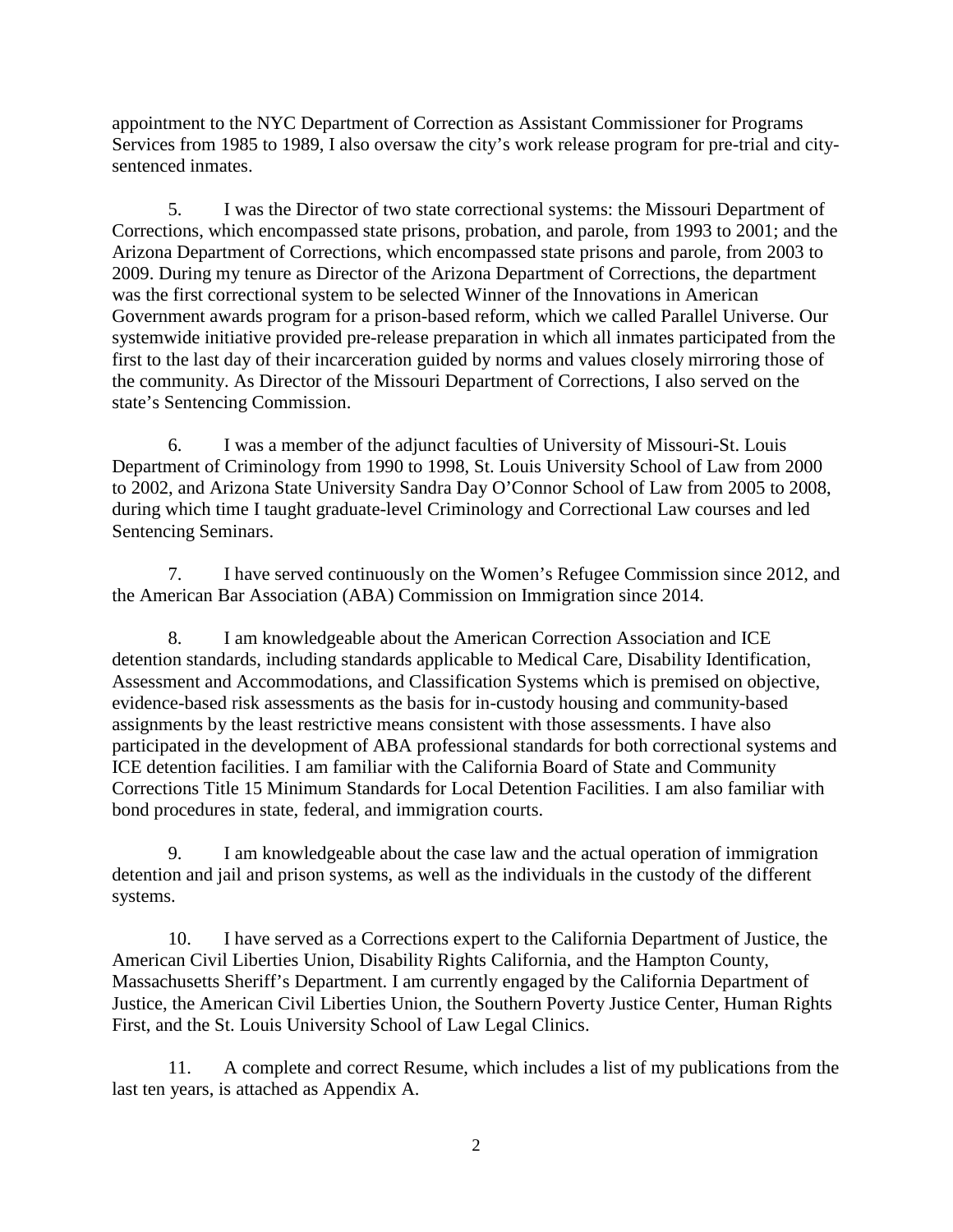12. In the previous four years, I have testified as an expert at trial or by deposition in the following case: *Endicott v. Hurley*, No. 2:14-cv-107 DDN (E.D. Mo.).

## **EXPERT ASSIGNMENT**

13. Plaintiffs' counsel has asked me, based on my expertise in the operation of civil and criminal detention systems, including those used to house ICE detainees, and on my review of the case-specific documents outlined below, to address whether conditions at the Wyatt Detention Facility ("Wyatt") in Central Falls, Rhode Island, place ICE detainees housed at that facility at risk of contracting COVID-19. Wyatt is a detention facility operated by the Central Falls Detention Facility Corporation (CFDFC), a quasi-public corporation, which detains immigration detainees under contract with ICE. ICE accesses the facility by means of a rider with the USMS, which has an IGSA with Central Falls Detention Facility Corporation. Plaintiffs' counsel further asked me to address whether alternatives to detention can be used to release ICE detainees from the facility while maintaining public safety and ensuring compliance with court orders.

14. I have reviewed the following documents and rely on them in support of my findings and conclusions:

- a. Declaration of Gagik Mkrtchian
- b. Declaration of Oscar Yanes
- c. Status reports from Wyatt from 4/20/2020 through 5/11/2020
- d. Declaration of Dr. Joseph Amon in this case
- e. The IGSA between USMS and Wyatt, and the ICE rider
- f. The Wyatt detainee handbook
- g. The most recent Nakamoto Group Inspection Report of Wyatt (April 11, 2019)

# **FINDINGS AND CONCLUSIONS**

## **ICE Response to COVID-19**

l

15. According to the World Health Organization, COVID-19 has reached pandemic status.<sup>[1](#page-2-0)</sup> There is no vaccine to prevent transmission, and there is no cure for COVID-19.<sup>[2](#page-2-1)</sup> The likelihood of its recurrence is great.<sup>[3](#page-2-2)</sup> A total of  $4,434,590$  people has been diagnosed with COVID-

<span id="page-2-0"></span><sup>1</sup> European Regional Office, *WHO Announces COVID-19 Outbreak a Pandemic*, WORLD HEALTH ORG. (Mar. 12, 2020), http://www.euro.who.int/en/health-topics/health-emergencies/coronavirus-covid-19/news/news/2020/3/whoannounces-covid-19-outbreak-a-pandemic.

<span id="page-2-1"></span><sup>2</sup> *Coronavirus Disease 2019 (COVID-19): Situation Summary*, CTRS. FOR DISEASE CONTROL & PREVENTION, https://www.cdc.gov/coronavirus/2019-ncov/cases-updates/summary.html (last updated Mar. 21, 2020).

<span id="page-2-2"></span><sup>3</sup> Ed Yong, *How the Pandemic Will End*, ATLANTIC (Mar. 25, 2020),

https://www.theatlantic.com/health/archive/2020/03/how-will-coronavirus-end/608719/.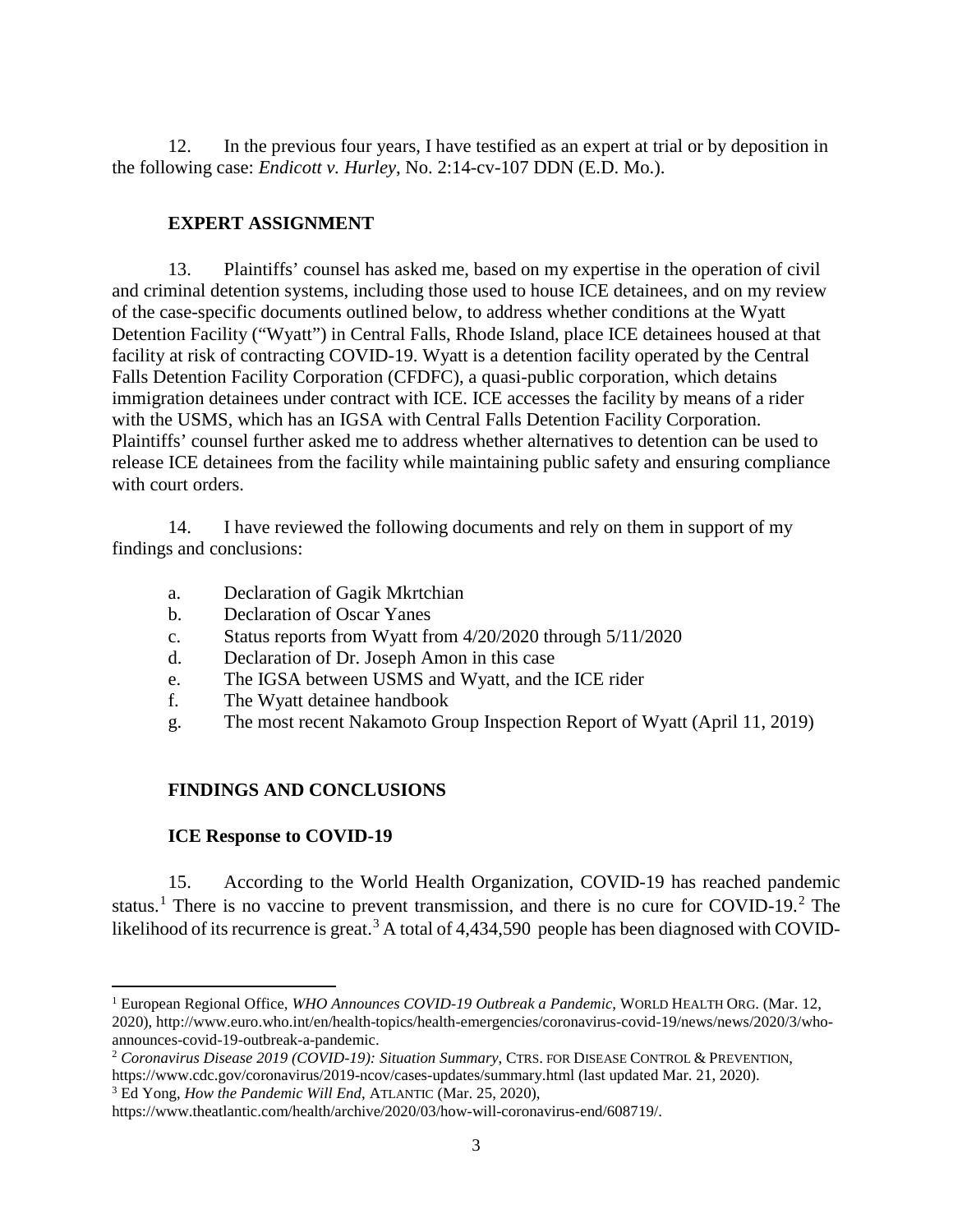19 and 302.025 people have died.[4](#page-3-0) The United States is now the epicenter of the epidemic, with 1,416,528 diagnosed cases and 85,813 deaths. The State of Rhode Island has 12,016 confirmed cases and 468 deaths as of May 12. [5](#page-3-1) Providence County, where the Donald W. Wyatt Detention Facility (Wyatt) is located, has 3,913 positive cases.<sup>[6](#page-3-2)</sup> Immigrations and Customs Enforcement (ICE) reported it has tested only 1,804 detainees to date, of which 965 detainees (53%) have confirmed cases of COVID-19 including two detainees housed at Wyatt.<sup>[7](#page-3-3)</sup> An additional 44 ICE employees assigned to detention facilities have also tested positive for COVID-19.<sup>[8](#page-3-4)</sup>

16. The World Health Organization, the Centers for Disease Control and Prevention, and other public health experts recommend the use of social distancing and other preventive strategies as well as sound screening, quarantine, and testing practices to control the virus.<sup>[9](#page-3-5)</sup> The Vera Institute of Justice and Community-Oriented Correctional Health Services recognizing the impracticality of social distancing in institutional environments, further recommend that authorities in correctional and immigration detention settings "[u]se their authority to release as many people from their custody as possible."<sup>[10](#page-3-6)</sup>

17. I have reviewed the relevant guidance released by ICE and the CDC: The ICE Health Service Corps (IHSC) Interim Guidance, issued on March  $6, 2020$ ;<sup>[11](#page-3-7)</sup> the updated ICE statement on changes to enforcement operations, issued on March 18,  $2018$ ;<sup>[12](#page-3-8)</sup> the ICE memorandum on COVID-19, issued on March  $27$ ,  $2020$ ;<sup>[13](#page-3-9)</sup> the ICE guidance on release of medically vulnerable individuals, issued on April 4,  $2020$ ;<sup>[14](#page-3-10)</sup> the ICE Enforcement and Removal Operations COVID-19 Pandemic Response Requirements issued on April 10, 2020 ("ERO

l

<span id="page-3-3"></span><sup>7</sup> *ICE Guidance on COVID-19: Confirmed Cases*, U.S. IMMIG. & CUSTOMS ENFORCEMENT,

<span id="page-3-0"></span><sup>4</sup> *COVID-19 Dashboard*, JOHNS HOPKINS UNIV., https://coronavirus.jhu.edu/map.html (last updated May 14, 2020). <sup>5</sup> *COVID-19 Data Tracker*, R.I. ST. DEP'T OF HEALTH, https://ri-department-of-health-covid-19-data-

<span id="page-3-1"></span>rihealth.hub.arcgis.com/ (last updated May 14, 2020).

<span id="page-3-2"></span> $6$  *Id.* 

https://www.ice.gov/coronavirus (as updated May 14, 2020) [hereinafter ICE Guidance].

<span id="page-3-4"></span><sup>8</sup> *Id.*

<span id="page-3-5"></span><sup>9</sup> *Coronavirus Disease Advice for the Public*, WORLD HEALTH ORG.,

https://www.who.int/emergencies/diseases/novel-coronavirus-2019/advice-for-public (last updated Mar. 18, 2020); *How to Protect Yourself*, CTRS. FOR DISEASE CONTROL & PREVENTION, https://www.cdc.gov/coronavirus/2019 ncov/prepare/prevention.html (last updated Mar. 18, 2020); Saralyn Cruickshank, *Now Is not the Time to Ease Social Distancing Measures, Experts Say*, HUB JOHNS HOPKINS U. (Mar. 24, 2020),

<span id="page-3-6"></span> $^{10}$  COMMUNITY-ORIENTED CORRECTIONAL HEALTH SERVICES  $\&$  VERA INSTITUTE OF JUSTICE, GUIDANCE FOR PREVENTIVE AND RESPONSIVE MEASURES TO CORONAVIRUS FOR JAILS, PRISONS, IMMIGRATION DETENTION AND YOUTH FACILITIES 2 (Mar. 18, 2020), *available at* https://cochs.org/files/covid-19/covid-19-jails-prisonimmigration.pdf.

<span id="page-3-7"></span><sup>&</sup>lt;sup>11</sup> ICE HEALTH SERVICE CORPS, INTERIM REFERENCE SHEET ON 2019-NOVEL CORONAVIRUS (COVID-19) (Mar. 6, 2020) [hereinafter IHSC Interim Reference Sheet].

<span id="page-3-8"></span><sup>12</sup> *Updated ICE Statement on COVID-19*, ICE NEWS RELEASES (Mar. 18, 2020),

https://www.ice.gov/news/releases/updated-ice-statement-covid-19 [hereinafter March 18 ICE Statement].

<span id="page-3-9"></span><sup>13</sup> *See* ICE Enforcement and Removal Operations, *Memorandum on Coronavirus Disease 2019 (COVID-19) Action Plan, Revision 1*, U.S. IMMIG. & CUSTOMS ENFORCEMENT (Mar. 27, 2020),

https://www.ice.gov/doclib/coronavirus/attF.pdf [hereinafter March 27 ICE Memorandum].

<span id="page-3-10"></span><sup>&</sup>lt;sup>14</sup> Email from Peter B. Berg, Assistant Dir. of Field Operations, ICE, to Field Office Dirs. and Deputy Field Office Dirs., ICE (Apr. 4, 2020, 5:17 PM) (detailing ICE's protocols for the release of medically vulnerable detainees) [hereinafter ICE Release Guidance].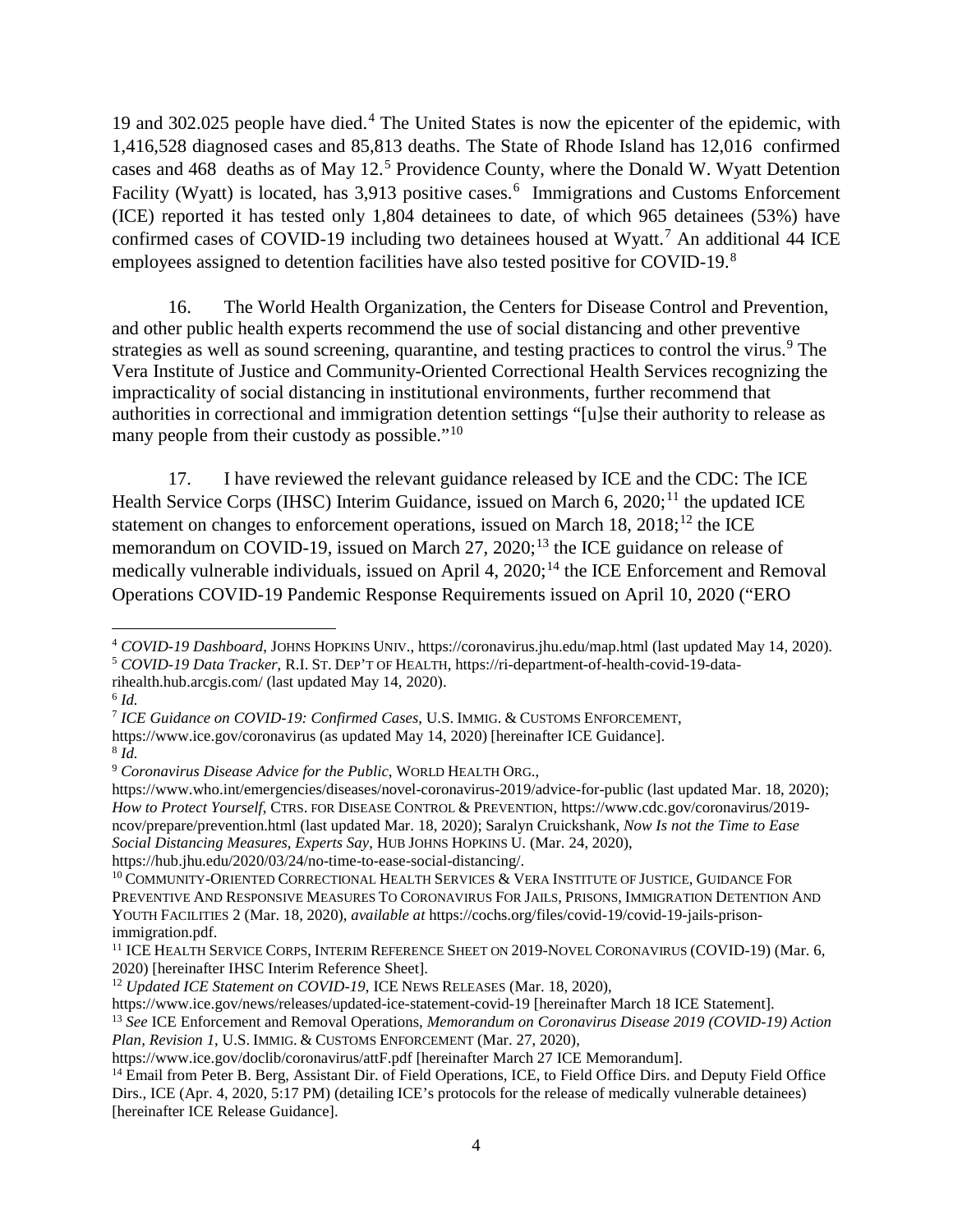COVID-19 PRR");<sup>[15](#page-4-0)</sup> and the CDC guidance on managing coronavirus disease 2019 in correctional and detention facilities, issued March 23, 2020.[16](#page-4-1)

18. It is my opinion, based on years of my experience as Warden of a city jail, Commissioner of four correctional systems, Commissioner of an emergency services and homeland security agency, a state's CT Homeland Security Advisor, and Director of the ICE Office of Detention Policy and Planning, and my continuing oversight and assessments of correctional and immigration detention facilities in the capacity as an Expert, that the plans that ICE has put forth are insufficient to protect the detained population, detention staff, and the public at-large. ICE, a federal agency, requires a robust *national* response to COVID-19, a plan that encompasses all detention facilities, is supported by a unified system of health care, one that meets all CDC requirements, and contemplates a continuum of control that includes alternatives to detention. ICE has yet to promulgate and put that plan into place.

19. The situation in correctional and detention facilities is dire. The CDC's May 6 Morbidity and Mortality Weekly Report includes a compilation of aggregate data from January 21 through April 28 submitted by 37 of 54 state and territorial health department jurisdictions of which, 32 of the 37 departments reported at least one laboratory-confirmed case from a total of 420 correctional and detention facilities. Among these facilities, COVID-19 was diagnosed in 4,893 incarcerated or detained persons and 2,778 facility staff members, resulting in 88 deaths in the confined population and 15 deaths among staff members.<sup>[17](#page-4-2)</sup> Another study released in April demonstrates that between 72% and 99% of immigration detainees are likely to become infected with COVID-19 within the next 90 days.<sup>[18](#page-4-3)</sup>

20. As explained more thoroughly below, ICE is not conducting the kind of symptomatic screening and comprehensive testing necessary to show the full scope of the spread of COVID-19 in immigration detention. However, the limited testing that they have conducted demonstrates the speed at which COVID-19 is spreading in immigration detention. ICE announced the first positive COVID-19 detainee on March 24.[19](#page-4-4) On April 9, just 37 detainees had tested positive for COVID-19.<sup>[20](#page-4-5)</sup> A month later, on May 14, the number had increased to

<span id="page-4-0"></span><sup>15</sup> IMMIGRATION AND CUSTOMS ENFORCEMENT, ENFORCEMENT AND REMOVAL OPERATIONS, COVID-19 PANDEMIC RESPONSE REQUIREMENTS 11 (Apr. 10, 2020) [hereinafter ERO COVID-19 PRR].

<span id="page-4-1"></span><sup>16</sup> CDC, *Interim Guidance on Management of Coronavirus Disease 2019 (COVID-19) in Correctional and Detention Facilities*, CTRS. FOR DISEASE CONTROL & PREVENTION (Mar. 23, 2020),

https://www.cdc.gov/coronavirus/2019-ncov/community/correction-detention/guidance-correctional-detention.html [hereinafter CDC, *Interim Guidance*].

<span id="page-4-2"></span><sup>&</sup>lt;sup>17</sup> CDC Centers for Disease Control and Prevention, Morbidity and Mortality Weekly Report, Early Release, Vol. 69, May 6, 2020, "COVID-19 in Correctional and Detention Facilities – United States – February-April 2020, https://www.cdc.gov/mmwr/volumes/69/wr/mm6919e1.htm?s\_cid=mm6919e1\_w.

<span id="page-4-3"></span><sup>18</sup> Michael Irving et al., *Modeling COVID-19 and Impacts on U.S. Immigration and Enforcement (ICE) Detention Facilities, 2020*, J. URBAN HEALTH (2020), *available at* https://whistleblower.org/wpcontent/uploads/2020/04/Irvine\_JUH\_ICE\_COVID19\_model.pdf.

<span id="page-4-4"></span><sup>19</sup> Priscilla Alvarez and Catherine E. Shoichet, *First ICE Detainee Tests Positive for Coronavirus*, CNN (Mar. 24, 2020), https://www.cnn.com/2020/03/24/us/ice-detainee-coronavirus/index.html.

<span id="page-4-5"></span><sup>20</sup> *ICE Guidance*, *supra* note 7 (as updated Apr. 9, 2020).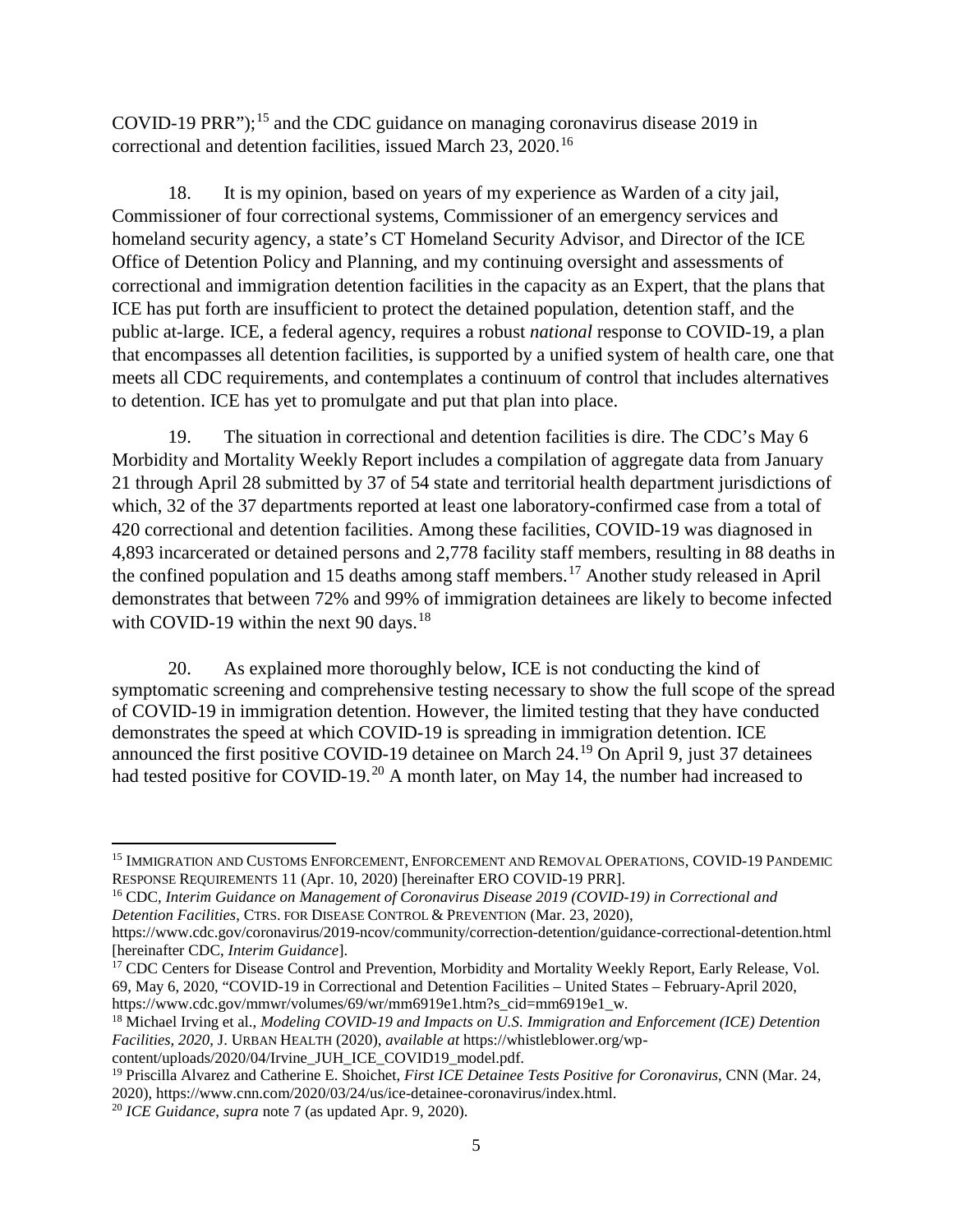965.<sup>[21](#page-5-0)</sup> A staggering number of those cases are at a single facility, Otay Mesa, which had 149 cases on May 14.<sup>[22](#page-5-1)</sup>

21. The reason for the rapid spread of infectious disease, including COVID-19, in immigration detention is straightforward: prompt identification of COVID-19 cases utilizing symptom screening and conducting adequate testing, and consistent application of preventive measures such as valid quarantine methods are not in place. As Dr. Amon stated, "The understanding of direct transmission as the most likely means of SARS-CoV-2 transmission, combined with evidence of asymptomatic and pre-symptomatic transmission suggests that … the main strategy for limiting disease transmission is social distancing and that in order for such distancing to be effective it must occur before individuals display symptoms."<sup>23</sup> ICE has yet to adequately address the frequency with which detainees come into contact with one another, the lack of basic cleaning and sanitization supplies and PPE to mitigate the risk when such encounters occur, or staff's continuing non-compliance with CDC recommendations. The limited measures that ICE has taken are insufficient and simply do not allow detainees to practice either the social distancing to avoid exposure or the sanitation and hygiene necessary to remediate exposure to protect themselves from contracting COVID-19. So it is, COVID-19 has made its way into Wyatt, and there is every reason to believe that conditions there will allow it to spread. Because ICE fails to follow CDC recommendations it is also likely ICE will not know until it is too late.

22. ICE is comprised primarily of law enforcement personnel with extensive expertise performing removal functions, but not in the design and delivery of detention facilities and community-based alternatives.[24](#page-5-3) ICE has not yet established a system of immigration detention with the requisite management tools and informational systems to detain and supervise the people in its custody in settings consistent with assessed risk. ICE utilizes a number of disparate strategies to detain the persons in its custody notably, county jails, private prisons, and sharedused facilities that combine local, state and federal inmates, all of which generally impose far more requirements than are needed to ensure their compliance upon release to the community, and it does not have a unified system for the delivery of health care. Also, of great concern, and quite evident in the instruction and requirements ICE has produced in the last several months in response to COVID-19, it has not yet created capacity within the organization to assess and improve detention operations.

23. Jails, prisons, and immigration detention facilities are notorious amplifiers of infectious disease.<sup>[25](#page-5-4)</sup> A large number of state and local correctional systems recognizing the harm they can cause by failing to act timely and effectively, have taken affirmative actions to reduce the size of their systems to curb the spread of the coronavirus disease and are realizing positive results. ICE, which operates the largest system of incapacitation in the country, has lagged in its

<span id="page-5-1"></span><span id="page-5-0"></span><sup>&</sup>lt;sup>21</sup> *Id.* (as updated May 14, 2020).<br><sup>22</sup> *Id.* <sup>23</sup> Joseph J. Amon Declaration, ¶ 14.

<span id="page-5-2"></span>

<span id="page-5-3"></span><sup>&</sup>lt;sup>24</sup> DORA SCHRIRO, IMMIGRATION DETENTION OVERVIEW AND RECOMMENDATIONS (2009), available at https://www.ice.gov/doclib/about/offices/odpp/pdf/ice-detention-rpt.pdf.

<span id="page-5-4"></span><sup>&</sup>lt;sup>25</sup> Kelsey Kauffman, *Why Jails Are Key to "Flattening the Curve" of Coronavirus*, APPEAL (Mar. 13, 2020), https://theappeal.org/jails-coronavirus-covid-19-pandemic-flattening-curve/.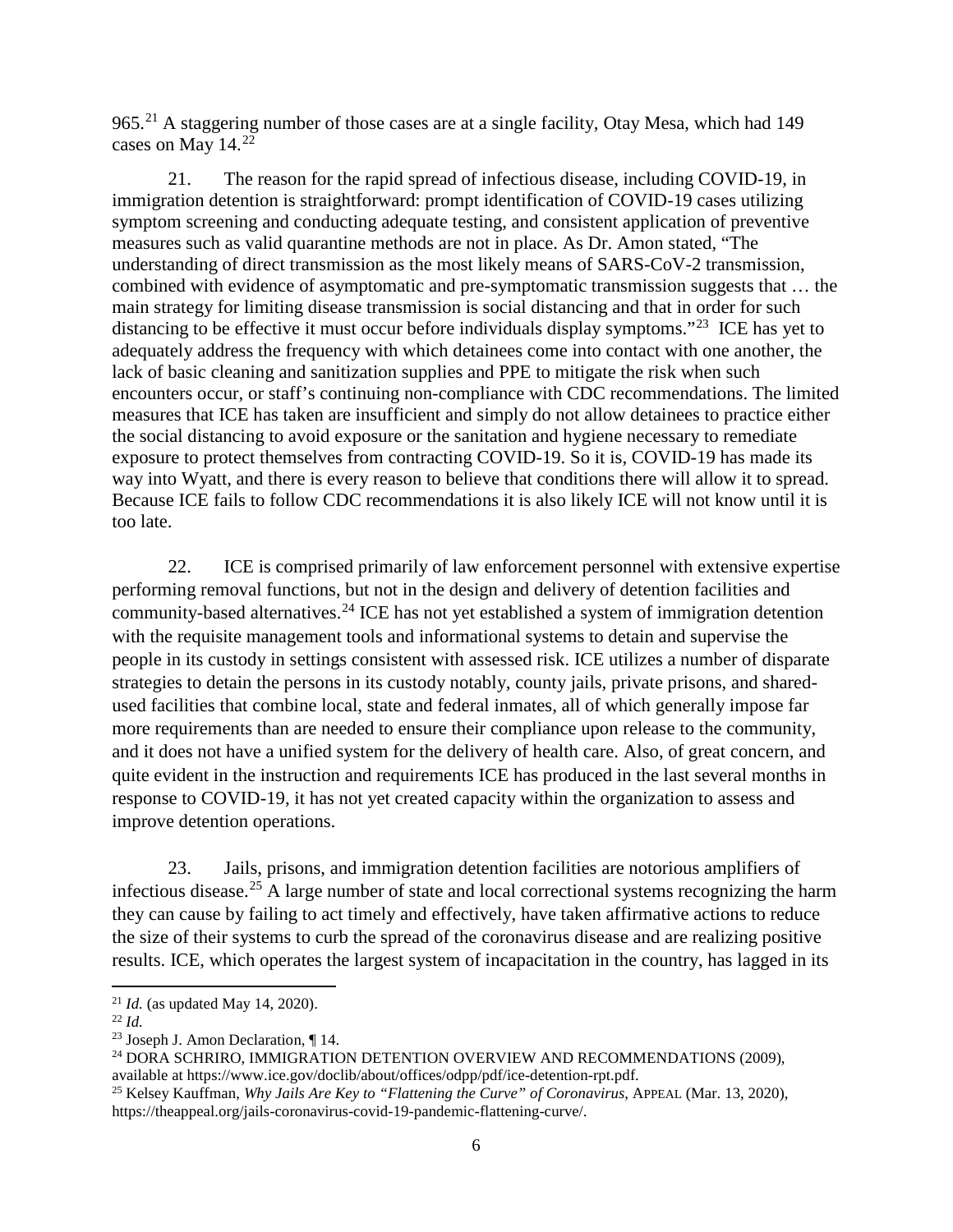efforts to lower its census and to address conditions of detention for those detainees who remain in its custody.

24. These are the primary measures ICE has taken to date, and their outcomes.

25. The ICE Health Service Corp (IHSC) issued Interim Reference Sheet on 2019- Novel Coronavirus (COVID-19), Version 6.0, March 6, 2020, informing its health care staff that revised CDC guidance expanded testing to a wider group of symptomatic patients. However, it directed that providers should use their judgement to determine if a patient has signs and symptoms compatible with COVID-19 and whether the patient should be tested. They were strongly encouraged to test for other causes of respiratory illness including infection such as influenza.[26](#page-6-0) The memorandum appeared to achieve its intended effect. While correctional systems were systematically, proactively making efforts and taking steps to identify and address the presence of the coronavirus in their facilities, ICE did not. When they began to report their findings early in April, the differences were stark. The Bureau of Prisons reported 337 confirmed cases of COVID-19 among the inmate population, and eight deaths of inmates.<sup>[27](#page-6-1)</sup> The NYC Department of Correction confirmed [28](#page-6-2)7 cases, and Cook County jails, 238 cases.<sup>28</sup> In comparison, ICE reported in the same timeframe, that 37 detainees and 11 ICE employees assigned to facilities with approximately 33,000 detainees in its custody have tested positive.<sup>[29](#page-6-3)</sup> Subsequently, on April 17, in testimony before the House Committee on Oversight and Reform, ICE disclosed that it had only 400 test kits and would test more detainees if they were available. Three weeks later, on May 7, ICE had tested just 1,460 detainees since the onset of the pandemic,<sup>[30](#page-6-4)</sup> a fraction of its total detained population in those weeks.<sup>[31](#page-6-5)</sup> None of ICE's daily updates of positive cases includes confirmed cases among its third-party providers who staff and operate all of its detention facilities.<sup>[32](#page-6-6)</sup> ICE's refusal to provide this information would only undercut an earnest effort to secure additional kits. ICE has refused to provide confirmed cases of vendors and contractors.[33](#page-6-7)

26. The ICE newsroom issued Updated Statement on COVID-19 on March 18, 2020. ICE Enforcement and Removal Operations (ERO) will focus enforcement on public safety risks and individuals subject to mandatory detention based on criminal grounds. ICE notified Congress that it will halt arrests except for those deemed "mission critical" to "maintain public

 $\overline{\phantom{a}}$ 

<span id="page-6-0"></span><sup>26</sup> IHSC Interim Reference Sheet, *supra* note 11.

<span id="page-6-1"></span><sup>27</sup> Timothy Williams & Danielle Ivory, *Chicago's Jail Is Top U.S. Hot Spot as Virus Spreads Behind Bars*, N.Y. TIMES (Apr. 8, 2020), https://www.nytimes.com/2020/04/08/us/coronavirus-cook-county-jail-chicago.html. <sup>28</sup> *Id.*

<span id="page-6-3"></span><span id="page-6-2"></span><sup>29</sup> ICE Guidance, *supra* note 7 (as updated Apr. 9, 2020).

<span id="page-6-4"></span><sup>30</sup> *Id.* (as updated May 7, 2020).

<span id="page-6-5"></span><sup>31</sup> *Detention Management: Detention Statistics*, U.S. IMMIG. & CUSTOMS ENFORCEMENT,

<span id="page-6-7"></span><span id="page-6-6"></span>https://www.ice.gov/detention-management (last updated May 9, 2020) [hereinafter ICE Detention Management]. <sup>32</sup> Monique O. Madan, *ICE Refuses to Say if its Contractors Have COVID-19. A Federal Judge Just Ordered it to*., MIAMI HERALD (Apr. 15, 2020), https://www.miamiherald.com/news/local/immigration/article242022731.html. <sup>33</sup> *Id*.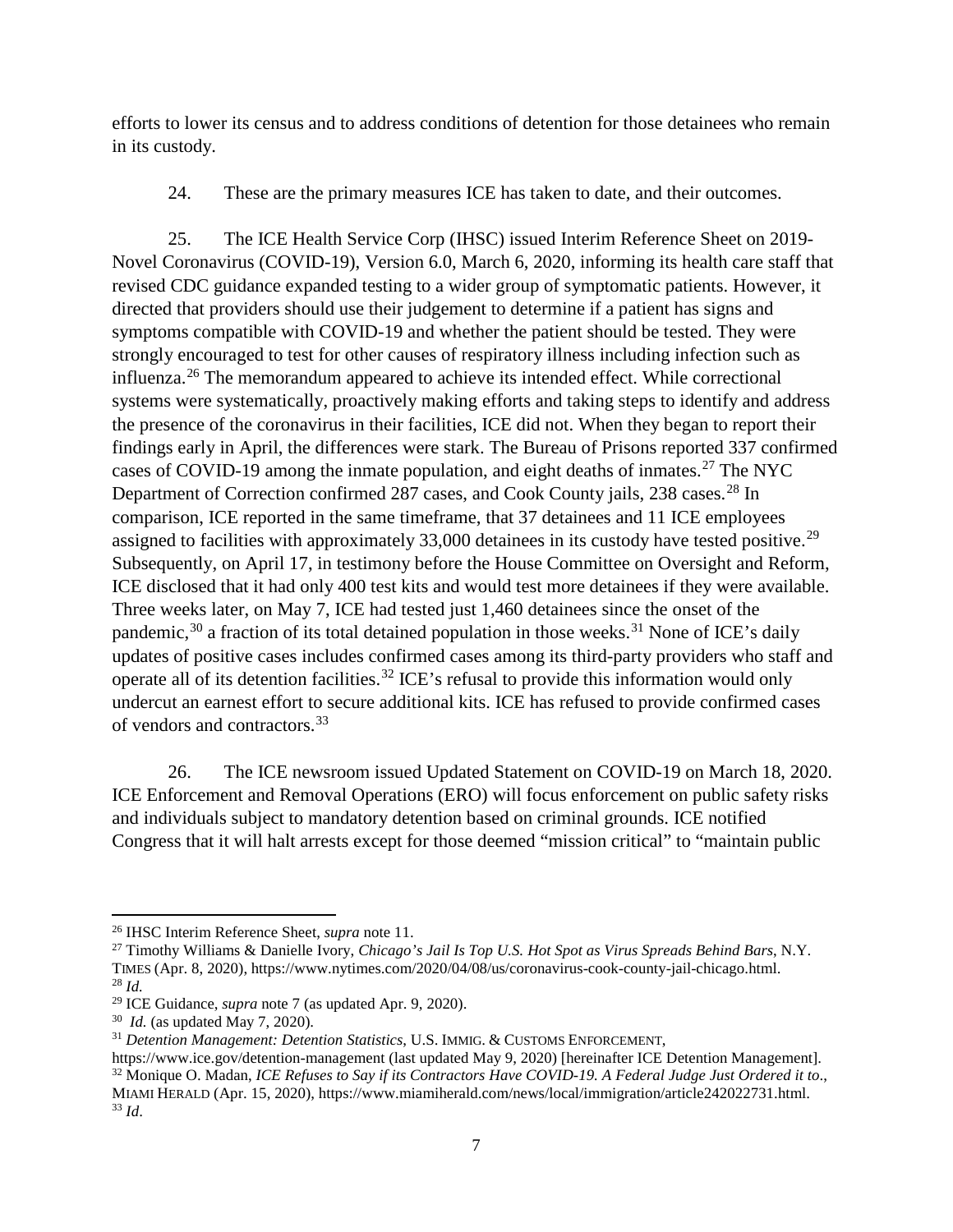safety and national security."<sup>[34,](#page-7-0)[35](#page-7-1)</sup> ICE also committed not to conduct enforcement operations at or near health care facilities.<sup>[36](#page-7-2)</sup> In essence, ICE acknowledged its prosecutorial discretion and committed to exercise it. For those individuals who do not fall into those categories, ERO will exercise discretion to delay enforcement actions until after the crisis or utilize alternative to detention, as appropriate. ICE casts a wide net in categorizing individuals as "public safety risks," and individuals subject to mandatory detention based on criminal grounds includes persons charged but not convicted, and persons who could have been charged.<sup>[37](#page-7-3)</sup>

27. ERO issued a subsequent memorandum, COVID-19 Detained Docket Review, to Field Office Directors and Deputy Directors, on April 4, 2020, providing additional guidance on the release of medically vulnerable individuals pursuant to the March 18 announcement. The field was informed the categories of cases had been expanded to include individuals over the age of 60 and medical conditions listed by the CDC to create a high risk of serious illness or death due to COVID-19, and that the presence of a medical risk factor should be considered a "significant discretionary factor weighing in favor of release," but cautioned, risk factors may not always be determinative and detainees subject to mandatory detention shall not be released. On April 20, a nationwide court order required ICE to abide by its review but lowered the age to over 55. [38](#page-7-4)

28. On April 17, ICE's posture hardened. Appearing before the House Committee on Oversight and Reform, Acting Director Albence asserted that continued detention during the pandemic is a necessary deterrent to avert a "rush at the borders."[39](#page-7-5) In fact, detention for the express purpose of deterrence for any reason is impermissible, and to knowingly fail to protect at-risk individuals from contracting a deadly disease is unconscionable.

29. Based on my experience at DHS, ICE exercises discretion to release or decline to detain medically vulnerable individuals, even when those individuals are, per statute, mandatorily detained. Regardless of statute, ICE has the capacity to, and in fact does, release medically vulnerable individuals when necessary for public health. The memoranda released on March 18 and April 4 to field office directors and deputy field office directors regarding mandatory detention requirements are unnecessarily restrictive.<sup>[40](#page-7-6)</sup>

<span id="page-7-0"></span><sup>34</sup> Maria Sacchetti & Arelis R. Hernández, *ICE to Stop Most Immigration Enforcement Inside U.S., Will Focus on Criminals During Coronavirus Outbreak*, WASH. POST (Mar. 18, 2020),

https://www.washingtonpost.com/national/ice-halting-most-immigration-enforcement/2020/03/18/d0516228-696c-11ea-abef-020f086a3fab\_story.html.

<span id="page-7-1"></span><sup>35</sup> Ian Kullgren, *ICE to Scale Back Arrests During Coronavirus Pandemic*, POLITICO (Mar. 18, 2020), https://www.politico.com/news/2020/03/18/ice-to-scale-back-arrests-during-coronavirus-pandemic-136800. <sup>36</sup> Sacchetti & Hernández, *supra* note 34.

<span id="page-7-3"></span><span id="page-7-2"></span><sup>37</sup> March 18 ICE Statement, *supra* note 12.

<span id="page-7-4"></span><sup>38</sup> *See* Fraihat v. U.S. Immigration & Customs Enf't, No. EDCV191546JGBSHKX, 2020 WL 1932570 (C.D. Cal. Apr. 20, 2020).

<span id="page-7-5"></span><sup>39</sup> U.S. House of Representatives, House Committee on Oversight and Reform, *DHS Officials Refuse to Release Asylum Seekers and Other Non-Violent Detainees Despite Spread of Coronavirus*, OVERSIGHT.HOUSE.GOV (Apr. 17, 2020), [https://oversight.house.gov/news/press-releases/dhs-officials-refuse-to-release-asylum-seekers-and-other](https://oversight.house.gov/news/press-releases/dhs-officials-refuse-to-release-asylum-seekers-and-other-non-violent-detainees)non-violent-detainees [hereinafter *DHS Officials Refuse to Release Asylum Seekers*]. 40 ICE Release Guidance, *supra* note 14.

<span id="page-7-6"></span>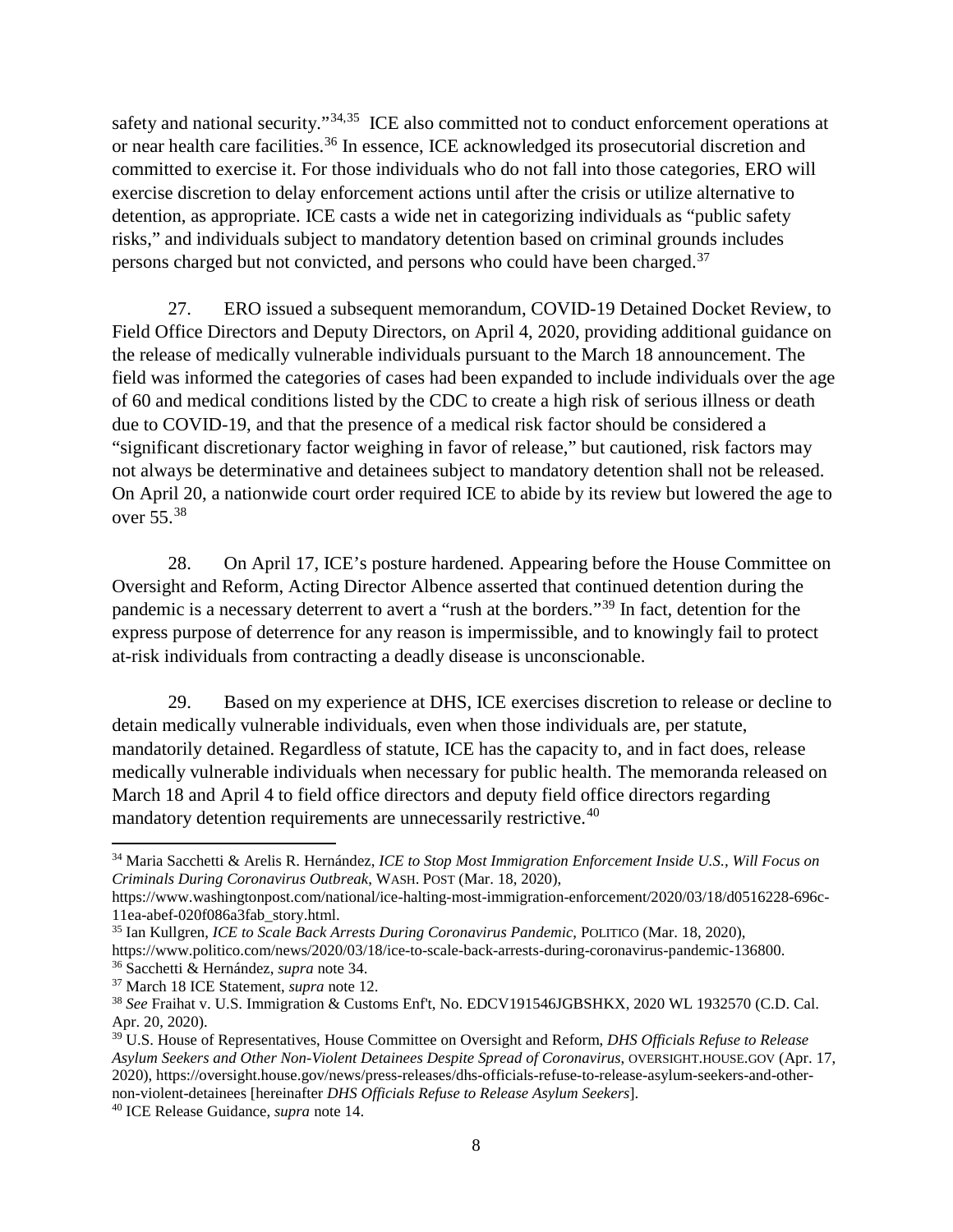30. ERO issued Memorandum on Coronavirus Disease 2019 (COVID-19), Action Plan, Revision 1, on March 27, 2020. The revision was applicable only to ICE's 36 IHSC-staffed and non-IHSC staffed, ICE-dedicated facilities.<sup>[41](#page-8-0)</sup> With regards to the remaining 185 locations, all non-dedicated facilities, ICE deferred to local, state, tribal, territorial and federal public health authorities but recommended that actions contained in this memo be considered best practices.<sup>[42](#page-8-1)</sup> The impact of differentiating expectations is significant. ICE allows the conditions of detention for a detainee in a national system of detention to vary not by his or her assessed needs or risk but by location, thereby treating similarly situated detainees differently. Additionally, this Plan references the CDC Interim Guidance<sup>[43](#page-8-2)</sup> but does not require its adoption by either the dedicated or non-dedicated facilities.

31. ERO issued COVID-19 Pandemic Response Requirements, Version 1.0, on April 10, 2020. The Pandemic Response Requirements (PPR) directed all facilities to comply with (a) their respective contract or agreement with ICE, (b) the corresponding detention standards, and (c) the CDC's COVID-19 guidance for correctional and detention facilities, some of which is contrary to or omitted in the instructions issued by ICE. These inconsistencies are significant and impede compliance. ICE headquarters failed again to produce one complete and accurate set of instructions. It is unrealistic to expect that the field has the time or expertise to recognize and reconcile the many substantive differences.

> a. *Intake screening*. The CDC requires a screening at intake for signs and symptoms, whereas ICE directs a verbal screening, basically, several questions concerning recent travel and contact. ICE makes no mention of taking the detainee's temperature although it directed that the facilities take that of their staff at the beginning of each shift. The CDC also believes screening should be ongoing whereas ICE expects it would occur at intake only. With 146,628 bookins and an average length of stay of  $56.9$  days this year to date,  $44$  ICE has overlooked the majority of the population.

> b. *Monitoring and management, suspected exposures*. ICE directs monitoring occur in a single cell "depending on the space available" and otherwise in a unit with others,<sup>[45](#page-8-4)</sup> which is most often the case. Wyatt has only two medical beds. Its reports to the court indicate it has set aside two housing units, one for males and the other for females although it has no women in its custody at

<span id="page-8-0"></span><sup>&</sup>lt;sup>41</sup> A dedicated facility is an immigration detention center that houses only ICE detainees. A non-dedicated facility hosts more than one confined population. ICE utilizes 221 facilities to detain persons in its custody of which 36 are dedicated and 185 are non-dedicated. IHSC staffs 21 of the 36 dedicated detention facilities. *Facility Inspections*, U.S. IMMIG. & CUSTOMS ENFORCEMENT, https://www.ice.gov/facility-inspections (last updated May 4, 2020) [hereinafter *Facility Inspections*].

<span id="page-8-1"></span><sup>42</sup> March 27 ICE Memorandum, *supra* note 13.

<span id="page-8-2"></span><sup>43</sup> CDC, *Interim Guidance*, *supra* note 16.

<span id="page-8-3"></span><sup>44</sup> ICE Detention Management, *supra* note 31.

<span id="page-8-4"></span><sup>45</sup> ERO COVID-19 PRR, *supra* note 15, at 15.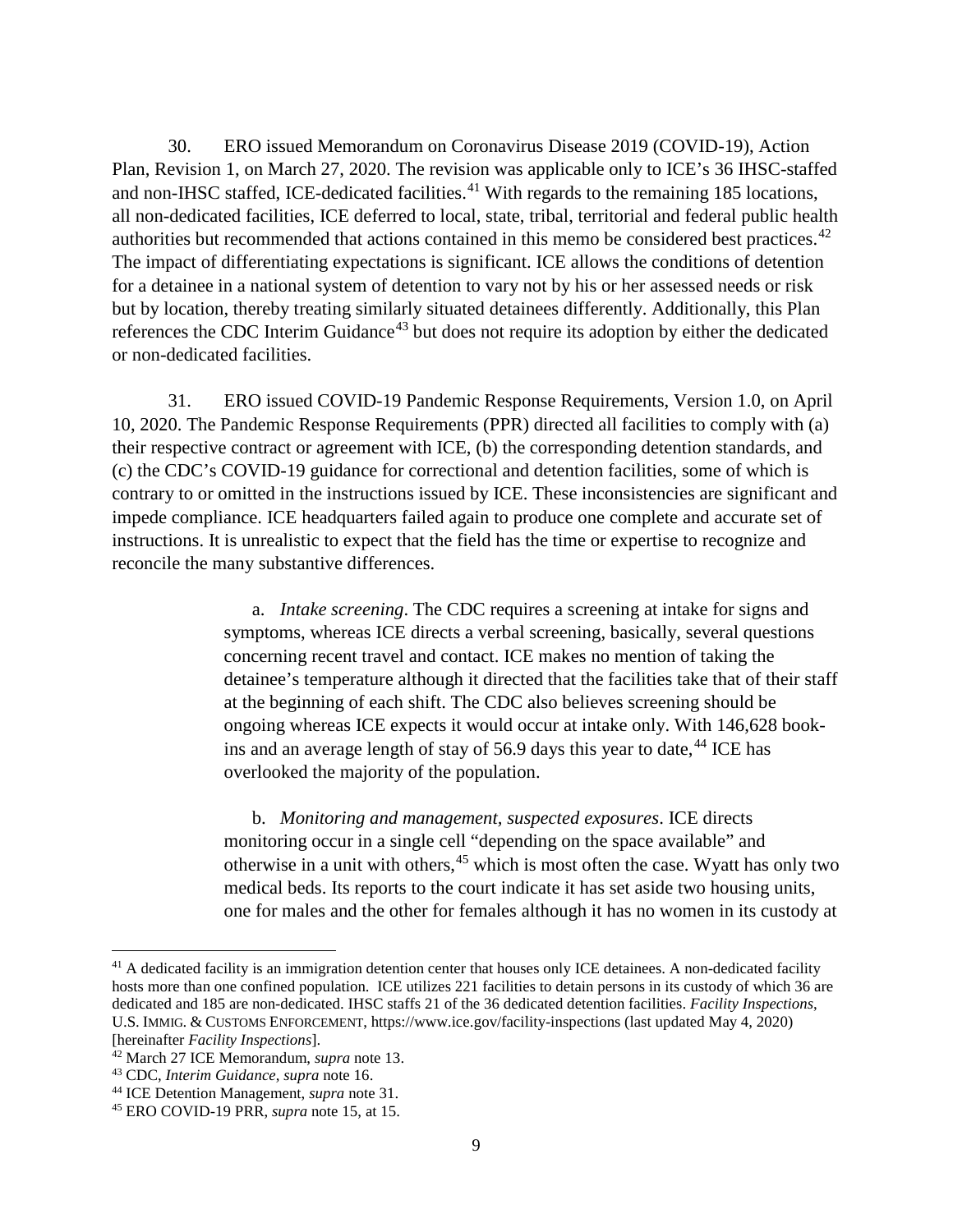this time. As Dr. Amon pointed out, isolation in this context does not constitute medical isolation. Isolating new admissions, and combining close contacts and not-close contacts, increases the likelihood of exposure and transmission.

c. *Social distancing*. The facilities are densely populated. The square footage per housing unit is small, the use of bunkbeds is prevalent, and the ratio of sinks, showers, toilets, and urinals to beds is low. It is not uncommon for housing units to hold 50 to 100 or more detainees. That is the case at Wyatt where detainees are assigned to two housing units, where lower custody detainees are assigned to a 48-bed dormitory and higher custody detainees are assigned to a 50-cell, doublebunked housing unit, a total of 100 beds. It is reported that 60 or detainees are assigned to celled housing therefore, at least ten detainees are sharing a cell with another detainee. The population is confined to their housing unit the majority of the day. It is where they eat, sleep, watch TV and socialize in large groups, and conduct five standing counts daily within the confines of a relatively small area. It is reported that since mid-April, detainee have less free movement than before; now they are released one of two tiers at a time, twice a day, for about 90 minutes each time thereby intensifying the likelihood of coming into contact with one another. Detainees also have access to small outdoor recreation areas, reportedly as crowded as their dayrooms. It is also important to note that these lengthy lock downs take on a punitive aspect. Medical isolation is not supposed to be punitive.

d. Detainees are shackled to one another during transports and sit or stand shoulder to shoulder on benches in Intake, the medical unit, corridors, and court waiting areas, and on the pill line. Detainees also wait on lines in the housing units to use the phones and a computer with a CD for legal research, the microwave, and the hand sinks which detainees also use to wash their clothes. ERO's PRR acknowledges that "strict social distancing may not be possible in congregate settings such as detention facilities," and requires facilities to implement suggested measures to enhance social distancing "to the extent practicable."[46](#page-9-0)

e. *Intra- and inter-facility movement*. The CDC addressed limiting transmission between facilities as well as within by restricting transfers unless absolutely necessary. The DOJ Bureau of Prisons limited its inter-facility transfers on March  $13$ ;<sup>[47](#page-9-1)</sup> ICE adopted its own restriction for inter-facility movement on April 10 but with ample latitude for unspecified "extenuating" security considerations.<sup>[48](#page-9-2)</sup> There is still considerable intra-facility movement of detainees and staff at Wyatt and the other detention facilities. Detention officers

<span id="page-9-0"></span><sup>46</sup> *Id.* at 13.

<span id="page-9-1"></span><sup>47</sup> *Federal Bureau of Prisons COVID-19 Action Plan: Agency-Wide Modified Operations*, BUREAU PRISONS (Mar. 13, 2020), https://www.bop.gov/resources/news/20200313\_covid-19.jsp.

<span id="page-9-2"></span><sup>48</sup> ERO COVID-19 PRR *supra* note 15 at 13.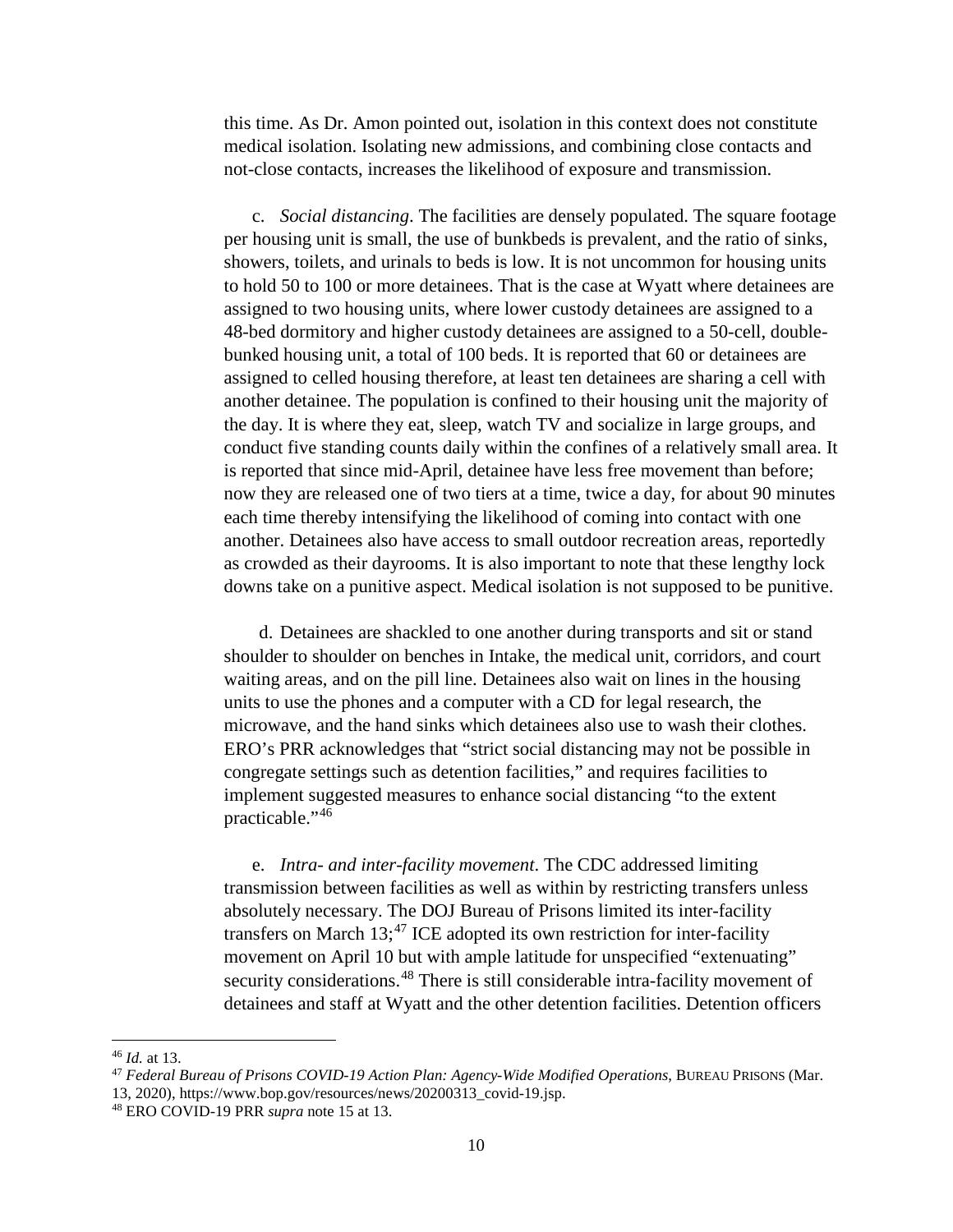rotate assignments and detainees are reassigned from one housing unit to another frequently.

f. *Cleaning and sanitation*. CDC guidelines provide clear details about the types of cleaning agents and applications that should be adopted. ICE conveys CDC recommended cleaning tips to staff; it does appear that staff conveys these tips onto detainees. That is unfortunate. Detainees are responsible for cleaning their housing units and may be "employed" by the facility as porters to clean other areas in the facility. Most often, they perform these duties without any training and supervision, limited and diluted cleaning supplies, faulty spray bottles, and little to no protective gloves, glasses, masks, and gowns or coveralls. The facilities also rely on detainees to perform most of the food preparation and cooking as well as the laundry and sanitation, but there is no universal health screening protocol to ensure that everyone preparing and serving the meals and laundering the clothes and bedding as well as cleaning the facility are not sick or symptomatic.

g. *Personal Hygiene*. Incorporating CDC guidelines, ICE instruction requires all persons in the facility to maintain good hygiene by washing their hands regularly with soap and water and provide no-cost, unlimited access to supplies for hand cleaning including liquid soap, running water, hand drying machines or disposable paper towels, and no-touch receptacles. ICE directed facility staff to reinforce healthy hygiene practices, and to provide and restock hygiene supplies including in bathrooms, dining areas, intake areas, visitor entries and exits, common areas, and medical, throughout the facility. ICE also instructed detainees are provided no-cost access to tissues and no-touch receptacles for disposal.

h. *Focus and Press*. ICE is an enforcement agency that promulgated requirements to address a pandemic disease that threatens its workforce, all the persons in its custody, and the communities to which they return at the end of their shifts or upon their release from custody. Some requirements are conditioned "as practicable," for example, offering "the seasonal influenza vaccine to all detained persons . . . throughout the influenza season, where possible."<sup>[49](#page-10-0)</sup> Other recommendations are couched as "make an effort to;" notably, to reduce number of persons systemwide who are detained.[50](#page-10-1) There is no clear path to compliance; of great concern for example, the circumstances under which detainees can expect to be tested for COVID-19 remains both unclear and uncertain. To date, ICE has only tested 1,804 detainees of which, 965 (53%) have tested positive.<sup>[51](#page-10-2)</sup> It is highly likely, if ICE tested more detainees, there would be an appreciably greater number of confirmed cases in immigration detention.

<span id="page-10-0"></span><sup>49</sup> *Id*. at 6, 8.

<sup>50</sup> *Id.* at 13.

<span id="page-10-2"></span><span id="page-10-1"></span><sup>51</sup> ICE Guidance, supra note 7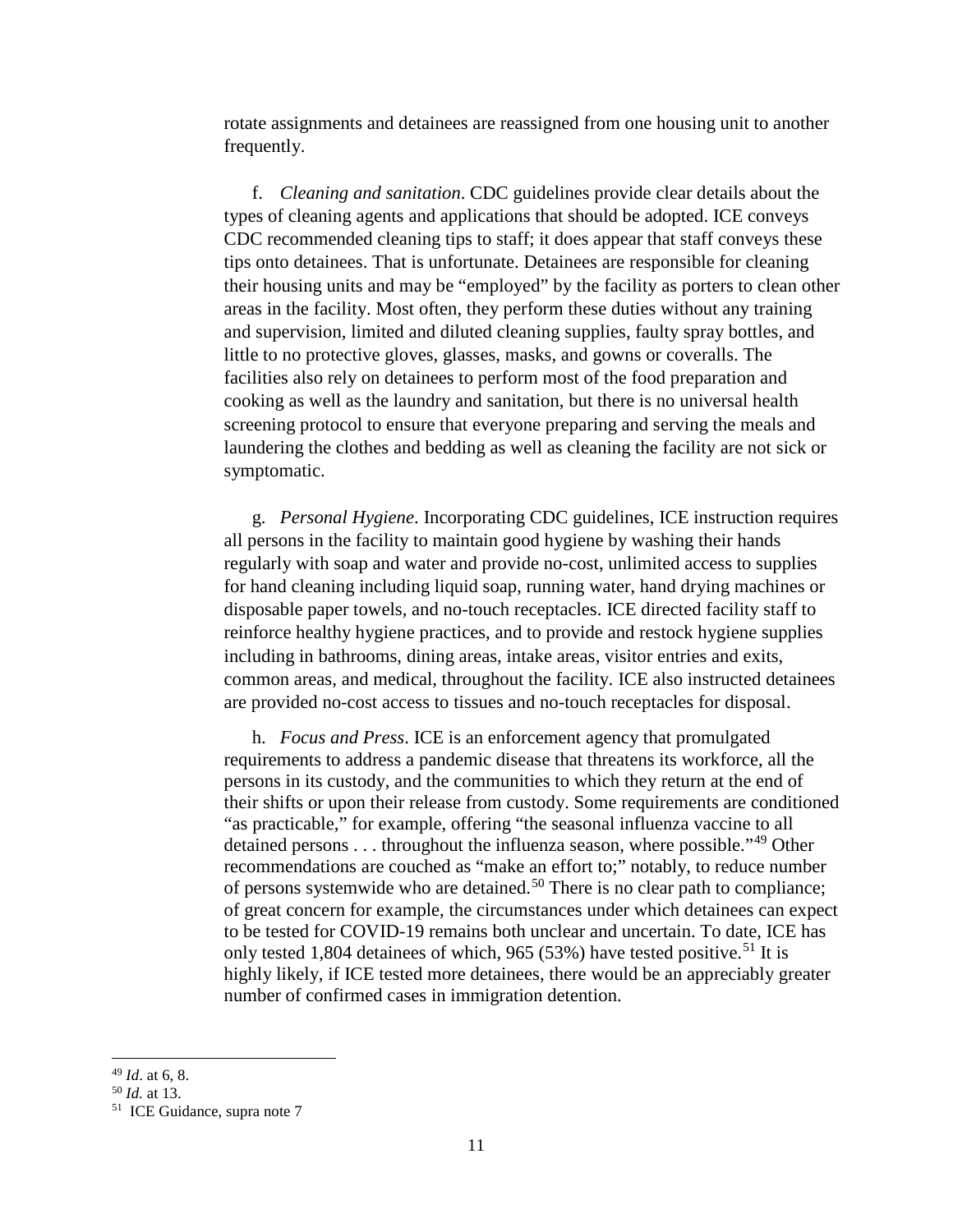i. The guidance continues to rely on the quarantine of persons who may have been exposed or evidence symptoms. Also, troubling there is no assurance of quarantine in a single cell; most are quarantined as a group, increasing the likelihood of their exposure. Flattening the curve is an undertaking which ERO, a nationwide network of over 200 detention facilities, has failed to take on in the necessary systematized manner. It is my opinion that the equivocation expressed throughout the PRR and preceding instruction conveys a lack of urgency when nothing is needed more than to focus and press quickly and comprehensively towards full implementation.

## **Donald W. Wyatt Detention Facility Operating Assumptions and Obstacles**

32. The Donald W. Wyatt Detention Facility (Wyatt), capacity 770 beds, is an adult, close custody detention facility, publicly owned and privately operated by CFDFC. Wyatt houses U.S. Marshals Service (USMS) male and female prisoners, DOJ Bureau of Prisons inmates, Navy personnel in the custody of the General Court Martial Convening Authority, and ICE detainees.[52](#page-11-0) ICE resumed use of the facility in 2019 by means of a rider on the USMS' intergovernmental service agreement with Wyatt affording ICE use of no more than  $225$  beds.<sup>[53,](#page-11-1)</sup>  $54$  Fiscal year to date, its average daily population, is 94 male detainees.<sup>[55](#page-11-3)</sup> ICE detainees normally occupy housing unit J-1, a 48-bed housing unit, and J-2, a 100-bed housing unit, with two tiers of 25 2-bed cells each, on an upper and lower levels; however, Wyatt's COVID-19 status reports state that unit J-1 has been converted into "the Facility's primary quarantine pod." Detainees may also be assigned as warranted to the facility's medical unit with two beds, a restricted housing unit for disciplinary or administrative purposes (primarily, protective custody), and a dormitory said to be retrofitted for quarantine.

33. The facility was inspected by the Nakamoto Group, Inc. (NGI), a company with which ICE contracts to conduct annual inspections of most of its detention facilities, in April 2019,<sup>[56](#page-11-4)</sup> a month after ICE resumed use of the facility in March 2019 after a ten-year hiatus. The NGI inspection team described the facility's climate carefully, characterizing its atmosphere overall as "generally calm with no obvious indicator of high stress." The inspection team identified one deficient component, Correspondence and Other Mail, and issued the facility a rating of "Acceptable." One of the two inspection forms required by ICE was not posted on the ICE website therefore no other information about that inspection is available.

34. As a matter of law, immigration detention is unlike criminal incarceration. Yet immigration detainees and pre-trial inmates and sentenced prisoners tend to be seen by the public as comparable which is to say, dangerous, and both confined populations are typically managed

<span id="page-11-4"></span><span id="page-11-3"></span><sup>55</sup> *Facility Inspections*, *supra* note 41.

<span id="page-11-1"></span><span id="page-11-0"></span><sup>&</sup>lt;sup>52</sup> Donald W. Wyatt Northwest Detention Facility,  $\frac{http://www.wyattdetention.com/}{http://www.wyattdetention.com/}$ .<br><sup>53</sup> U.S. Department of Justice, U.S. Marshals Service Modification of Intergovernmental Agreement, Agreement 70-<br>91-0033, Case 1:19-cv-001

<span id="page-11-2"></span><sup>&</sup>lt;sup>54</sup> ICE housed detainees at the facility between 2005 and 2008 when ICE withdrew following an inquiry into the death of detainee in the facility's custody. See Wikipedia, Donald W. Wyatt Detention Facility, (last edited Mar. 15, 2020) [https://en.wikipedia.org/wiki/Donald\\_W.\\_Wyatt\\_Detention\\_Facility.](https://en.wikipedia.org/wiki/Donald_W._Wyatt_Detention_Facility)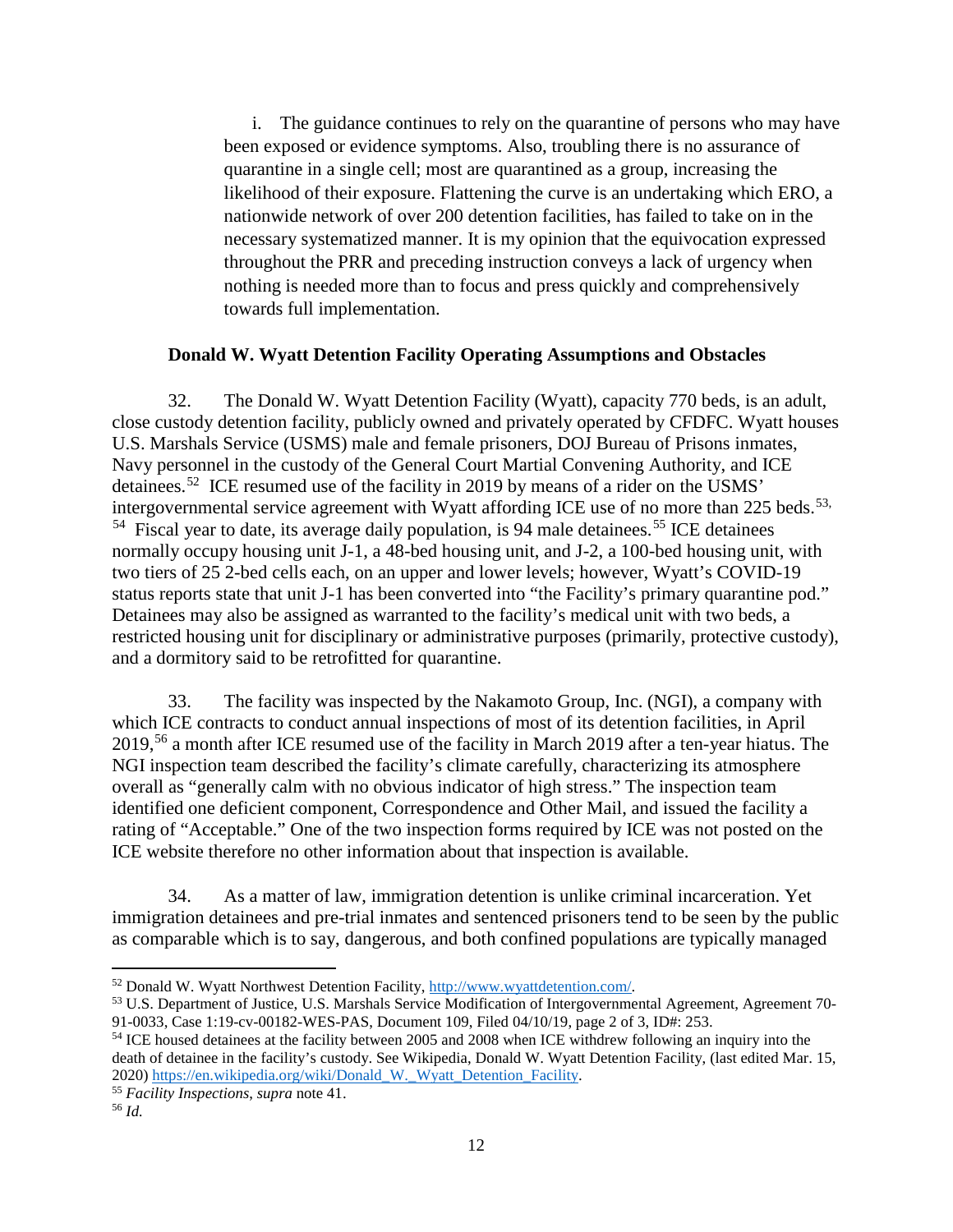in similar ways, as if they are dangerous.<sup>[57](#page-12-0)</sup> Many of them are assigned to secure facilities with hardened perimeters in remote locations at considerable distances from counsel and their families as well as a hospital with an emergency room or intensive care beds. In fact, with only a few exceptions, the facilities that ICE uses to detain immigrants were intended to operate and do in fact operate as jails and prisons, to confine pre-trial and sentenced prisoners. Their design, construction, staffing plans, and population management strategies are based largely upon the principles of command and control. ICE also adopted detention standards based on corrections law and promulgated by a correctional organization, the American Correctional Association, to guide the operation of adult, local correctional facilities.[58](#page-12-1)

35. Today, ICE operates one of the largest systems of detention in the country, but only owns seven<sup>[59](#page-12-2)</sup> of the 221 facilities<sup>[60](#page-12-3)</sup> it uses and operates none of them. As noted above, ICE excels at enforcement but lacks both the infrastructure and expertise to detain the persons in its custody. Instead, ICE procures its services from others. Briefly, these are several I ICE's significant operating assumptions that inform, and impact, detainees' conditions of detention.

> a. Dedicated v. Non-dedicated detention facilities. ICE identifies the facilities it uses as dedicated, an ICE-only occupied facility, or non-dedicated, a shared-use facility, detainees co-located with one or more other populations. Wyatt is a non-dedicated facility.

b. Performance-based National Detention Standards (PBNDS) v. National Detention Standards (NDS). ICE has two versions of detention standards, performance-based national detention standards (PBNDS), with which dedicated facilities must comply, and national detention standards (NDS) with which most non-dedicated facilities must comply. The PBNDS are more detailed and have more requirements than do the NDS.

c. Contracts and Inter-Governmental Service Agreements. The primary means by which ICE procures beds is a contract with a private provider or an inter-governmental service agreement (IGSA) with a public entity. ICE procured Wyatt beds by means of a rider on the USMS' IGSA with CFDFC.

d. Contract Compliance. ICE monitors facilities for contractual compliance with their assigned PBNDS or NDS by several means. Dedicated facilities are assigned a monitor on an ongoing basis. All dedicated facilities as well as most non-dedicated facilities are inspected annually by the Nakamoto Group, Inc. (NGI), a firm with which ICE contracts. ICE also deploys its Office of Detention Oversight to assess some facilities on a 3-year rotation.

<span id="page-12-1"></span><span id="page-12-0"></span><sup>&</sup>lt;sup>57</sup> Zadvydas v. Davis, 533 U.S. 678, 609 (2001).<br><sup>58</sup> AM. CORR. ASS'N, PERFORMANCE-BASED STANDARDS FOR ADULT LOCAL DETENTION FACILITIES (4th ed. 2004); AM. CORR. ASS'N, 2016 STANDARDS SUPPLEMENT (2016).

<span id="page-12-2"></span><sup>59</sup> The seven facilities are Service Processing Centers. They are El Paso SPC (El Paso TX), Krome (Miami FL), Port Isabel SPC (Los Fresnos TX), Batavia SPC (Buffalo NY); El Centro SPC (El Centro CA), Florence SPC (Florence AZ) and Aguadilla SPC (Agudilla PR).

<span id="page-12-3"></span><sup>60</sup>*Facility Inspections*, *supra* note 41.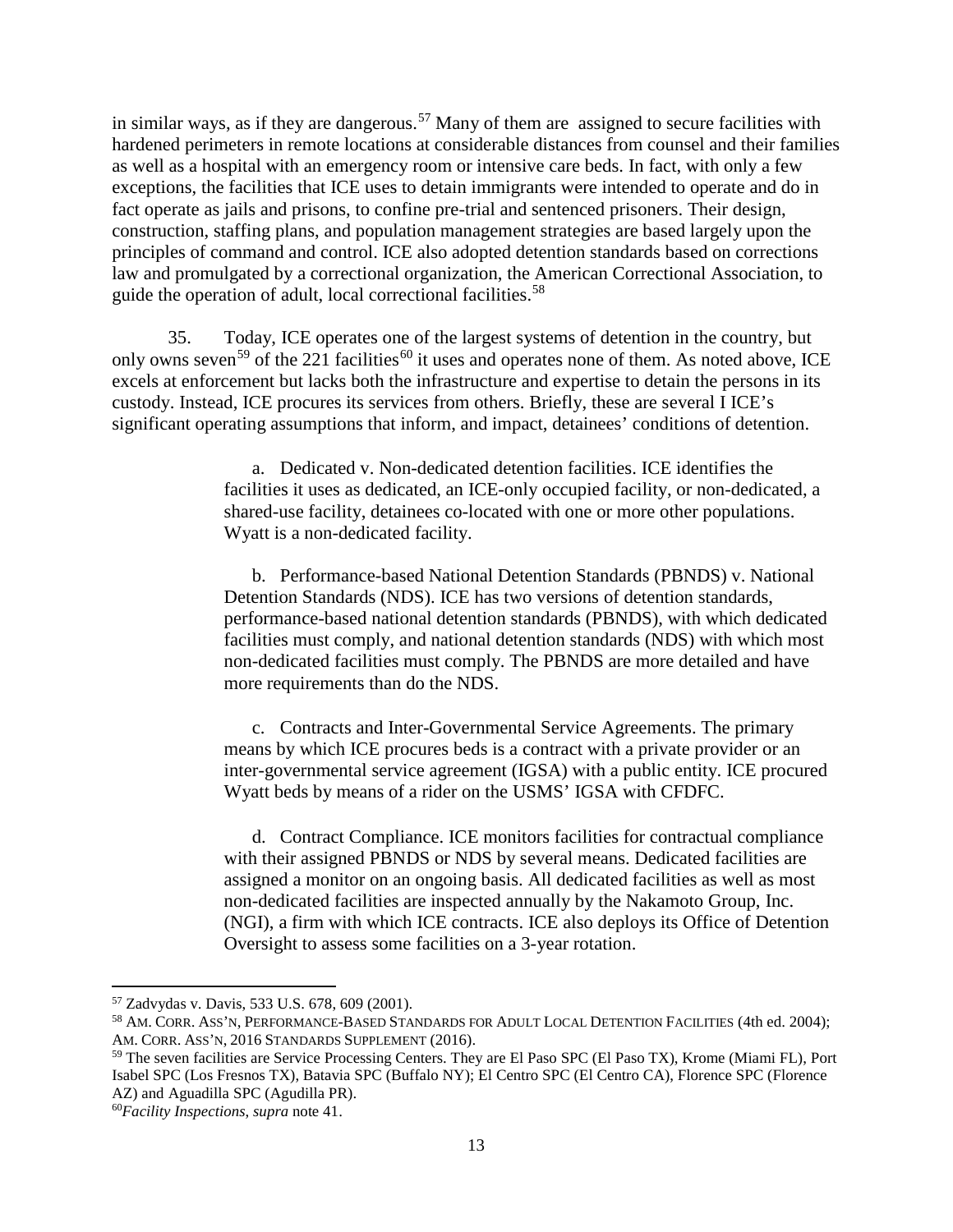36. ICE's arrangement with Wyatt is one its most complex, and its operating expectations and oversight are among the most minimal. The impact of ICE's operating assumptions and oversight activities on detainees' conditions of detention at Wyatt are considerable.

> a. Wyatt needed to raise revenue and ICE needed beds. The parties executed their transaction by means of a rider on the USMS's IGSA with Central Falls, to house both male and female USMS prisoners, DOJ Bureau of Prison inmates, and Navy personnel awaiting court martial. ICE utilizes both dedicated and nondedicated facilities, but I have not encountered an arrangement with ICE involving so many parties – the four "tenants," the facility owner, and the facility operator– each of which has its own interests and obligations.

> b. The rider that the USMS and Central Falls signed allowing ICE to access up to 225 beds for detainees made no other provision for the accommodation of ICE detainees. The IGSA stipulated only that Wyatt will submit to USMS Quality Assurance Reviews and comply with American Correctional Association standards premised upon correctional case law for pre-trial and short-term sentenced inmates, not civil detainees. The ICE website states nevertheless, Wyatt will comply with the  $NDS$ ,  $61$  its most streamlined set of detention standards, the same one that all non-dedicated facilities in shared-use arrangements with USMS are required to follow. The ICE website offers as explanation for "streamlining" its expectations for a number of the facilities it uses, is that "based on its experience with its state and local law enforcement partners, and the understanding that local practice appropriately covers many requirements that were explicitly enumerated previously, ICE no longer felt the need to do so."<sup>[62](#page-13-1)</sup> The government reports noted below suggest otherwise; many of the smaller and shared used facilities were unwilling or unable to comply with ICE's minimum standards.<sup>[63](#page-13-2)</sup> In exchange of beds for bond funds, ICE has permitted persons in its custody to be housed under varied and varying conditions of detention.

> c. ICE carried forward its streamlining into the pandemic and subsequent delineation of responsibilities for detention facilities in response to COVID-19. ICE directed dedicated detention facility comply with the March 27 Memorandum on COVID-19 Action Plan. Wardens and Superintendents of dedicated facilities were required to implement all its instructions whereas Wardens and Superintendents of non-dedicated facilities were merely requested to comply.<sup>[64](#page-13-3)</sup>

 $\overline{\phantom{a}}$ 

<span id="page-13-0"></span><sup>61</sup> *Facility Inspections*, *supra*, note 41.

<span id="page-13-1"></span> $62$  2019 National Detention Standards for Non-Dedicated Facilities (last rev. Dec. 19, 2019), https://www.ice.gov/detention-standards/2019.

<span id="page-13-2"></span><sup>63</sup> GAO, *infra* note 66; DHS OIG, *infra* note 67.

<span id="page-13-3"></span><sup>64</sup> March 27 ICE Memorandum, *supra* note 13.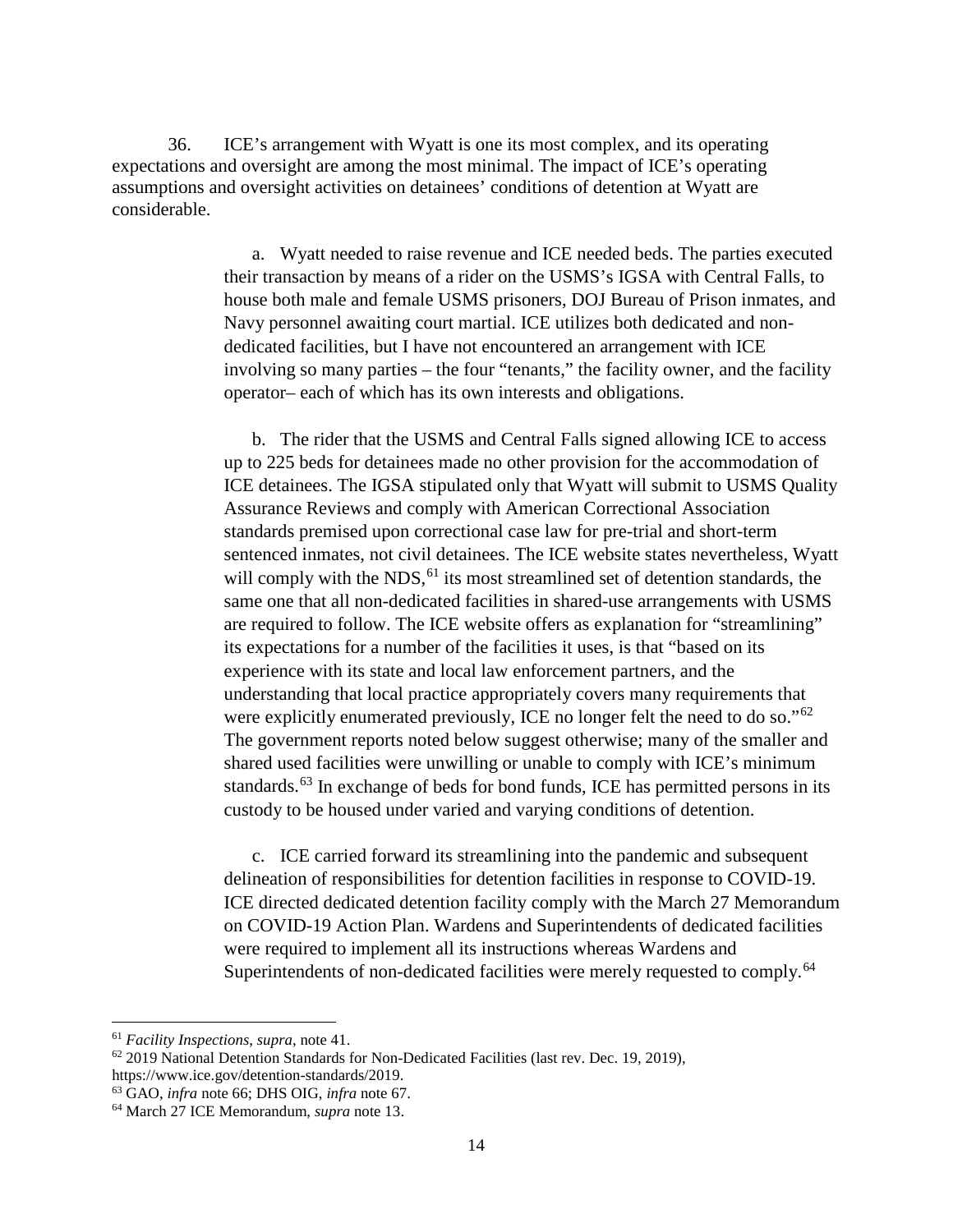On April 10, ICE issued COVID-19 Pandemic Response Requirements, reiterating the differing expectation for dedicated and non-dedicated facilities.<sup>[65](#page-14-0)</sup>

d. Wyatt's recent efforts to address COVID-19 related issues illustrate what happens to the minority population in a mixed-use facility—in this case the comparatively small ICE population, in relation to the much larger population of USMS detainees. ICE currently occupies approximately 75 of 770 beds; it was detainees' housing assignments that were rearranged: they were reassigned to segregation for non-punitive purposes, and now are co-located with USMS prisoners.

e. As a non-dedicated facility, ICE's level of oversight of Wyatt is among its lowest, just an annual inspection by NGI, to ascertain its compliance with NDS.

f. ICE's methods of acquiring beds as well as its setting and enforcing expectations are of continuing concern to the Government Accountability Office<sup>[66](#page-14-1)</sup> and the DHS Office of Inspector General.<sup>[67](#page-14-2)</sup>

# **Conditions at the Donald W. Wyatt Detention Facility**

37. The Wyatt website description of its population management strategy is, "The facility operates at maximum security utilizing an architectural and high-tech design and construction containment system."[68](#page-14-3) NGI described Wyatt in an appreciably different manner, as a direct supervision facility,<sup>[69](#page-14-4)</sup> a correctional term to convey the absence of physical barriers in the housing units and an expectation for continuous social interaction between correction officers and inmates. The physical plant and the interface of detention officers and detainees described in the declarations I reviewed and conversations I have had with attorneys familiar with the facility fall far short of that description. Facility operations and oversight appear to be significant impediments to adequate implementation of pandemic-specific efforts.

 $\overline{\phantom{a}}$ 

<span id="page-14-2"></span><sup>67</sup> DHS Office of Inspector General ICE Does Not Fully Use Contracting Tools to Hold Detention Facility Contractors Accountable for Failing to Meet Performance Standards, January 29, 2019 OIG-19-18,

<span id="page-14-0"></span><sup>65</sup> ERO COVID-19 PRR, *supra* note 15.

<span id="page-14-1"></span><sup>66</sup> GAO, IMMIGRATION DETENTION, Additional Actions Needed to Strengthen Management and Oversight of Facility Costs and Standards, GAO-15-153, Oct. 2014, [https://www.gao.gov/assets/670/666467.pdf.;](https://www.gao.gov/assets/670/666467.pdf) GAO, IMMIGRATION DETENTION: Additional Actions Needed to Strengthen Management and Oversight of Detainee Medical Care, GAO-16-231, Feb 29, 2016, [https://www.gao.gov/products/GAO-16-231;](https://www.gao.gov/products/GAO-16-231) GAO, IMMIGRATION DETENTION: Opportunities Exist to Improve Cost Estimates, GAO-18-343: Apr 18, 2018, [https://www.gao.gov/products/GAO-18-343.](https://www.gao.gov/products/GAO-18-343)

[https://www.oig.dhs.gov/sites/default/files/assets/2019-02/OIG-19-18-Jan19.pdf;](https://www.oig.dhs.gov/sites/default/files/assets/2019-02/OIG-19-18-Jan19.pdf) DHS OIG, ICE's Inspections and Monitoring of Detention Facilities Do Not Lead to Sustained Compliance or Systemic Improvements, June 26, 2018 OIG-18-67, [https://www.oig.dhs.gov/sites/default/files/assets/2018-06/OIG-18-67-Jun18.pdf.](https://www.oig.dhs.gov/sites/default/files/assets/2018-06/OIG-18-67-Jun18.pdf); DHS OIG, Concerns About ICE Detainee Treatment and Care at Detention Facilities, OIG-18-32, Dec. 11, 2017,

<span id="page-14-3"></span>https://www.oversight.gov/report/dhs/concerns-about-ice-detainee-treatment-and-care-detention-facilities. <sup>68</sup> Donald W. Wyatt Detention Facility, Central Falls Detention Facility Corporation, History of the Facility,

<span id="page-14-4"></span>[http://www.wyattdetention.com/About-Us/History.](http://www.wyattdetention.com/About-Us/History) 69 Nakamoto Facility Inspection (Apr. 11, 2019), *available at* https://www.ice.gov/facility-inspections.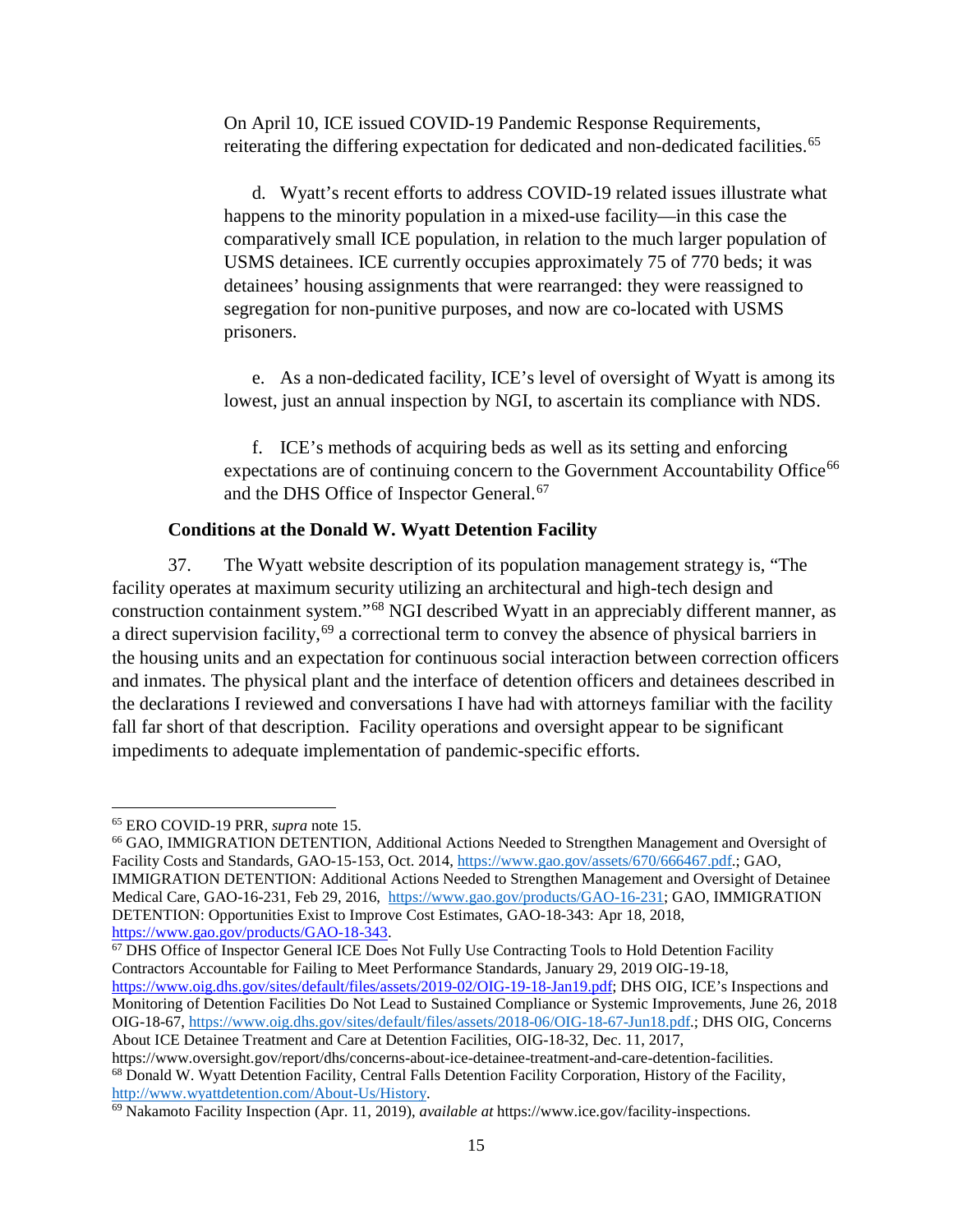38. It is my understanding that ICE detainees are customarily housed in Pods J-1 and J-2, but that Pod J-1 has now been converted into a COVID-19 "quarantine pod." It is unclear from Wyatt's status reports whether Pod J-1 is used to quarantine only ICE detainees or is now housing new admissions of all the different types of detainees and prisoners held throughout the facility. Pod J-1 is a 48-bed housing unit which presently, may be used as a place to quarantine together newly admitted and symptomatic USMS prisoners and detainees. Pod J-2 is a 100-bed, 2-tiered housing unit with 25 2-bed cells on each tier. In correctional systems, cells are reserved for high custody inmates and dormitories are the preferred housing for lower custody inmates. It is my understanding the majority of detainees are lower custody. Some detainees may have a cellmate and others do not. According to reports to the court, Wyatt's most recent census was a total of 554 males, including 75 male ICE detainees.

|           | Wyatt        | <b>ICE</b> |
|-----------|--------------|------------|
|           | $(770$ beds) | Detainees  |
|           |              | (225)      |
| April     | 586          | 80         |
| 20        | (765)        |            |
| April     | 580          | 79         |
| 21        | (75%)        |            |
| April     | 581          | 81         |
| 23        | (75%)        |            |
| April     | 579          | 82         |
| 24        | (75%)        |            |
| April     | 576          | 80         |
| 27        | (74%)        |            |
| April     | 573          | 77         |
| 30        | (74%)        |            |
| May 4     | 564          | 75         |
|           | (73%)        |            |
| May 11    | 554          | 75         |
|           | (72%)        |            |
| Av.       | 574          | 79         |
| Daily Pop | (75%)        | (10%)      |

39. It is my experience, the lower the ratio of ICE detainees to other prisoners, the greater the disparity in their conditions of detention and that of others. The smaller the number of detainees there are, the more likely their housing conditions are more restrictive than their custody classification requires, their access to paid voluntary work assignments more limited, the availability of interpretative services less likely, and the administration's response to their concerns non-responsive. These disparities are more pronounced when the facility is locked down.

## Social Distancing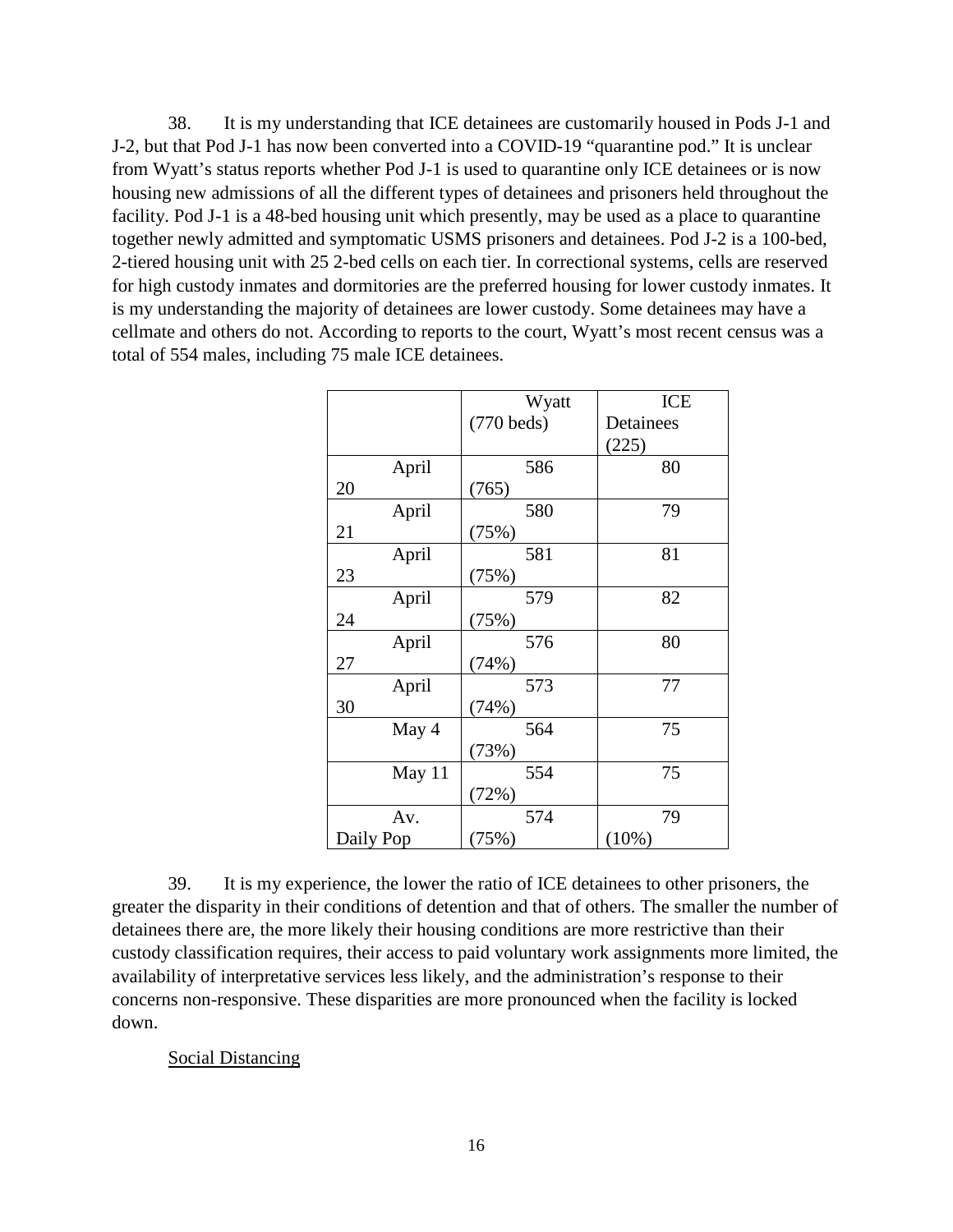40. Based on my years of experience overseeing and managing secure facilities, conditions in correctional institutions and immigration detention facilities place people in close contact with one another that allow disease to spread freely, especially among people with known risk factors. Lowering the detention facilities census to 75 percent as ICE proposed is a positive step but in and of itself, is insufficient to afford the necessary protection to which all detainees are entitled as a matter of law. According to detainee declarations which I found to be credible, conditions at Wyatt are concerning.

41. Capacity is the term used to indicate how many beds there are, not how many there should be. Reducing a facility from 1,000 beds to 750 beds or less, for example, does not mean that it is no longer too densely populated, especially when capacity is premised upon bunkbeds which require half the floor space as do single beds as is the case at Wyatt. As is also the case with Wyatt, when the census dropped but detainees are not dispersed, presumably to respond quickly to increased need for quarantine, the detainees in the facility today are not dispersed so as to increase social distancing, instead they are confined to their cells a greater portion of the day. With most housing units furnished with too many beds, usually bunkbeds, and too few tables frequently with fixed seats, and all of which are bolted to the floor, several phones, and a single hot pot and perhaps a microwave, crowding is baked into the floor plan and facility operations.

42. Detainee declarations also make clear that even the most conscientious individuals are unable to socially distance while in their housing units at Wyatt. Although detainees spend a greater portion of their time in lockdown, they still encounter crowded conditions when they are let out of their cells twice daily. Detainees in both Pods J1 and Pod J2 wait on lines for the phone, to shower, and for meal trays. They sit close together at tables in which chairs are bolted down so they cannot distance themselves. They sit or stand near each other when released for outdoor recreation and in the dayroom to watch television. They stand at their bed five times daily for count. No matter how much Wyatt lowers its census, or how much of the day detainees must spend in their cells, facility operations force them to be crowded closely together whenever they are in any congregate setting such as during recreation or meals.

43. These circumstances do not permit detained people to maintain social distancing of at least six feet in their housing units or other areas in the facility and the grounds as recommended by public health experts. Staggering meals and recreation as suggested by ICE and  $CDC<sup>70</sup>$  $CDC<sup>70</sup>$  $CDC<sup>70</sup>$  may be useful in limiting the number of people in the recreation yard but doing so would require more escort officers to cover the extended hours of movement and therefore is not generally feasible. Lengthening the schedule may also impact turnout with fewer detainees rising for recreation before sunrise or participating after dark. Staggering meal service would not impact density at all because the dining area and the dayroom are one and the same.

44. Also of concern, detainee and staff movement within the facility among the housing units continually exposes detainees to new potential sources of COVID-19. Wyatt staff members work in both the "quarantine" pod in which individuals with active cases are housed, and the general population pod, potentially bringing COVID-19 from one side to the other. This

<span id="page-16-0"></span>l <sup>70</sup> *Id.* at 13; CDC, *Interim Guidance*, *supra* note 16.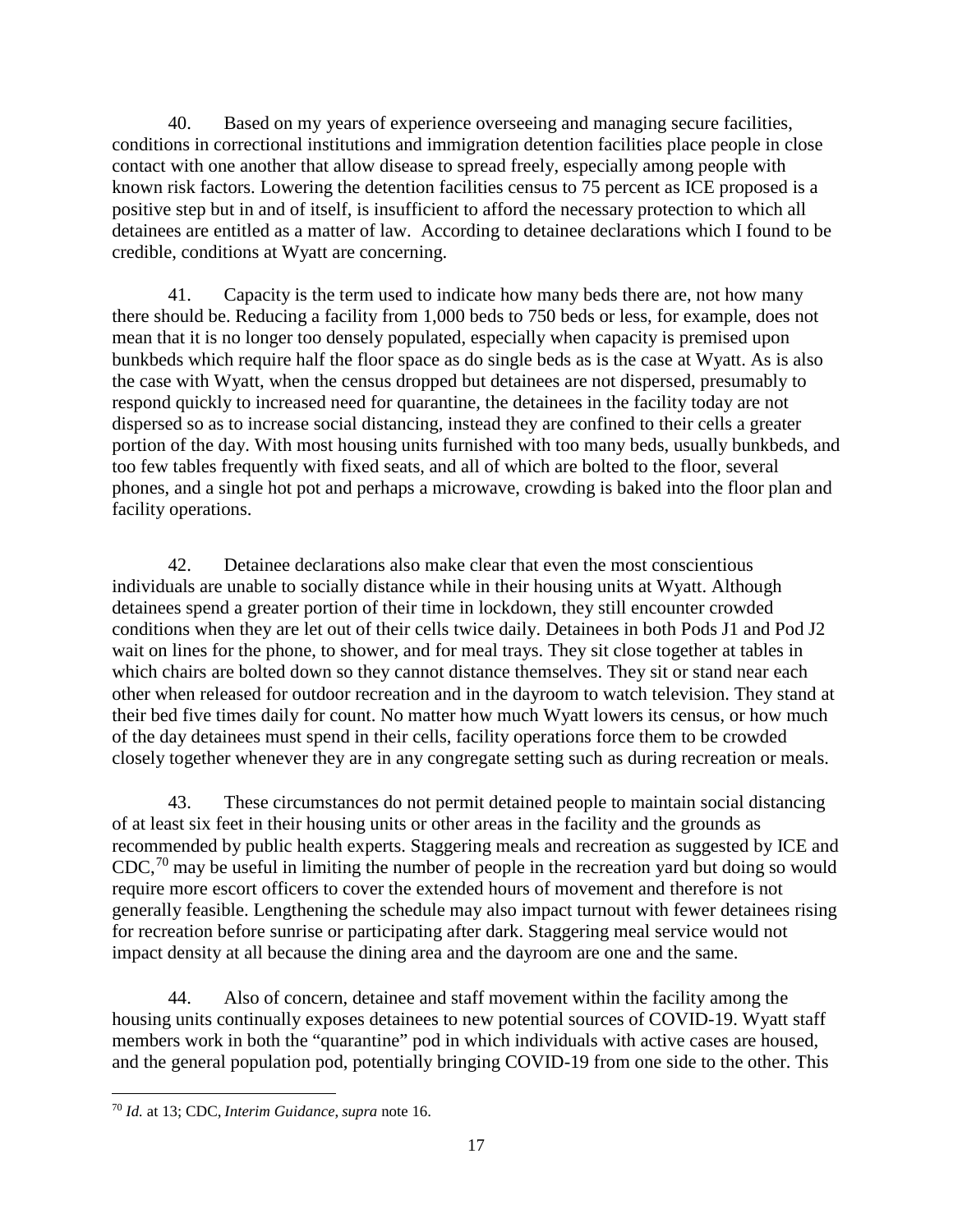situation is exacerbated by the fact that detention officers do not wear PPE. Detainees also see numerous detention officers each shift, and the officer assignments change from day to day. Detention officers also routinely fail to regulate movement within housing units, even during supposed lockdown, resulting in the crowding conditions described above. Combined with lack of sanitation, personal protective equipment, and hygiene, addressed more thoroughly below, all this movement within housing units and throughout the facility increases the likelihood of widespread transmission and prevents detainees from protecting themselves by engaging in social distancing practices.

45. History shows that an immigration facility's census rises and falls, and its capacity is fluid, expanding and contracting overnight to meet ICE's bed demand. The optimal way to protect medically vulnerable persons who are detained today, and to reduce the likelihood of infecting others in the weeks and months to come, is that ICE should reduce the census as much as it can, as quickly as possible, and then sustain it. The most effective way in which to accomplish this is by enlarging, not shrinking, the pool of people to be released, to include as many persons as possible who are medically vulnerable due to age and/or medical conditions, as well as other individuals who would be successful on community supervision.

## Sanitation

46. Sanitation, also key to the facility's compliance with CDC recommendations and PRR requirements, is sorely lacking.

47. ICE, as custodian of the detainees, has ultimate responsibility for the care of all the persons in its custody. CFDFC, as ICE's agent, committed to carry out ICE's requirements in exchange for considerable compensation. Instead, it appears Wyatt has left and ICE has allowed, implementation largely to the detainee population with little or no instruction, cleaning and sanitation supplies, and personal protective equipment, to clean the housing units, and to so without supervision.

48. Detainees are delegated the primary responsibility for cleaning their immediate living area and the shared space in the housing units.<sup>[71](#page-17-0)</sup> Detainees usually perform these duties without training, receive only limited supervision, and are provided diluted cleaning materials and insufficient supplies, and few of personal protective equipment – protective gloves, glasses, and gowns or coveralls – recommended by the CDC.<sup>[72](#page-17-1)</sup> Plaintiff declarations express concern that objects with which many detainees come in contact frequently—such as the phones, tables and chairs, the water button on the medicine cart, and other high-touch surfaces in the housing units—are not sanitized or replaced routinely.

<span id="page-17-0"></span> $\overline{a}$ <sup>71</sup> U.S. Dept of Justice, U.S. Marshals Service, Modification of Intergovernmental Agreement, Detention Services Operational Agreement, Central Falls Detention Facility Corporation, Agreement No. 70-91-0033, Detainee Work Program, p. 21. The operational agreement provides USMS prisoners/detainees shall be required to participate in normal housekeeping duties. Concerning voluntary, compensated work assignments, it provides appropriate safety/protective clothing and equipment shall be provided.

<span id="page-17-1"></span><sup>72</sup> CDC, *Interim Guidance*, *supra* note 16.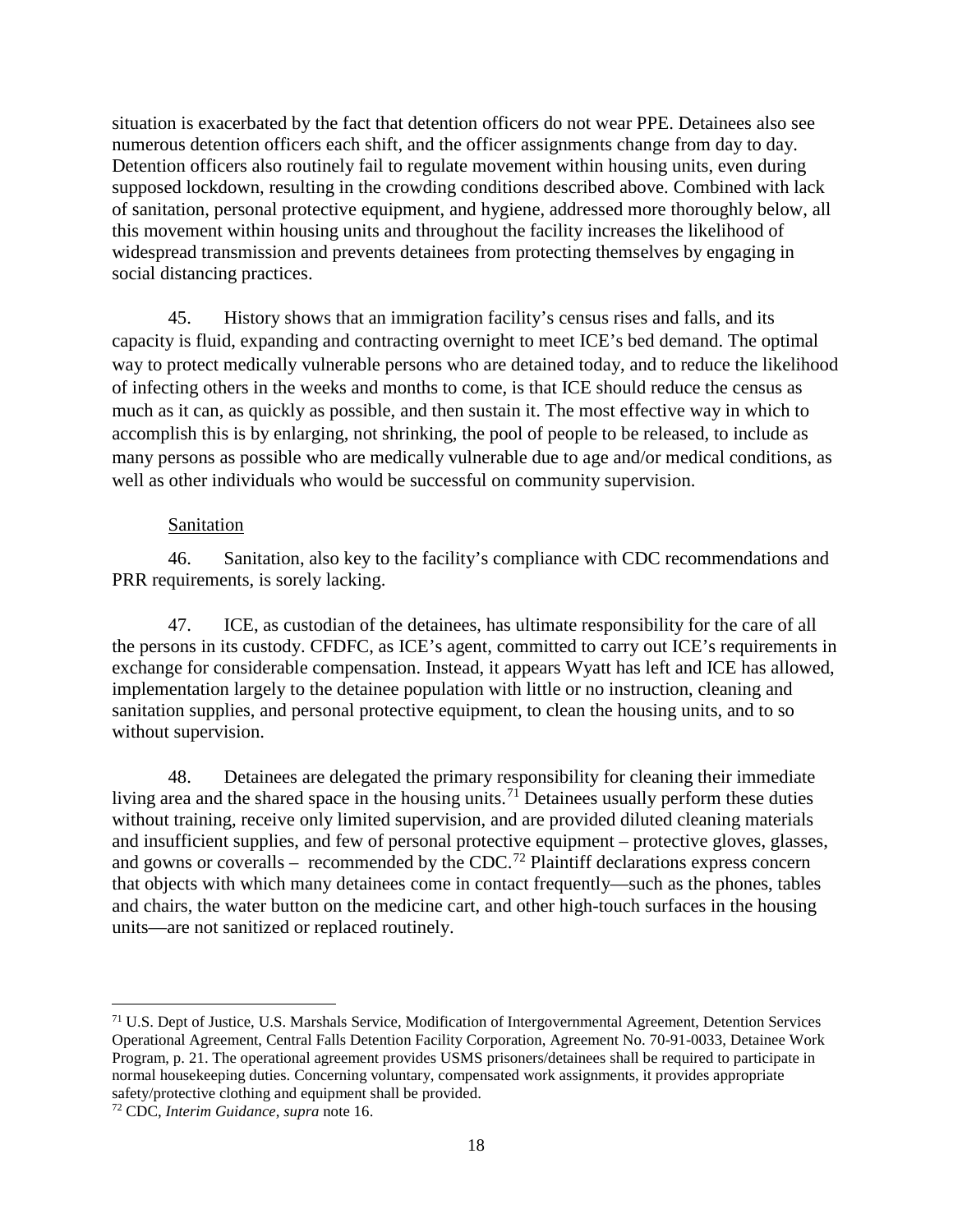49. ICE facilities routinely rely on detainees to assist with meal service and facility housekeeping, but neither ICE nor the IHSC has a universal health screening protocol to ensure that the persons preparing and serving meals and cleaning various areas of the facility are not sick or symptomatic. Wyatt utilizes detainees to distribute meal trays that are delivered to the housing units as well as housekeeping assignments. Disposable plastic gloves are sometimes available but not hairnets or masks. It does not appear that practices employed in the kitchen and mess hall carry over to meal service in the dayrooms. Food carts and pill carts are wiped down between housing units and the equipment issued in recreation areas, legal research material, and the various staging and holding areas in Intake and Medical Unit, and attorney visit areas, also receive limited attention.

# Personal Hygiene

50. As with sanitation, ICE retains ultimate responsibility to ensure that detainees are protected while in their custody and care. However, consistent with my experience overall and Plaintiff declarations in this matter, staff does not appear to take their own health or that of the detainees seriously in the face of COVID-19. Plaintiffs document widespread refusal of Wyatt staff to wear masks or other personal protective equipment. Staff similarly refuse to enforce requirements that detainees wear masks or other personal protective equipment, exposing all detainees to risk of infection.

51. Facility staff has not enforced other measures in the PRR to ensure that detainees may protect themselves with proper personal hygiene. Soap runs out and is not replaced, leaving detainees who are indigent forced to use only water to wash their hands. There is no hand sanitizer available to detainees, contrary to the status report filed with the Court. Additionally, detainees are not provided any instructions about handwashing or how to use cloth masks, and only a single mask is provided per detainee.

# Other COVD-19-related Concerns

l

52. It is also my experience that many detainees are fearful for their health and wellbeing in the custody of ICE. Under ordinary circumstances, they have difficulty accessing healthcare. Plaintiffs in this case both note denial of necessary medical care and failure to communicate results from staff. In my experience, detainees often wait days for appointments for emergent and urgent matters. This past Wednesday, May 13, a chronic-care detainee requested medical attention. His symptoms included a glucose reading approaching 500, blurred vision, dizziness, and swollen legs. He was not seen until the next day, because his attorney made the request. The formulary is limited, and all off-site specialty services must be pre-approved by IHSC. Procedures considered customary according to community standards are frequently denied. Routine healthcare is also denied notably, prescription glasses, dental cleanings, and treating cavities.[73](#page-18-0) 

<span id="page-18-0"></span><sup>73</sup> Of note, the status reports filed with the Court in this case indicate that Wyatt is no longer providing *any* dental services, regardless of whether those services are routine or emergent.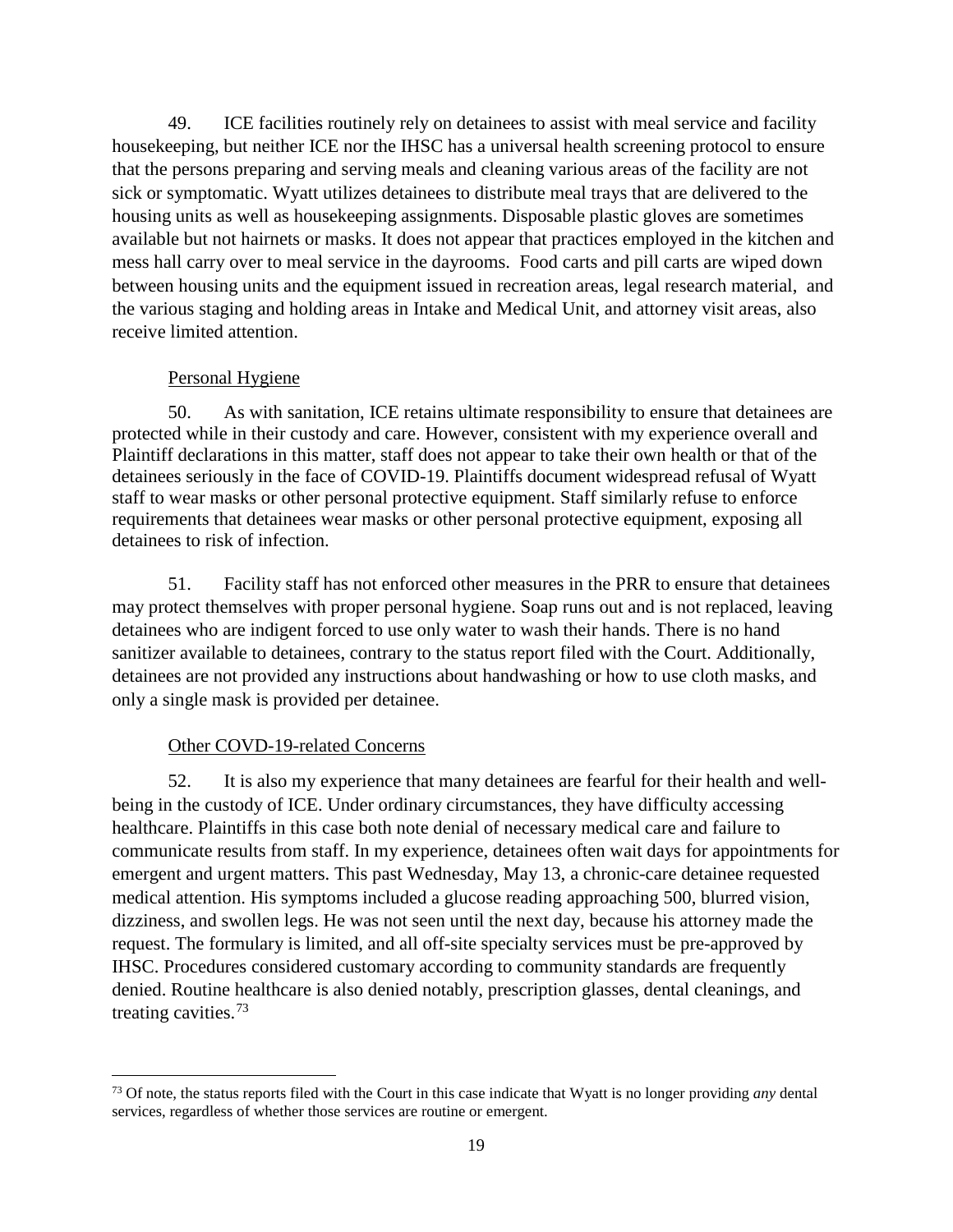53. Under extraordinary circumstances such as those that COVID-19 present, the population is especially alarmed about the spread of the coronavirus to and through the facilities to which they are confined. Hotlines are fielding calls from detainees across the country who have underlying health conditions including diabetes, cancer, kidney issues, asthma, heart disease or are otherwise medically vulnerable especially the elderly, mentally ill and transgender persons. One recent caller, who has asthma and reported a fever and serious cough, told the ABA hotline that the facility tested him for tuberculosis but not for COVID-19 and released him back to his pod. Many have expressed concern about their inability to stay physically distant from one another, the lack of precautions being taken by their facilities, the frequency with which detainees are being transferred in from other facilities and reassigned from one housing unit to another, the lack of personal protection equipment (PPE) for them and facility staff, and that as the census drops the facility is closing housing units not, spreading out the remaining detainees to every other bed or more. The hotline has also received reports that detainees are being told to clean their housing units, but they are not being given cleaning solutions or are permitted to clean more frequently than once a day and that they have not been issued hand soap or hand sanitizer.

54. These concerns are heightened at Wyatt, where staff fails to communicate with detainees about measures being taken to combat COVID-19, leaving them fearful for their health and safety and unsure whether or how COVID-19 is being addressed.

55. Plaintiff declarations indicate that Wyatt staff, including the warden, provide false information about COVID-19 and are unresponsive to detainee concerns and questions. Detainees are provided insufficient information about PPE, cleaning, social distancing, and hygiene to keep themselves and others at the facility staff.

56. Further, any facility efforts at isolating and quarantining suspected cases are undermined by the facility's inappropriate segregation practices and failure to provide necessary information to detainees about those practices. Plaintiff declarations indicate that detainees are afraid to report symptoms because they believe that they will be placed in segregation if they do so. This belief is bolstered by the fact that Defendants inappropriately used segregation and the threat of segregation to punish detainees who engaged in a hunger strike. ICE standards require close monitoring and evaluation of individuals engaged in hunger strikes and do not permit punishment, including punitive isolation.<sup>[74](#page-19-0)</sup> However, Plaintiff declarations indicate that Defendants threatened or used segregation as punishment—not as part of medical observation and health care—for engaging in hunger strikes. It is reasonable for them, in the absence of clear explanation from Defendants, to fear the use of segregation and on that basis hide or deny symptoms. Doing so is likely to increase the spread of COVID-19, given the lack of social distancing and hygiene in the facility. Additionally, it is inappropriate to use punitive segregation for medical isolation purposes, as segregation is to be used only when necessary and as a last resort.[75](#page-19-1)

<span id="page-19-0"></span><sup>74</sup> 2019 NDS Standard 4.2: Hunger Strikes, https://www.ice.gov/doclib/detention-standards/2019/4\_2.pdf <sup>75</sup> U.S. ICE Review of the Use of Segregation for ICE Detainees (Sept. 4, 2013),

<span id="page-19-1"></span>https://www.dhs.gov/sites/default/files/publications/segregation\_directive.pdf.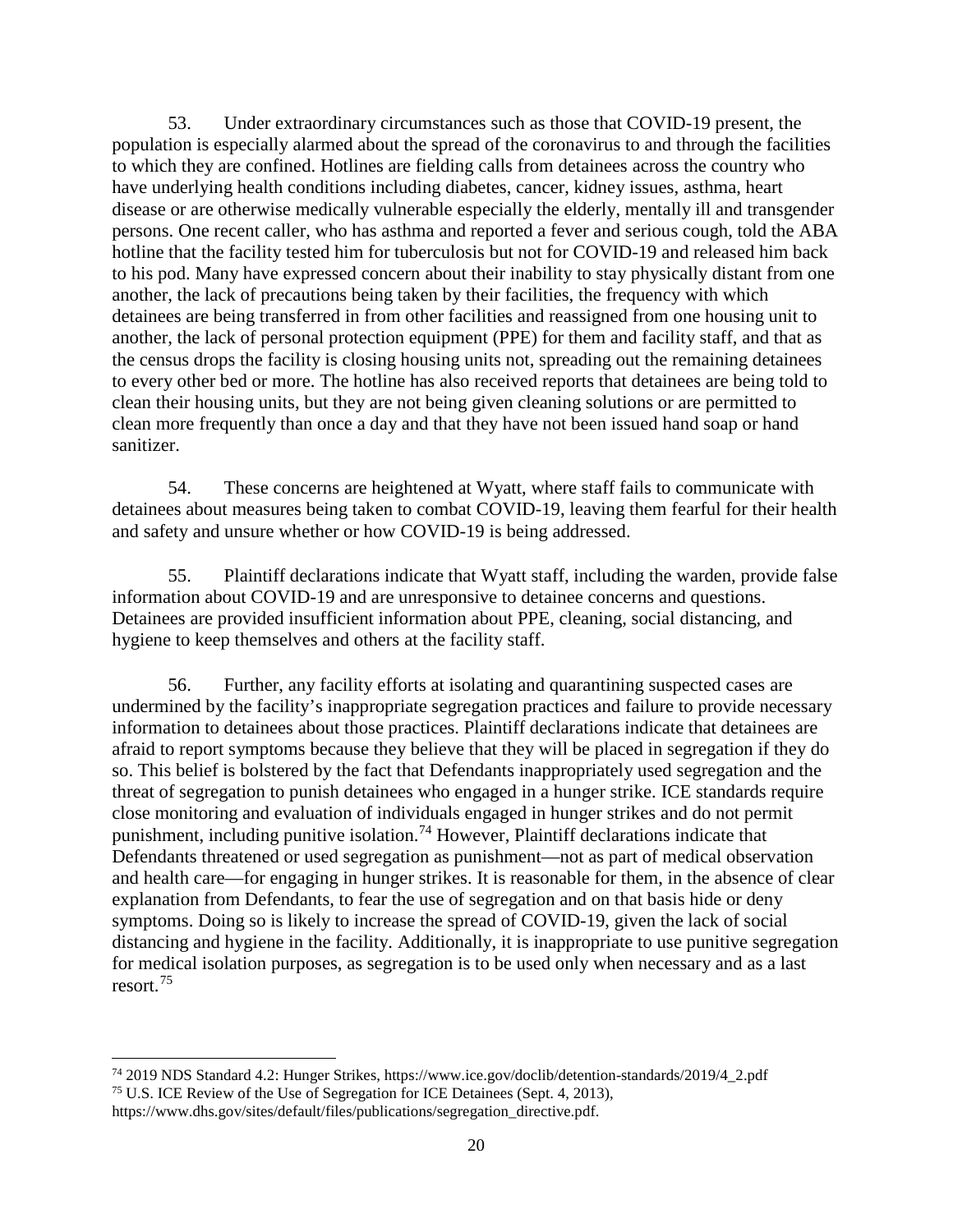57. Staff also refuse to inform detainees about what happens to individuals who are symptomatic or who test positive for COVID-19. Staff has left at the end of their shift and not yet returned. Detained people are removed from the housing unit, never to be seen again, and staff will not answer questions about what has happened to them. Against this backdrop, it is unsurprising that Plaintiff declarations document instances in which apparently symptomatic individuals refuse to report illness out of fear of what could happen to them. These fears appear to be well-founded, and the lack of information is likely to increase the spread of COVID-19 within the facility.

58. There are other factors that can impact a facility's ability to treat a detainee with a confirmed case of COVID-19 or its symptoms. Of note, is the frequency with which overtaxed hospitals in New York City for example, have turned away even patients with COVID-19 symptoms in the past several months.<sup>[76](#page-20-0)</sup> I have also heard reports that in several hot spots as well as rural areas where hospitals objected to accepting patients already in the custody of a correctional system.

59. It is my opinion that the detainees' concerns are real, and their reports are credible. Any one of these circumstances, make it more likely that respiratory diseases such as COVID-19 will spread quickly once they are introduced into any of ICE's detention facilities. I also witnessed how the stress associated with exposure to coronavirus aggravated detainees' chronic conditions such as heart disease, diabetes, and high blood pressure, and required medical attention and adjustments to medication. I am concerned that ERO's Pandemic Response Requirements to protect the population and the public, will not suffice. Too many critical CDC requirements such as social distancing are merely requests to be adopted "where practicable."<sup>[77](#page-20-1)</sup>

## **Alternatives to Detention**

60. ICE's characterization that the majority of detainees are criminal aliens is misleading. Over time, ICE has expanded the term criminal alien to include persons charged but not pled or proven guilty and persons who may have been charged but were not.<sup>[78](#page-20-2)</sup> The top three criminal charge categories for all administrative arrests in FY2019 were traffic offenses (DUI), traffic offenses (other), and dangerous drugs.<sup>[79,](#page-20-3) [80](#page-20-4)</sup> The overwhelming majority of the population has not been charged *or* convicted of a violent crime and is eligible for consideration of a housing assignment in a lower custody, dormitory-style housing unit. As ICE detention numbers increased throughout the past four years, the growth was driven substantially by detention of individuals

<span id="page-20-0"></span><sup>76</sup> Andrea Salcedo, *He Went to 3 Hospitals. When He Finally Got a Bed, It Was Too Late*, THE N.Y. TIMES (Apr. 19, 2020), https://www.nytimes.com/2020/04/19/nyregion/new-york-new-jersey-coronavirus-hospitals.html.

<span id="page-20-1"></span><sup>77</sup> ERO COVID-19 PRR, *supra* note 15, at 13-14.

<span id="page-20-2"></span><sup>78</sup> U.S. IMMIGRATION AND CUSTOMS ENFORCEMENT, U.S. IMMIGRATION AND CUSTOMS ENFORCEMENT FISCAL YEAR 2019 ENFORCEMENT AND REMOVAL OPERATIONS REPORT (2020), *available at* 

https://www.ice.gov/sites/default/files/documents/Document/2019/eroReportFY2019.pdf.

<span id="page-20-3"></span><sup>79</sup> *Id*., Table 2, paras. 14–15.

<span id="page-20-4"></span><sup>80</sup> Each charge category combines both charges and convictions.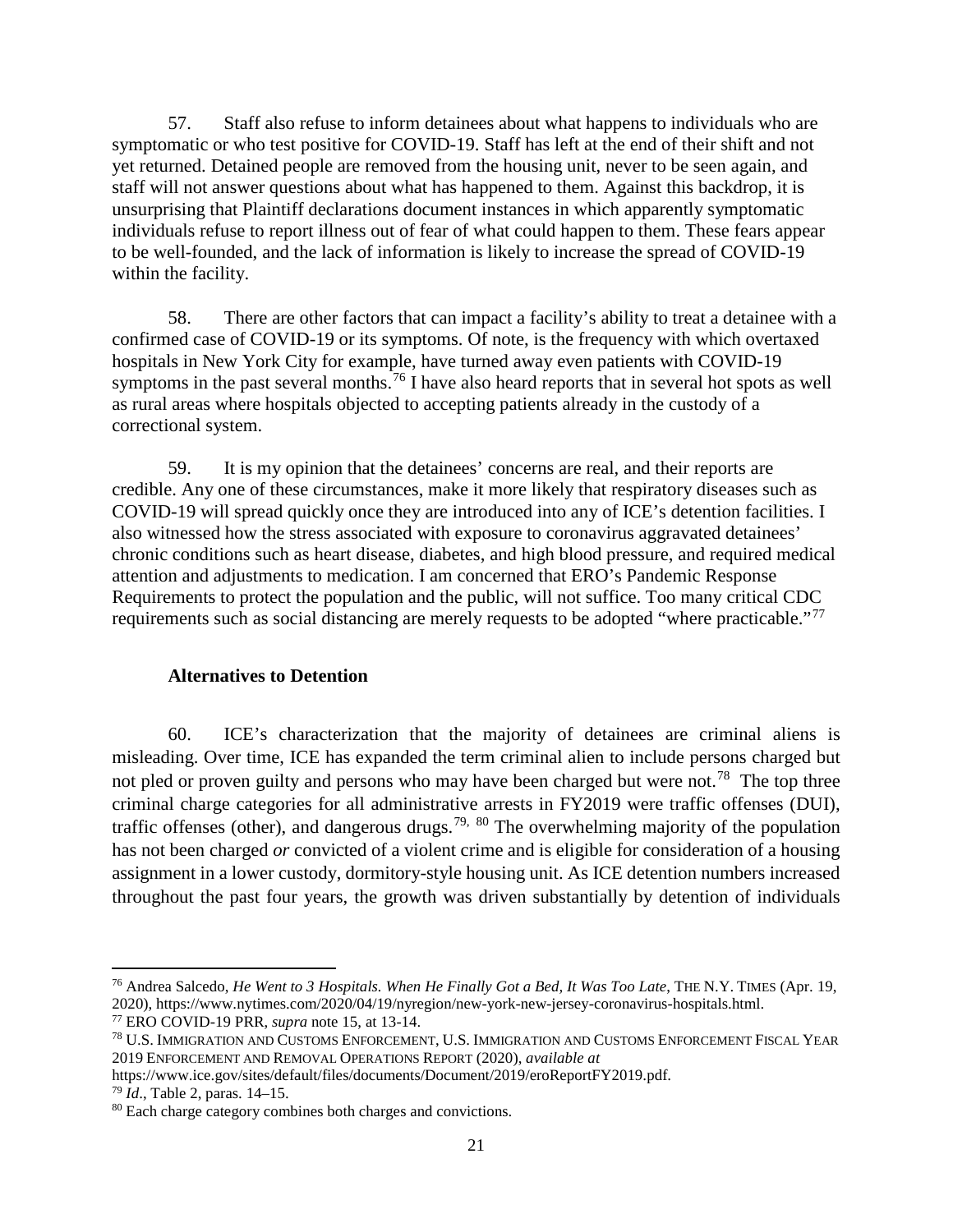with no criminal history, who by 2019 accounted for nearly 2/3 of those in immigration detention.<sup>[81](#page-21-0)</sup>

61. The restraint that detainees exercise in detention and on community supervision is also exceptional. While working at ICE and having reviewed hundreds of detainee institutional files since then, few detainees are written-up for any infraction especially, a serious infraction. And, those who are released to the community on an alternative to detention, report as required. It is my experience that the majority of detainees are motivated by the desire for repatriation or relief and can be counted on to honor their commitment to comply with the conditions of their release under the most difficult of circumstances.

62. It is now clear that ICE is unwilling or unable to identify infected individuals and refuses to release asylum seekers and other detainees despite the spread of coronavirus through its detention facilities.[82](#page-21-1) 

63. In stark contrast, best correctional and correctional health care practice requires, at a minimum, the preemptive release of individuals who are at-risk of serious illness or death if they become infected with COVID-19. As Dr. Scott Allen and Dr. Josiah Rich, medical experts to the Department of Homeland Security, recommended in their recent letter to Congress on the pandemic, "[m]inimally, DHS should consider releasing all detainees in high risk medical groups such as older people and those with chronic diseases." Dr. Allen and Dr. Rich concluded that "acting immediately will save lives not of only those detained, but also detention staff and their families, and the community-at-large."[83](#page-21-2)

64. Initially, ICE proposed only one population, medically vulnerable persons primarily due to age or other infirmity and not subject to mandatory detention, for consideration for release. Then, ICE stated it will no longer consider any detainees for release for any reason lest it incentivize others to attempt to cross the border into the United States.<sup>[84](#page-21-3)</sup> Subsequently, the U.S. District Court of the Central District of California ordered all people who are detained in ICE custody and have one or more specified risk factors as well as all persons who are detained in ICE custody whose disabilities place them at heightened risk of severe illness or death upon contracting the COVID-19 virus, receive due consideration.<sup>[85](#page-21-4)</sup>

65. Based on my experience operating state and local correctional systems that included probation and parole departments and working in various capacities within DHS

<span id="page-21-0"></span><sup>&</sup>lt;sup>81</sup> Growth in ICE Detention Fueled by Immigrants with No Criminal Conviction, TRAC IMMIGRATION (Nov. 26, 2019), https://trac.syr.edu/immigration/reports/583/

<span id="page-21-1"></span><sup>82</sup> *DHS Officials Refuse to Release Asylum Seekers*, *supra* note 39.*.*

<span id="page-21-2"></span><sup>83</sup> *See* Letter from Scott A. Allen, MD, FACP, Professor Emeritus, Univ. of Cal. Riverside Sch. of Med., & Josiah Rich, MD, MPH, Professor, Brown Univ, to House and Senate Comms. on Homeland Sec. (Mar. 19, 2020), https://whistleblower.org/wp-content/uploads/2020/03/Drs.-Allen-and-Rich-3.20.2020-Letter-to-Congress.pdf [hereinafter Allen & Rich].

<span id="page-21-3"></span><sup>84</sup> *DHS Officials Refuse to Release Asylum Seekers*, *supra* note 39.

<span id="page-21-4"></span><sup>85</sup> Fraihat v. U.S. Immigration & Customs Enf't, No. EDCV191546JGBSHKX, 2020 WL 1932570 (C.D. Cal. Apr. 20, 2020).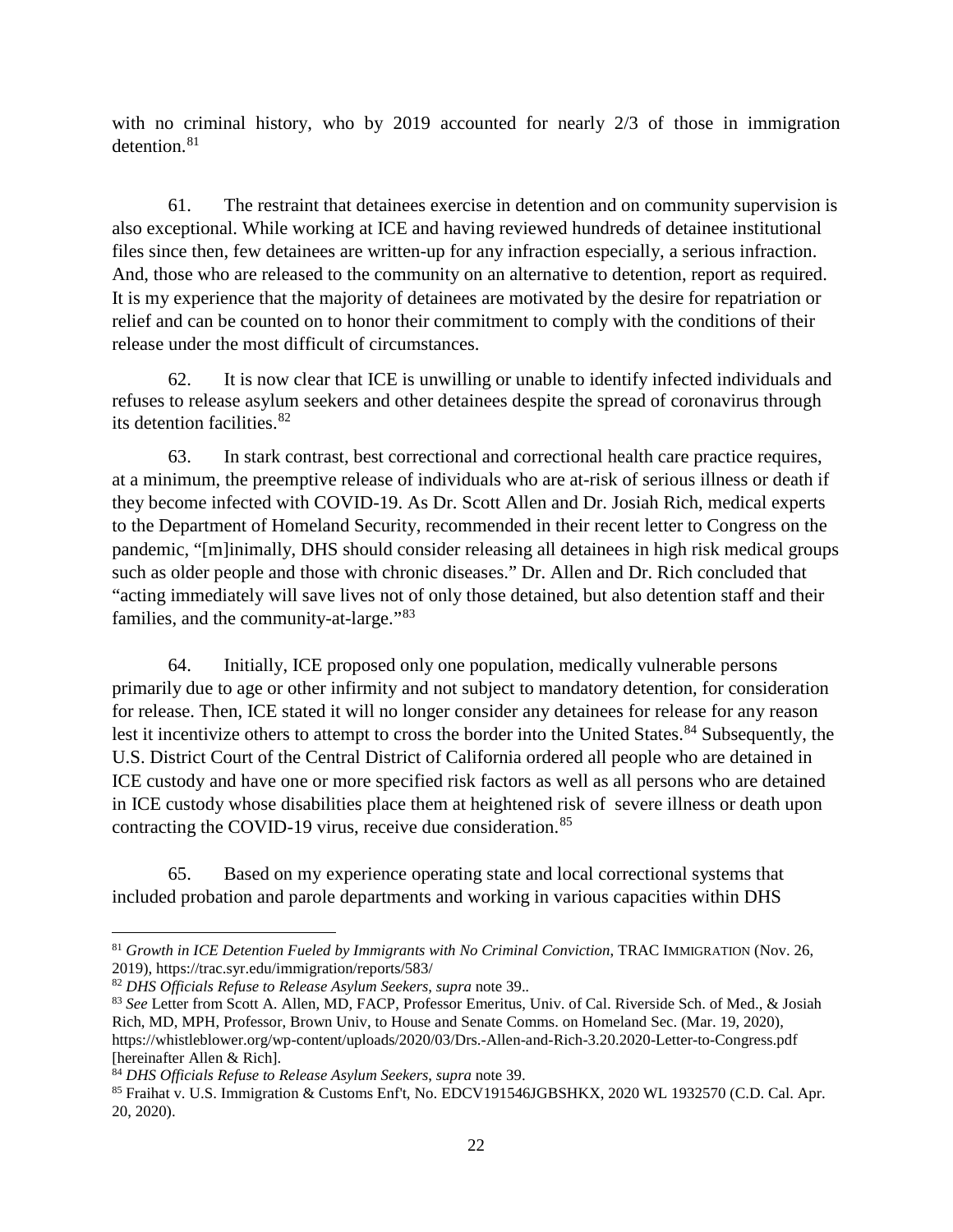including to make an assessment of ICE's alternative to detention program, it is my opinion that alternatives to detention can be used effectively and safely to ensure that immigrant detainees are not subjected to unnecessary risk from COVID-19 while ensuring public safety and appearance for court hearings and other appointments.

66. The research literature and government oversight agencies concur. Alternatives to detention, including supervised release, informed by individualized risk assessment, are a highly effective method of managing immigration cases without either unnecessary pretrial detention or risk to public safety or risk of failure to appear for court hearings. Compliance rates with supervised release are extremely high; for example, a recent Government Accountability Office (GAO) report found that 99 percent of immigrant participants in ICE's alternative-to-detention program appeared at scheduled court hearings. ICE also operated a successful Family Case Management Program until recently. According to the report by the DHS Office of the Inspector General, overall compliance was 99 percent for ICE check-ins and appointments, and 100 percent for attendance in court hearings. Just two percent of participants absconded during the process.

67. ICE would be well-served by making full use of its alternatives to detention program. Alternatives to detention include release on personal recognizance, and release on conditions such as phone call check-ins or, when absolutely necessary, electronic surveillance. These alternatives also include the Intensive Supervision Appearance Program (ISAP), in which staff maintains contact with participants with reminder calls and letters and coaching towards meeting all the upcoming reporting requirements and follows up within 48 hours after each court appearance. Under ISAP, when a participant, or the government, files an appeal in the person's removal case and while that appeal is pending, monitoring is modified as necessary to include the addition or removal of GPS or Voice-ID technology, and to increase or decrease in-office and home visit frequency. And if reinstated, alternatives to detention could include a program modeled on ICE's Family Case Management Program, offering orientation and education for participants about their legal rights and responsibilities; individualized service plans; assistance with transportation logistics; tracking and monitoring of immigration obligations (to include ICE check-ins, attendance at immigration court hearings); and safe repatriation and reintegration planning for participants who are returning to their home countries.

68. GPS monitoring when recommended, requires minimal physical contact, and does not pose risk to the officer or the detainee taking routine precautions. The contact necessary to place an ankle monitor on an individual is minimal, and necessary precautions to avoid spread of COVID-19 are easily implemented and commonly done. Moreover, after initial installation there is little need for future physical contact. On-going communication by telephonic reporting or smartlink, ICE's smartphone application, is routine. In my opinion, supervision by any of these remote means are highly effective. They also afford appreciably more social distancing for persons in ICE's custody and ICE personnel than do any interactions between a detainee and detention officer in the confines of detention setting. As of May 9, 2020, nationwide there were 89,211 persons enrolled in an ICE alternative to detention including 35,246 persons monitored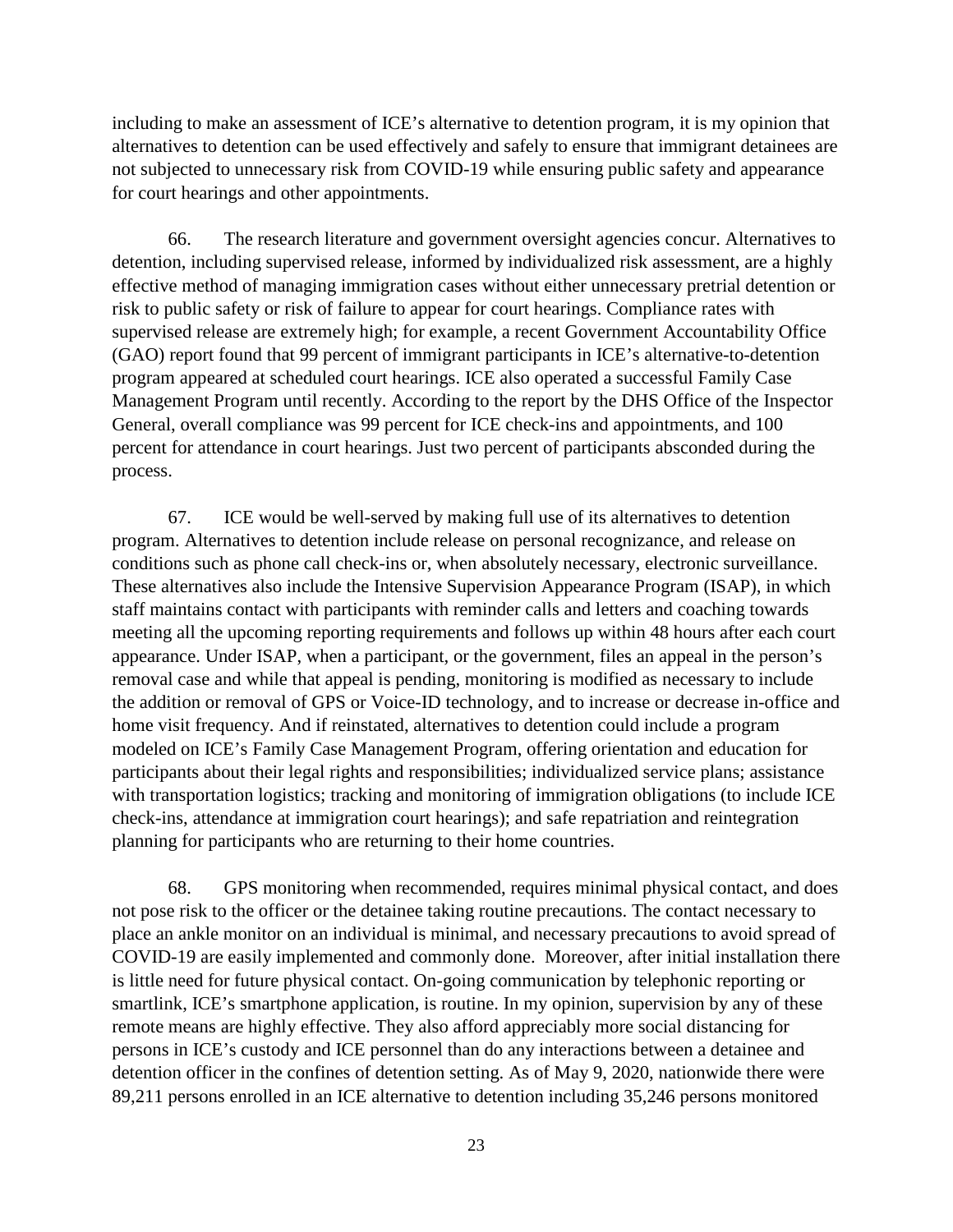by GPS, 20,296 by SMARTLink, and 33,669 by telephonic reporting. Of this number, 1,726 people were enrolled in the Boston Field Office including 1,460 on GPS, 118 on SMARTLink, and 148 on telephonic reporting.<sup>[86](#page-23-0)</sup>

69. Alternatives to detention are effective because they are tailored to an individual depending on their levels of need and risk in the community. Such tailored alternatives maximize medically vulnerable and low-risk people's ability to remain healthy in the community while protecting public safety and the integrity of court proceedings and other legal requirements. There are also a number of highly effective alternatives to detention for higher need and higher risk individuals including the mentally ill and seriously mentally ill, that could be readily adapted.

70. When there is a threat to our health and well-being, especially one as serious as COVID-19, we count on the government to protect us from undue harm. The government assumes the same responsibility for those in its custody who lack the autonomy to care for themselves. Today, "flattening the curve" so that the infection rate for COVID-19 stays below the healthcare system capacity is key both to controlling the pandemic in the United States and to preventing undue harm to those of us in custody. As individuals, our responsibility to ourselves and others is to limit our social interactions and maintain rigorous personal hygiene practices. For government and institutions, "flattening the curve" requires focusing on densely populated places in which its inhabitants cannot isolate themselves. That is why governors have closed all but the essential governmental agencies and businesses, and states have reconsidered their usage of jail and prison, widely recognized by the healthcare community to be "amplifiers of infectious diseases" such as COVID-19. They do so because they recognize the conditions that can keep diseases from spreading—such as social distancing and rigorous sanitation—are nearly impossible to achieve in correctional and immigration detention facilities.

71. Numerous state and local systems have acted to reduce detention in light of COVID-19, both by decreasing pretrial detention and by releasing detained and sentenced individuals. These measures demonstrate that people can be protected from COVID-19 consistent with public safety needs.

72. At the local level, leaders have been swift to act:

• District attorneys in San Francisco, California<sup>[87](#page-23-1)</sup> and Boulder, Colorado<sup>[88](#page-23-2)</sup> have taken steps to release people held pretrial, with limited time left on their sentence, and charged with non-violent offenses.

 $\overline{\phantom{a}}$ 

<span id="page-23-0"></span><sup>86</sup> ICE Detention Management, *supra* note 31, paras. 3–4.

<span id="page-23-1"></span><sup>87</sup> Darwin Bond Graham, *San Francisco Officials Push to Reduce Jail Population to Prevent Coronavirus Outbreak*, APPEAL (Mar. 11, 2020), https://theappeal.org/coronavirus-san-francisco-reduce-jail-population/.

<span id="page-23-2"></span><sup>88</sup> Elise Schmelzer, *Denver, Boulder Law Enforcement Arresting Fewer People to Avoid Introducing Coronavirus to Jails*, DENVER POST (Mar. 16, 2020), https://www.denverpost.com/2020/03/16/colorado-coronavirus-jails-arrests/.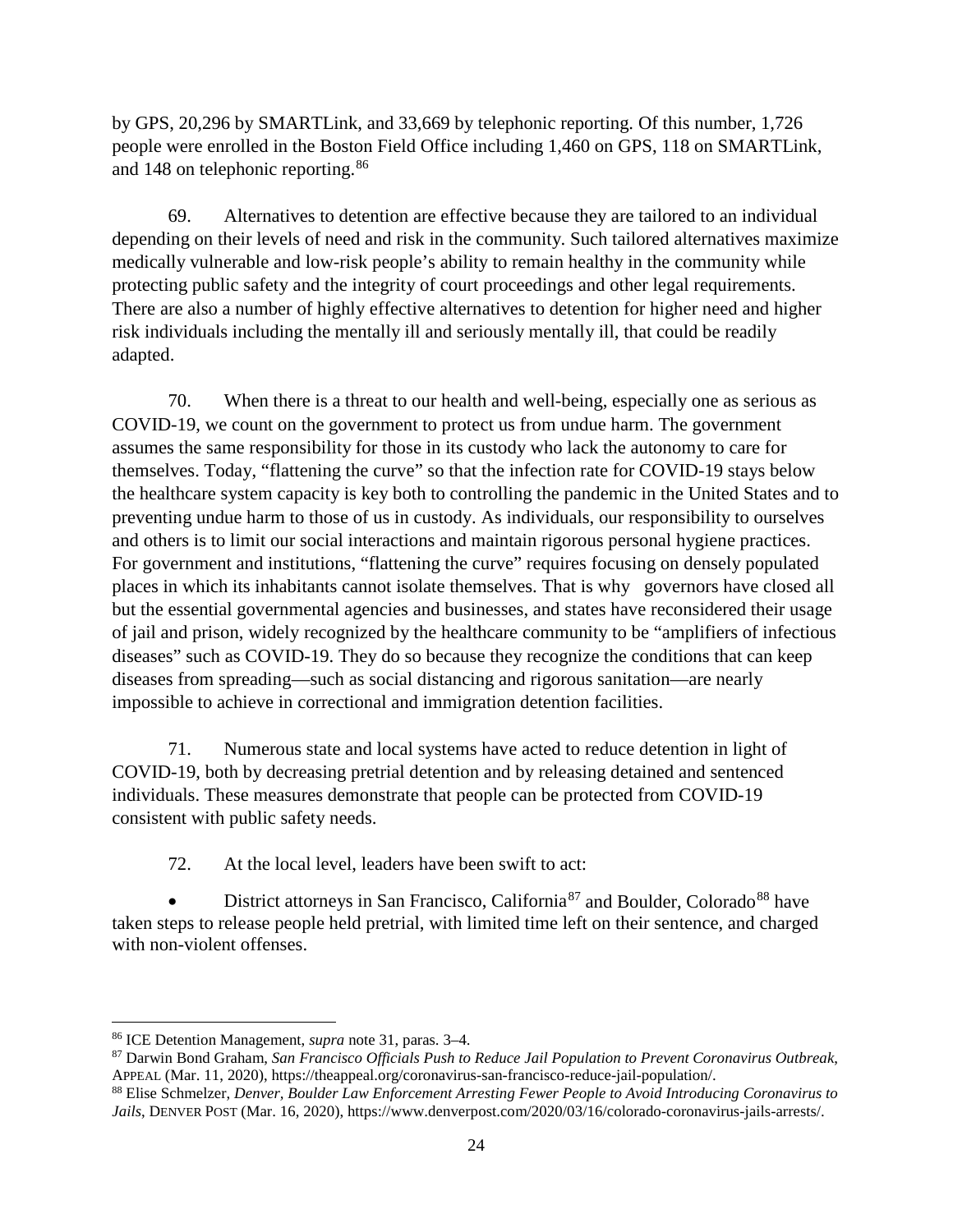Ohio courts in Cuyahoga County<sup>[89](#page-24-0)</sup> and Hamilton County<sup>[90](#page-24-1)</sup> have begun to issue court orders and conduct special hearings to increase the number of people released from local jails. On a single day, judges released 38 people from the Cuyahoga County Jail, and they hope to release at least 200 more people charged with low-level, non-violent crimes.

The Los Angeles County Sheriff's Department<sup>[91](#page-24-2)</sup> has reduced their jail population by 10% in the past month to mitigate the risk of virus transmission in crowded jails. To reduce the jail population by 1,700 people, the Sheriff reports releasing people with less than 30 days left on their sentences and is considering releasing pregnant people and older adults at high risk.

In Travis County,  $T$ exas,  $92$  judges have begun to release more people from local jails on personal bonds (about 50% more often than usual), focusing on preventing people with health issues who are charged with non-violent offenses from going into the jail system.

• Court orders in Spokane, Washington<sup>[93](#page-24-4)</sup> and in three counties in Alabama<sup>[94](#page-24-5)</sup> have authorized the release of people being held pretrial and some people serving sentences for "lowlevel" misdemeanor offenses.

• In Hillsborough County, Florida,  $95$  over 160 people were released following authorization via administrative order for people accused of ordinance violations, misdemeanors, traffic offenses, and third-degree felonies.

In Arizona, the Coconino County<sup>[96](#page-24-7)</sup> court system and jail have released around 50 people who were held in the county jail on non-violent charges.

 $\overline{\phantom{a}}$ 

<span id="page-24-0"></span><sup>89</sup> Kevin Freeman, *Cuyahoga County Jail Releasing Some Inmates Early to Help Minimize Potential Coronavirus Outbreak*, FOX 8 (Mar. 14, 2020), https://fox8.com/news/coronavirus/cuyahoga-county-jail-releasing-some-inmatesearly-to-help-minimize-potential-coronavirus-outbreak/.

<span id="page-24-1"></span><sup>90</sup> Kevin Grasha, *Order to Authorize Hamilton County Sheriff to Release Low-Risk, Nonviolent Jail Inmates*, CINCINNATI ENQUIRER (Mar. 16, 2020), https://www.cincinnati.com/story/news/crime/crime-and-

courts/2020/03/16/coronavirus-hamilton-county-sheriff-release-low-risk-inmates/5062700002/.

<span id="page-24-2"></span><sup>91</sup> Justin Carissimo, *1,700 Inmates Released from Los Angeles County in Response to Coronavirus Outbreak*, CBS NEWS (Mar. 24, 2020), https://www.cbsnews.com/news/inmates-released-los-angeles-county-coronavirus-response-2020-03-24/.

<span id="page-24-3"></span><sup>92</sup> Ryan Autullo, *Travis County Judges Releasing Inmates to Limit Coronavirus Spread*, STATESMAN (Mar. 16, 2020), https://www.statesman.com/news/20200316/travis-county-judges-releasing-inmates-to-limit-coronavirusspread?fbclid=IwAR3VKawwn3bwSLSO9jXBxXNRuaWd1DRLsCBFc-ZkPN1INWW8xnzLPvZYNO4.

<span id="page-24-4"></span><sup>93</sup> Chad Sokol, *Dozens Released from Spokane County Custody Following Municipal Court Emergency Order*, SPOKESMAN (Mar. 17, 2020),

http://www.courts.wa.gov/content/publicupload/eclips/2020%2003%2018%20Dozens%20released%20from%20Spo kane%20County%20custody%20following%20Municipal%20Court%20emergency%20order.pdf.

<span id="page-24-5"></span><sup>94</sup> Marty Roney, *Coronavirus: County Jail Inmates Ordered Released in Autauga, Elmore, Chilton Counties,*  MONTGOMERY ADVERTISER (Mar. 18, 2020),

https://www.montgomeryadvertiser.com/story/news/crime/2020/03/18/county-jail-inmates-ordered-releasedautauga-elmore-chilton-counties/2871087001/.

<span id="page-24-6"></span><sup>95</sup> WFTS Digital Staff, *164 "Low Level, Nonviolent" Offenders Being Released from Hillsborough County Jails*, ABC NEWS (Mar. 19, 2020), https://www.abcactionnews.com/news/region-hillsborough/164-low-level-nonviolentoffenders-being-released-from-hillsborough-county-jails. 96 Scott Buffon, *Coconino County Jail Releases Nonviolent Inmates in Light of Coronavirus Concerns*, ARIZONA

<span id="page-24-7"></span>DAILY SUN (Mar. 20, 2020), https://azdailysun.com/news/local/coconino-county-jail-releases-nonviolent-inmatesin-light-of-coronavirus/article\_a6046904-18ff-532a-9dba-54a58862c50b.html.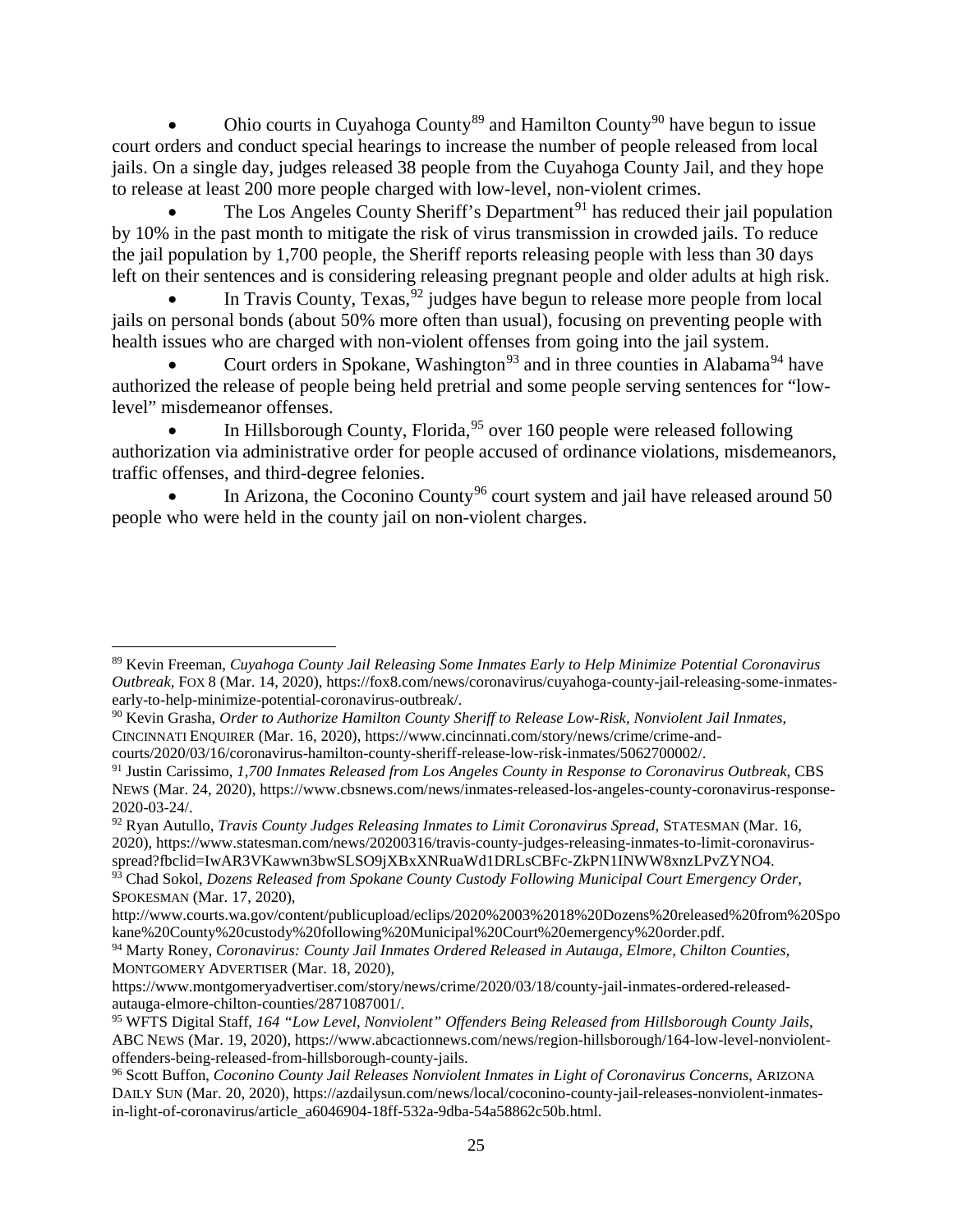In Salt Lake County, Utah,  $97$  the District Attorney reported that the county jail plans to release at least 90 people this week and to conduct another set of releases of up to 100 more people the following week.

The New Jersey Chief Justice signed an order calling for the temporary release of 1,000 people from jails (almost a tenth of the entire state's county jail population) across the state of New Jersey<sup>[98](#page-25-1)</sup> who are serving county jail sentences for probation violations, municipal court convictions, "low-level indictable crimes," and "disorderly persons offenses.

The New York City Department of Correction has released approximately 1,600 people from its jails.<sup>[99](#page-25-2)</sup>

In response to a West Virginia court order asking judges to work with prosecutors to identify people who could be released pretrial, over 600 jail detainees have been released on reduced bond or personal recognizance.<sup>[100](#page-25-3)</sup>

• Jails in the Detroit area have released hundreds of individuals who were near the end of their sentences or were determined not to be a threat to public safety.<sup>[101](#page-25-4)</sup>

• The Santa Barbara, California sheriff's office has released about half of those arrested since an April 6 emergency order by the California Judicial Council requiring zero bail for many arrestees, leading to a significant decline in the jail population.<sup>[102](#page-25-5)</sup>

73. At the state level, state correctional systems are also taking steps to reduce the prison population in the face of the pandemic:

The North Dakota parole board<sup>[103](#page-25-6)</sup> granted early release dates to 56 people held in state prison with expected release dates later in March and early April.

<span id="page-25-3"></span><sup>100</sup> Leslie Rubin, *W.Va. Taking Steps to Reduce Inmate Population Amid COVID-19 Pandemic*, ABC NEWS 8 (Apr. 1, 2020), https://wchstv.com/news/coronavirus/wva-taking-steps-to-reduce-inmate-population-amid-covid-19 pandemic.

<span id="page-25-0"></span>l <sup>97</sup> Jessica Miller, *Hundreds of Utah Inmates Will Soon Be Released in Response to Coronavirus*, SALT LAKE CITY TRIBUNE (Mar. 20, 2020), https://www.sltrib.com/news/2020/03/21/hundreds-utah-

<span id="page-25-1"></span>inmates/?fbclid=IwAR3r8BcHeEkoAOcyP3pmBu9XWkEj4MMsDC\_LUH4YZn2QGd18hALk4vM9X1c. <sup>98</sup> Kathleen Hopkins, *Coronavirus in NJ: Up to 1,000 Inmates to Be Released from Jails*, ASBURY PARK PRESS (Mar. 23, 2020), https://www.app.com/story/news/2020/03/23/nj-coronavirus-up-1-000-inmates-releasedjails/2897439001/.

<span id="page-25-2"></span><sup>99</sup> CITY OF N.Y., NEW YORK CITY JAIL POPULATION REDUCTION IN THE TIME OF COVID-19 2 (2020), *available at* http://criminaljustice.cityofnewyork.us/wp-content/uploads/2020/04/MOCJ-COVID-19-Jail-Reduction.pdf.

<span id="page-25-4"></span><sup>101</sup> Amber Ainsworth, *Hundreds of Inmates Released from Metro Detroit County Jails Amid Coronavirus (COVID-19) Outbreak*, CLICK ON DETROIT (Apr. 1, 2020), https://www.clickondetroit.com/news/local/2020/04/02/hundredsof-inmates-released-from-metro-detroit-county-jails-amid-coronavirus-covid-19-outbreak/.

<span id="page-25-5"></span><sup>102</sup> Dave Minsky, *Sheriff has Booked, Released Nearly Half of Those Arrested Since Coronavirus Emergency Order*, SANTA MARIA TIMES (Apr. 20, 2020), https://santamariatimes.com/news/local/crime-and-courts/sheriff-has-bookedreleased-nearly-half-of-those-arrested-since-coronavirus-emergency-order/article\_5ddbc4f5-f2b9-5abe-ba0c-45f6ed7c1760.html.

<span id="page-25-6"></span><sup>103</sup> Arielle Zionts, *DOC, Gov. Noem Not Planning Special Coronavirus Releases from Prisons*, RAPID CITY J. (Mar. 21, 2020), https://rapidcityjournal.com/news/local/crime-and-courts/doc-noem-not-planning-special-coronavirusreleases-from-prisons/article\_d999f510-7c7c-5d19-ab3a-77176002ef99.html.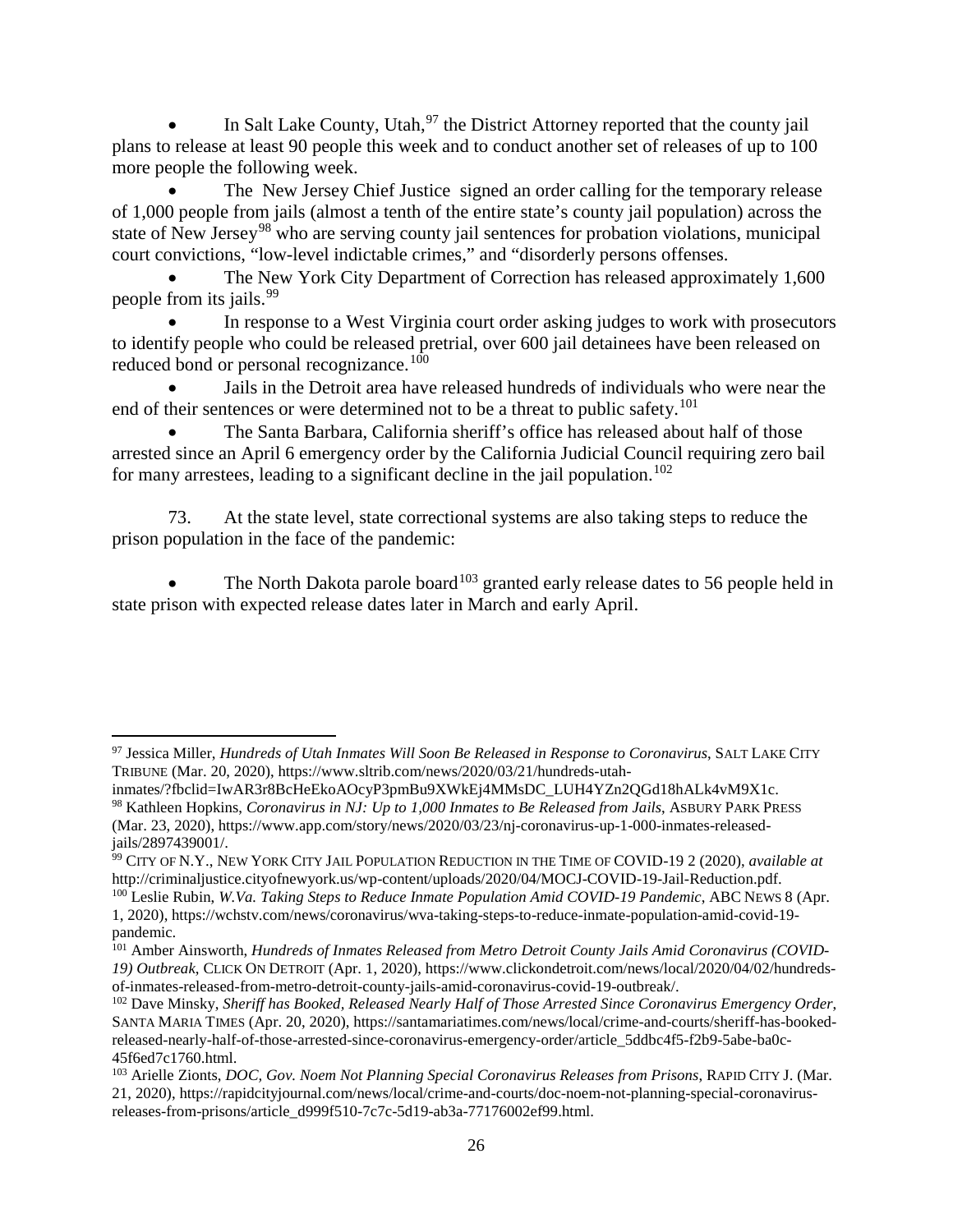The director of the Iowa Department of Corrections<sup>[104](#page-26-0)</sup> reported the planned, expedited release of about 700 incarcerated people who have been determined eligible for release by the Iowa Board of Parole.

In Illinois,  $105$  the governor signed an executive order that eases the restrictions on early prison releases for "good behavior" by waiving the required 14-day notification to the State Attorney's office. The executive order explicitly states that this is an effort to reduce the prison population, which is particularly vulnerable to the COVID-19 outbreak.

• Illinois' governor signed a second executive order suspended all admissions to the Illinois Department of Corrections ("IDOC") from Illinois county jails, with exceptions solely authorized by the IDOC Director.[106](#page-26-2)

• Kentucky's governor commuted 186 sentences and released 743 inmates within 6 months of completing their sentences.<sup>[107](#page-26-3)</sup>

New Jersey's governor signed an executive order to temporarily release nonviolent offenders.[108](#page-26-4)

• The Pennsylvania governor has ordered the Department of Corrections to establish a Temporary Program to Reprieve Sentences of Incarceration with the goal of releasing medically vulnerable and low-risk individuals from state prisons,<sup>[109](#page-26-5)</sup> a process that could release up to  $1,800$  people.<sup>[110](#page-26-6)</sup>

The California Department of Corrections & Rehabilitation released to parole  $3,500$  nonviolent offenders with 60 days or less left on their sentences.<sup>[111](#page-26-7)</sup>

• Michigan is paroling approximately 1,000 more prisoners per month, focusing on those who are medically vulnerable. $112$ 

l

<span id="page-26-5"></span><sup>109</sup> Governor Tom Wolf Newsroom, Gov. Wolf: Department of Corrections to Establish

<span id="page-26-0"></span><sup>104</sup> Linh Ta, *Iowa's Prisons Will Accelerate Release of Approved Inmates to Mitigate COVID-19*, TIMES-REPUBLICAN (Mar. 23, 2020), https://www.timesrepublican.com/news/todays-news/2020/03/iowas-prisons-willaccelerate-release-of-approved-inmates-to-mitigate-covid-19/.

<span id="page-26-1"></span><sup>105</sup> Rylee Tan, *Illinois Reaches 1,285 COVID-19 Cases, Gov. Pritzker Eases Restrictions on Prison Release*, LOYOLA-PHOENIX (Mar. 23, 2020), http://loyolaphoenix.com/2020/03/illinois-reaches-1285-covid-19-cases-govpritzker-eases-restrictions-on-prison-release/.

<span id="page-26-2"></span><sup>106</sup> Ill. Exec. Order No. 2020-13 (Mar. 26, 2020), *available at* https://www2.illinois.gov/Pages/Executive-Orders/ExecutiveOrder2020-13.aspx.

<span id="page-26-3"></span><sup>107</sup> *Kentucky Plans to Release More Than 900 Prisoners Because of the COVID-19 Outbreak*, WDRB.COM (Apr. 2, 2020), https://www.wdrb.com/news/kentucky-plans-to-release-more-than-900-prisoners-because-of-the-covid-19 outbreak/article\_aef84282-7541-11ea-8a18-efe5a8cf107d.html?eType=EmailBlastContent&eId=14e33471-26cd-4585-b9b6-e1e52182b91c.

<span id="page-26-4"></span><sup>108</sup> N.J. Exec. Order No. 124 (Apr. 10, 2020), *available at*

http://d31hzlhk6di2h5.cloudfront.net/20200410/c0/64/ce/2c/0ef068b5d2c6459546c33a46/EO-124.pdf.

Temporary Program to Reprieve Sentences of Incarceration, April 10, 2020 Press release,

https://www.governor.pa.gov/newsroom/gov-wolf-department-of-

corrections-to-establish-temporary-program-to-reprieve-sentences-of-incarceration/.

<span id="page-26-6"></span><sup>110</sup> Jeremy Roebuck, Erin McCarthy & Anna Orso, *Thousand of state prison inmates in Pa and N.J. are now eligible for temporary release as governors act to avert coronavirus spread*, THE PHILADELPHIA INQUIRER (Apr. 10, 2020), available at https://www.inquirer.com/health/coronavirus/coronavirus-prisoners-pennsylvanianew-jersey-governor-wolf-murphy-20200410.html.

<span id="page-26-7"></span><sup>111</sup> Paige St. John, *California To Release 3,500 Inmates Early As Coronavirus Spreads Inside Prisons*, L.A. TIMES (Mar. 31, 2020), https://www.latimes.com/california/story/2020-03-31/coronavirus-california-release-3500-inmatesprisons.

<span id="page-26-8"></span><sup>&</sup>lt;sup>112</sup> Heather Walker, *Coronavirus Prompts Prisons to Parole Inmates More Quickly*, WOOD TV (Apr. 14, 2020), https://www.woodtv.com/health/coronavirus/coronavirus-prompts-prisons-to-parole-some-early/.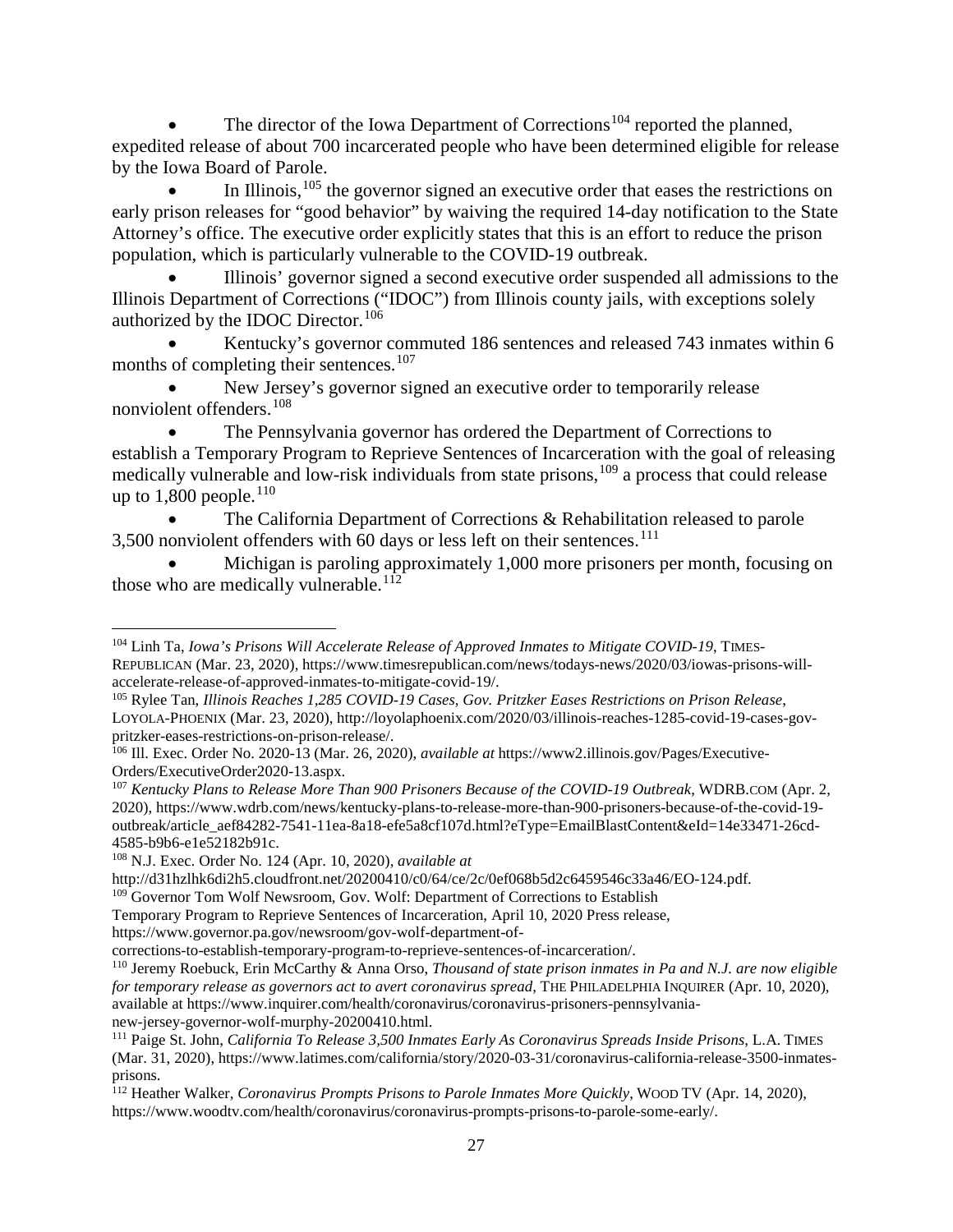The Oklahoma governor has commuted the sentences of more than 400 people, who are in the process of being released. $113$ 

Governors in Washington,<sup>[114](#page-27-1)</sup> Virginia,<sup>[115](#page-27-2)</sup> Maryland,<sup>[116](#page-27-3)</sup> and Ohio<sup>[117](#page-27-4)</sup> have authorized early release of prisoners.

Since March 2, the Wisconsin Department of Corrections has released nearly 1,600 people in response to the COVID-19 crisis.<sup>[118](#page-27-5)</sup>

74. In addition to releasing people from jail and prison, jurisdictions are reducing jail admissions, contributing to the reduction in average daily populations, alleviating overcrowding and reducing density.

In Bexar County, Texas, <sup>[119](#page-27-6)</sup> the Sheriff released a COVID-19 mitigation plan that includes encouraging the use of cite and release and "filing non-violent offenses at large," rather than locking more people up during this pandemic.

The Baltimore, Maryland State's Attorney<sup>[120](#page-27-7)</sup> will dismiss pending criminal charges against anyone arrested for drug offenses, trespassing, and minor traffic offenses, among other nonviolent offenses.

District attorneys in Brooklyn, New York<sup>[121](#page-27-8)</sup> and Philadelphia, Pennsylvania,  $122$ have taken steps to reduce jail admissions by releasing people charged with non-violent offenses and not actively prosecuting low-level, non-violent offenses.

https://www.baltimoresun.com/coronavirus/bs-md-ci-cr-mosby-prisoner-release-20200318-<br>u7knneb6o5gqvnqmtpejftavia-story.html.

<span id="page-27-0"></span>l <sup>113</sup> Kayla Branch, *Number of Oklahoma Inmates to be Released Thursday is Lower than Announced*, THE OKLAHOMAN (Apr. 16, 2020), https://www.tulsaworld.com/news/local/government-and-politics/technicaldifficulties-hold-up-commutations/article\_bbf01b48-d2f0-5229-97f5-4a2f265bafbb.html.

<span id="page-27-1"></span><sup>&</sup>lt;sup>114</sup> Jerry Cornfield, *State Ready to Free Hundreds of Prisoners Amid COVID-19*, BAINBRIDGE ISLAND REVIEW (Apr. 17, 2020), https://www.bainbridgereview.com/news/state-ready-to-free-hundreds-of-prisoners-amid-covid-19/.

<span id="page-27-2"></span><sup>115</sup> Caleb Stewart, *Va. Lawmakers Give Dept. of Corrections Power to Release Some Inmates Early*, WHSV 3 (Apr. 23, 2020), https://www.whsv.com/content/news/Va-lawmakers-approve-amendment-to-allow-inmate-releases-amid-

<span id="page-27-3"></span><sup>&</sup>lt;sup>116</sup> Danielle Gains, *Hogan Issues Order to Guide Speedier Inmate Releases During COVID-19 Outbreak*, MARYLAND MATTERS (Apr. 19, 2020), https://www.marylandmatters.org/2020/04/19/hogan-issues-order-to-guidespeedier-inmate-releases-during-covid-19-outbreak/.

<span id="page-27-4"></span><sup>117</sup> Nick Swartsell, *DeWine Authorizes Release of 105 Inmates as Coronavirus Cases in Ohio Prisons Swell into the Hundreds*, CITYBEAT (Apr. 16, 2020), https://www.citybeat.com/news/blog/21128810/dewine-authorizes-releaseof-105-inmates-as-coronavirus-cases-in-ohio-prisons-swell-into-the-hundreds.

<span id="page-27-5"></span><sup>118</sup> https://madison.com/wsj/news/local/crime-and-courts/wisconsin-doc-has-released-nearly-1-600-inmates-so-farto-combat-covid-19-spread/article\_03537daa-e1ec-5fe8-ac68-f5cf38ce8be5.html

<span id="page-27-6"></span><sup>119</sup> Courtney Friedman, *Bexar County Sheriff Announces COVID-19 Prevention Plan for Jail Inmates, Deputies*, KSAT.COM (Mar. 14, 2020), https://www.ksat.com/news/local/2020/03/15/bexar-county-sheriff-announces-covid-19-prevention-plan-for-jail-inmates-deputies/.

<span id="page-27-7"></span><sup>120</sup> Tim Prudente & Phillip Jackson, *Baltimore State's Attorney Mosby to Stop Prosecuting Drug Possession, Prostitution, Other Crimes Amid Coronavirus*, BALT. SUN (Mar. 18, 2020),

<span id="page-27-8"></span><sup>&</sup>lt;sup>121</sup> Andrew Denney & Larry Celona, *Coronavirus In NY: Brooklyn DA to Stop Prosecuting "Low-Level" Offenses*, N.Y. POST (Mar. 17, 2020), https://nypost.com/2020/03/17/coronavirus-in-ny-brooklyn-da-to-stop-prosecuting-lowlevel-offenses/.

<span id="page-27-9"></span><sup>122</sup> Samantha Melamed & Mike Newall, *With Courts Closed by Pandemic, Philly Police Stop Low-Level Arrests to Manage Jail Crowding*, PHILA. INQUIRER (Mar. 18, 2020),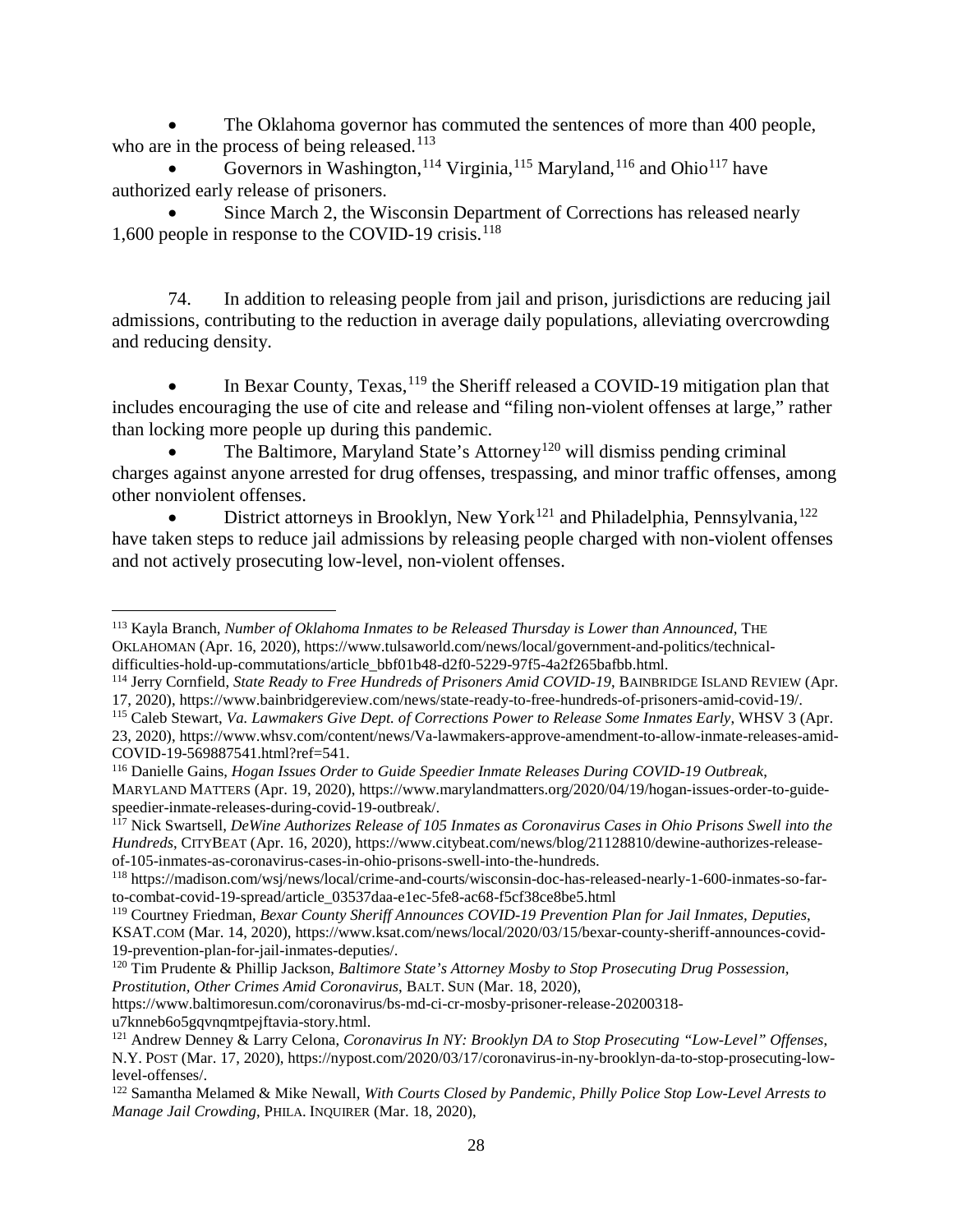Police departments in Los Angeles County, California,<sup>[123](#page-28-0)</sup> Denver, Colorado,<sup>[124](#page-28-1)</sup> and Philadelphia, Pennsylvania<sup>[125](#page-28-2)</sup> are reducing arrests by using cite and release practices, delaying arrests, and issuing summons. In Los Angeles County, the number of arrests has decreased from an average of 300 per day to about 60 per day.

The state of Maine<sup>[126](#page-28-3)</sup> vacated all outstanding bench warrants (for over  $12,000$ ) people) for unpaid court fines and fees and for failure to appear for hearings in an effort to reduce jail admissions.

State and federal courts in Connecticut have begun releasing sentenced prison and jail inmates vulnerable to complications from COVID-19 as well.<sup>[127](#page-28-4)</sup>

• In response to the Oklahoma Department of Corrections' decision not to admit any new people to state prisons, Tulsa and Oklahoma counties are trying to keep their jail population down by not arresting people for misdemeanor offenses and warrants, and by releasing 130 people this past week through accelerated bond reviews and plea agreements.

In King County, Washington, Seattle jails are no longer accepting people booked for misdemeanor charges that do not present a public safety concern or people who are arrested for violating terms of community supervision. The Department of Adult and Juvenile Detention is also delaying all misdemeanor "commitment sentences" (court orders requiring someone to report to a jail at a later date to serve their sentence).

In Wisconsin, sheriffs are working to reduce jail populations by replacing arrests with citations and reducing check-ins for people on work release, leading to a reduction of about 50% in the population of some jails.<sup>[128](#page-28-5)</sup>

The jail and prison population in Maine has shrunk by about 20% due to reduction in arrests, early release, and delayed sentences.<sup>[129](#page-28-6)</sup>

• Police in Minnesota are significantly reducing arrests and traffic stops, leading to significantly reduced jail populations. In one jail, daily bookings are down by 74%.<sup>[130](#page-28-7)</sup>

https://www.inquirer.com/health/coronavirus/philadelphia-police-coronavirus-covid-pandemic-arrests-jailovercrowding-larry-krasner-20200317.html.

<span id="page-28-0"></span><sup>123</sup> Salvador Hernandez, *Los Angeles Is Releasing Inmates Early and Arresting Fewer People over Fears of The Coronavirus in Jails*, BUZZFEED NEWS (Mar. 16, 2020),

<span id="page-28-1"></span>https://www.buzzfeednews.com/article/salvadorhernandez/los-angeles-coronavirus-inmates-early-release. <sup>124</sup> Schmelzer, *supra* note 88.<br><sup>125</sup> Melamed & Newall, *supra* note 122.

<span id="page-28-3"></span><span id="page-28-2"></span><sup>&</sup>lt;sup>126</sup> Judy Harrison, *Maine Courts Vacate Warrants for Unpaid Fines and Fees*, BANGOR DAILY NEWS (Mar. 16, 2020), https://bangordailynews.com/2020/03/16/news/state/maine-courts-vacate-warrants-for-unpaid-fines-and-fees. <sup>127</sup> Edmund H. Mahony, *Courts Ponder the Release of Low-Risk Inmates in an Effort to Block the Spread of COVID-*

<span id="page-28-4"></span>*<sup>19</sup> to the Prison System*, HARTFORD COURANT (Mar. 24, 2020), https://www.courant.com/coronavirus/hc-newscovid-inmate-releases-20200323-20200324-oreyf4kbdfbe3adv6u6ajsj57u-story.html.

<span id="page-28-5"></span><sup>128</sup> Rich Kremer, *County Jails Reducing Inmate Populations to Prevent COVID-19 Outbreaks*, WISC. PUBLIC RADIO (Apr. 10, 2020), https://www.wpr.org/county-jails-reducing-inmate-populations-prevent-covid-19-outbreaks.

<span id="page-28-6"></span><sup>129</sup> Phil Hirschkorn, *Maine Prisons and Jails Increase Safety Precautions, Decrease Population During Coronavirus Outbreak*, WMTW ABC 8 (Apr. 15, 2020), https://www.wmtw.com/article/maine-prisons-and-jails-increase-safetyprecautions-decrease-population-during-coronavirus-outbreak/32147891.

<span id="page-28-7"></span><sup>130</sup> Libor Jany et al., *COVID-Related Reforms Bring Cautious Optimism From Twin Cities Criminal Justice Activists*, STAR TRIBUNE (Apr. 16, 2020), https://www.startribune.com/covid-related-reforms-bring-cautiousoptimism-from-twin-cities-criminal-justice-activists/569671392/.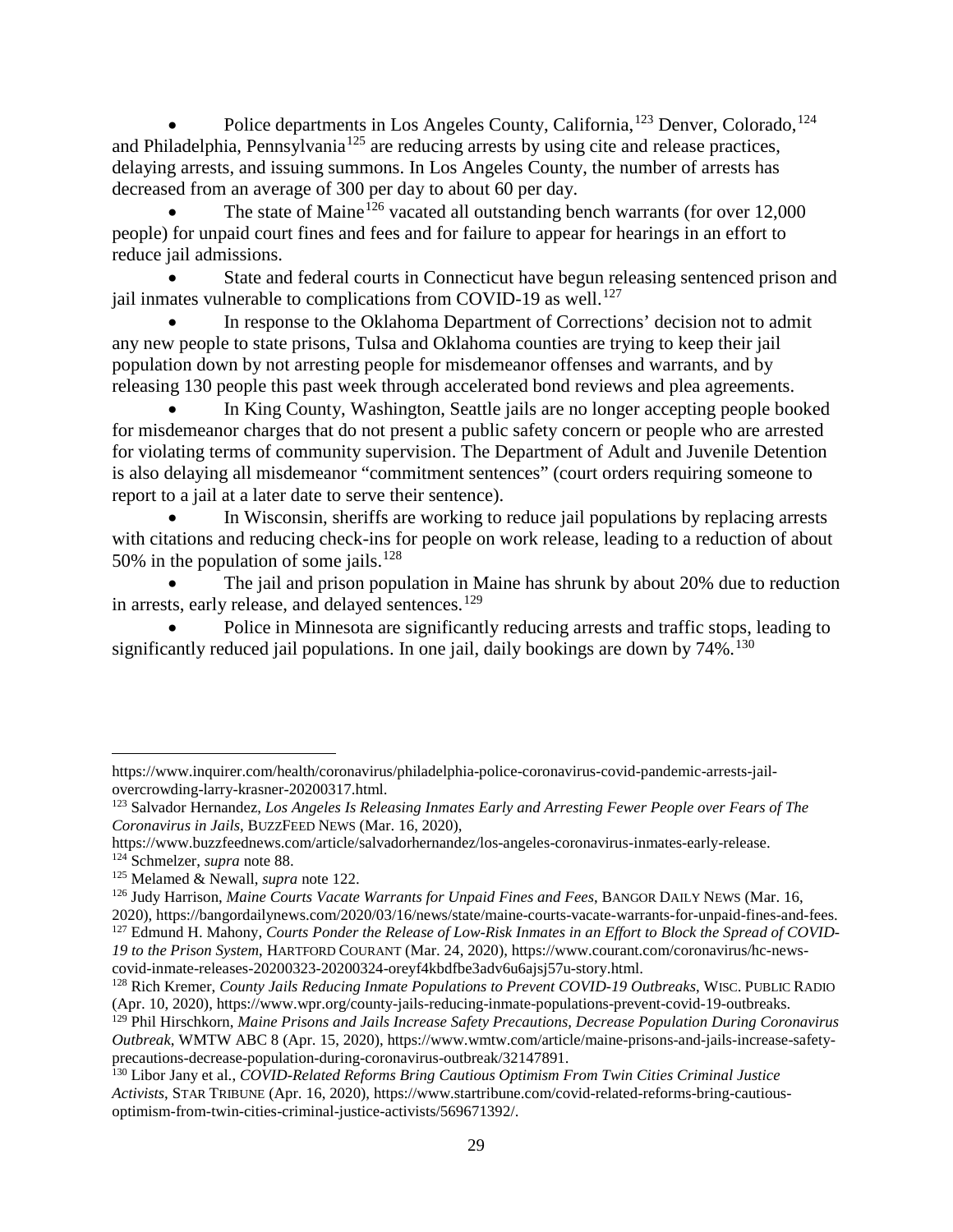The Lincoln, Oregon Sheriff's office announced that it would only accept arrestees who had committed serious crimes or posed extreme risk to the community, ultimately halving the number of people held at the jail. $131$ 

• Following an order issued by the Kentucky Chief Justice ordering many pretrial detainees to be released on their own recognizance, jail populations have reduced significantly, and arrests have decreased across the state from 700 per day to 175 per day.<sup>[132](#page-29-1)</sup>

## **Summary and Overall Conclusions**

75. ICE operates a nationwide system of immigration detention without the requisite policies, practices, personnel, and plans to ensure conditions of detention that comport with the law. Wyatt is one of 221 facilities in use by ICE today, and one of those 185 facilities that house more than one system's confined population. Wyatt accepts as many as four confined populations – ICE detainees, USMS prisoners, DOJ Bureau of Prison inmates, and Navy personnel pending court martial – populations governed by three different systems of justice – criminal justice, immigration, and martial law. Based upon my review of the materials provided and otherwise available in the public domain, it is my opinion, ICE's instruction and oversight has been insufficient to ensure detainees receive the care they are due as a matter of law, and that Wyatt has failed to provide the care required of it, certainly not the care required during a pandemic.

76. Among ICE's deficiencies, (a) the agency failed to develop and adopt a plan of action that comports with CDC recommendations at all the facilities it uses including Wyatt. (b) ICE failed to implement the various plans it promulgated, one for dedicated and one for nondedicated facilities, one for facilities, its healthcare provided by Immigration Health Service Corp (IHSC), and one for the rest, their healthcare provided according to each contractor's provisions. (c) ICE failed to provide the oversight needed to ensure facilities complied and to intervene when they did not. The coronavirus does not distinguish between dedicated and nondedicated facilities and neither should ICE. Among Wyatt's deficiencies, most fundamentally, the facility failed to implement CDC recommendations; chief among its mistakes, the lack of symptom screening, testing, and an evidence-based quarantine protocol. Wyatt also failed to enforce compliance by staff and all the persons in its custody. Additionally, the facility failed to distinguish in its policies and practices the care, custody, and control afforded civilly held detainees versus criminal defendants and sentenced prisoners.

77. Individuals at Wyatt with medical vulnerability to COVID-19 face irreparable harm if they continue to be detained and are unlikely to pose significant flight or public safety threats if they were released under conditions consistent with objective assessments of risk. The government, including local and federal officials responsible for ICE detainees at NWDC, should release as many of these vulnerable individuals as possible, as quickly as possible, with only

https://newportnewstimes.com/article/jail-inmate-roster-halved.

 $\overline{\phantom{a}}$ 

<span id="page-29-0"></span><sup>131</sup> Kenneth Lipp, *Jail Inmate Roster Halved*, NEWS TIMES (Apr. 16, 2020),

<span id="page-29-1"></span><sup>132</sup> James Mayse, *Arrests Have Declined Dramatically due to Effort to Reduce COVID-19 Exposure*, MESSENGER-INQUIRER (Apr. 17, 2020), https://www.messenger-inquirer.com/news/arrests-have-declined-dramatically-due-toeffort-to-reduce-covid-19-exposure/article\_1ea3b65e-febb-52bd-a47a-a60d5565261e.html.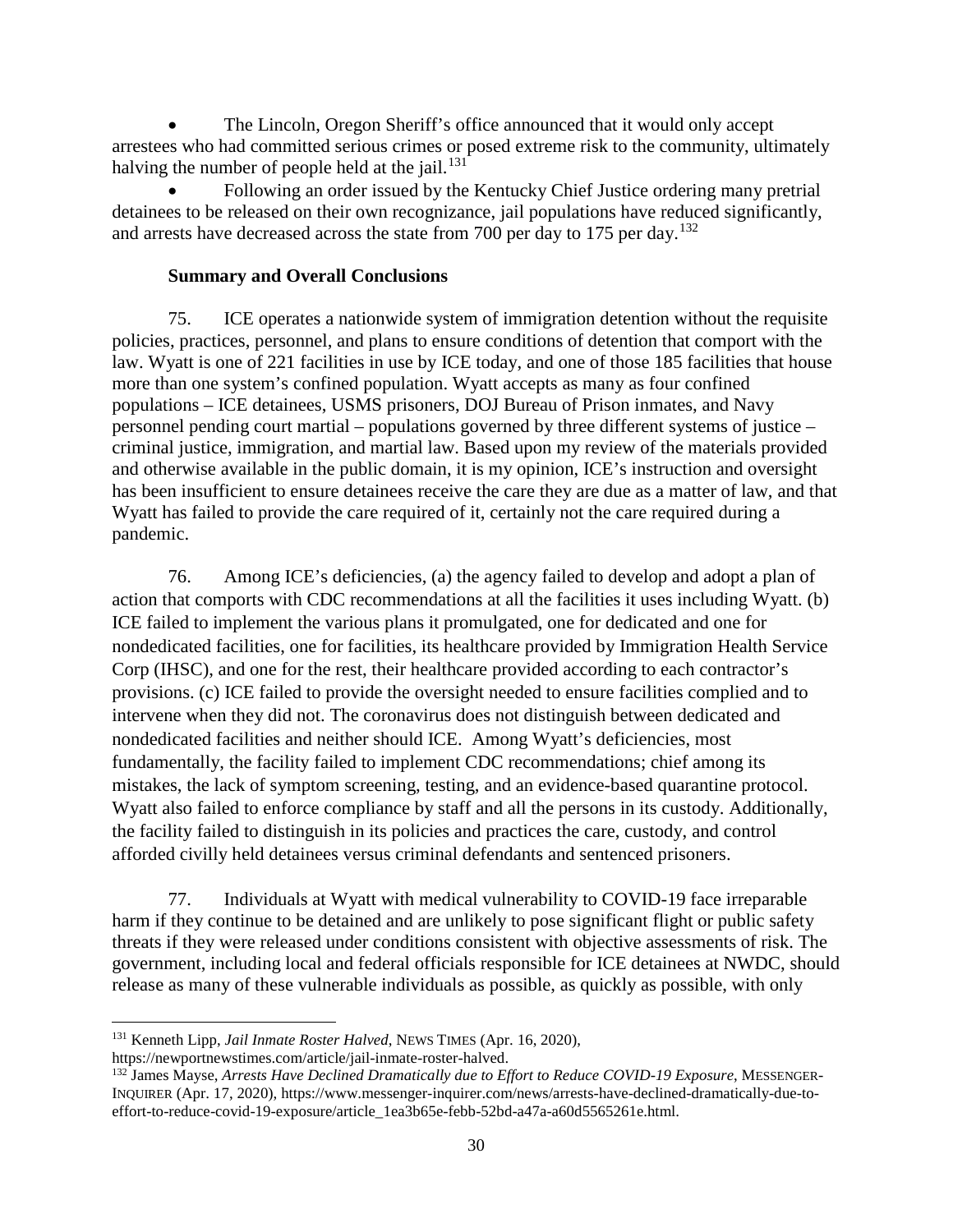those conditions that are necessary to ensure participation in court proceedings or other appointments.

78. Given the severity of COVID-19 and the rapidly escalating rate of infection and death in the United States, as well as the increased risks in facilities housing ICE detainees, I also recommend that any other individuals deemed likely to comply on appropriate conditions of supervision where necessary, be released immediately to protect themselves, other detainees, correctional and medical staff, and the general public, without impeding immigration court proceedings or other legally-required appointments.

Pursuant to 28 U.S.C. § 1746, I declare under penalty of perjury that the foregoing is true and correct.

Executed this 14th day in May 2020, in New York City, New York.

Jara B. Servio

\_\_\_\_\_\_\_\_\_\_\_\_\_\_\_\_\_\_\_\_\_\_\_\_\_\_\_\_

Dora Schriro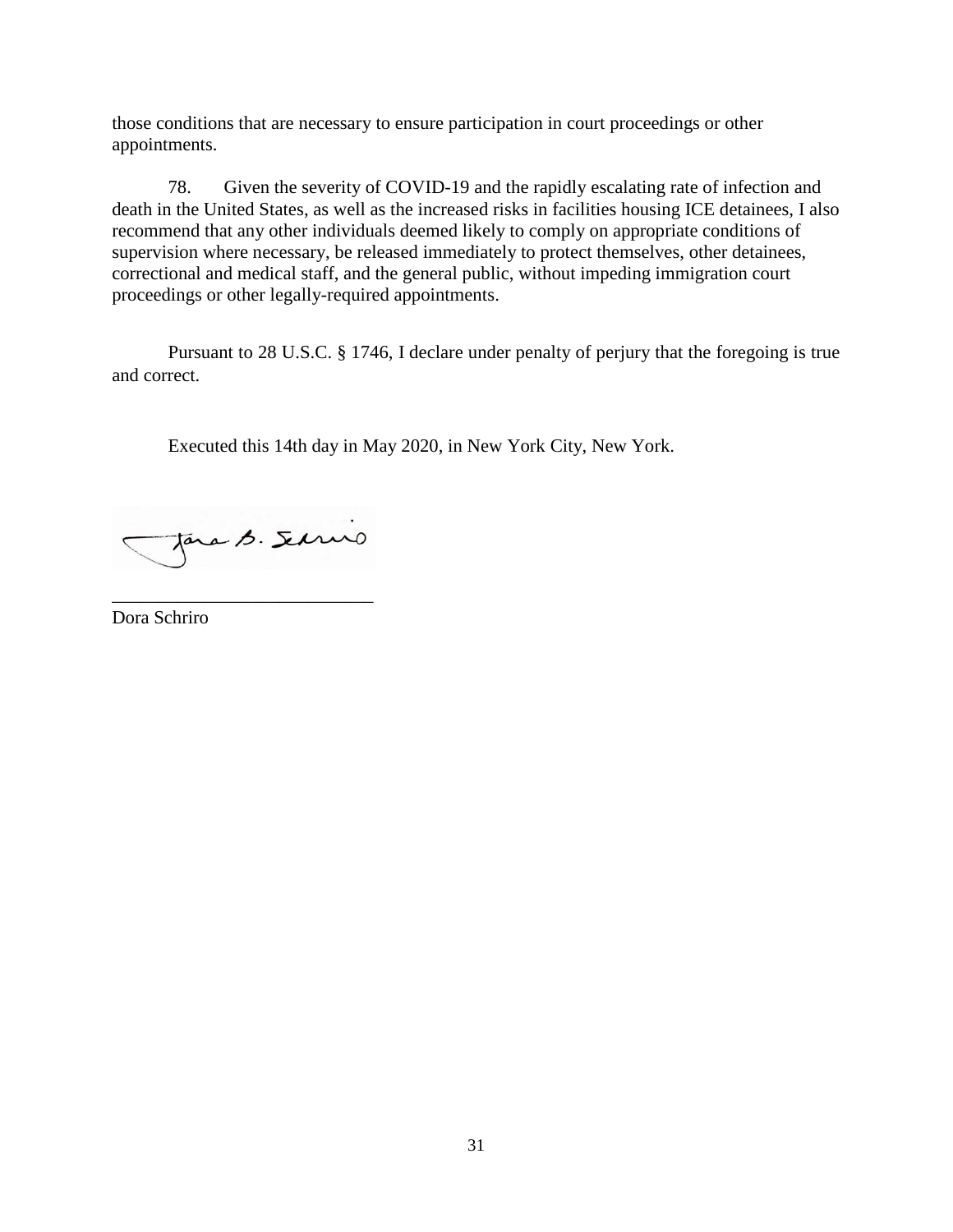#### **DORA B. SCHRIRO, Ed.D. J.D.**  EXECUTIVE EXPERIENCE

#### *State of Connecticut,* Middletown CT (2014–2018)

**CT Homeland Security Advisor** (2016–2018), DHS clearance, Top Secret, appointed by Gov. Dannel Malloy **Commissioner**, Department of Emergency Services & Public Protection (2014–2018), appt. by Gov. Malloy

- Responsible for CT State Police, Emergency Management & Homeland Security, Scientific Services, Fire Prevention & Control, Police Officer Standards & Training, Statewide Telecommunications.
- FY2018 operating budget, \$185M; federal grants, \$348M; bond funding, \$79M; 1817 employees
- Public Safety & Service, Homeland Security, and Emergency Response, Recovery & Resiliency
- Accomplishments: 1. Comprehensive procedural justice effort with body-worn cameras, all state police on patrol, civilian complaint process,  $21^{\text{st}}$  century curricula for state & local law enforcement, an investigative protocol for officer-involved shootings, annual reports of uses of force, traffic stops & police pursuits, mandatory police agency accreditation, and ICE-interface protocol; 2. Drug intervention & enforcement including a dark-web opioid taskforce, equipping all troopers and training first responders to administer naloxone; 3. Other harm reduction efforts including a multi-jurisdictional cybersecurity investigative unit, comprehensive gun control, community-focused active shooter preparedness, wrap-around DV safety & support, K-12 & post-secondary school safety planning, and Ebola & Zika first responder protocols

#### *City of New York,* New York, New York (2009–2014)

**Commissioner**, New York City Department of Correction, appointed by Mayor Michael Bloomberg

- Responsible for adult detention, prisoner processing, and operation of criminal court pens, an average of 12,000 inmates daily and 100,000 pretrial and city-sentenced inmate admissions annually
- FY2014 operating budget, \$1.065B, capital budget, \$691.9M; 10,440 employees
- Focus: Special Populations; Intake, Classification and Discharge Planning; Staff Accountability; Alternatives to Disciplinary Segregation; Alternatives to Detention
- Accomplishments: 1<sup>st</sup> U.S. Social Impact Bond funded program, adolescent pre-release initiative; Justice Reinvestment funded pre-release preparation for adults; pre-trial & post-plea diversion for the mentally ill; comprehensive reform of disciplinary segregation with clinical alternatives for special populations; centralized intake with risk & needs classification, gang identification, and discharge planning

## *US Department of Homeland Security*, Washington DC (2009–2009)

**Senior Advisor to Secretary on ICE Detention and Removal**, appointed by DHS Sec. Janet Napolitano **Director, ICE Office of Detention Policy and Planning,** appointed by ICE Asst. Sec. John Morton

- Focus: Design a civil detention system satisfying all safety and security needs and legal requirements
- Authored, *2009 Report on ICE Detention Policies and Practices: A Recommended Course of Action for Systems Reform*, DHS' adopted template for improving the operation of immigration detention
- Improved the efficiency and effectiveness and increased the transparency of ICE detention operations

## *State of Arizona*, Phoenix, Arizona (2003–2009)

**Department Director**, Arizona Department of Corrections, appointed by Gov. Janet Napolitano

- Responsible for adult corrections and community supervision including 39,000 inmates and 7,200 parolees daily and 55,000 felons annually (21,000 admissions/11,500 case openings)
- FY2009 operating budget, \$1.23B; 9,750 employees
- Focus: Systems reform, re-entry, victim services, strategic planning, privatization oversight
- Winner, 2008 Innovations in American Government, and first prison-based reform awards recipient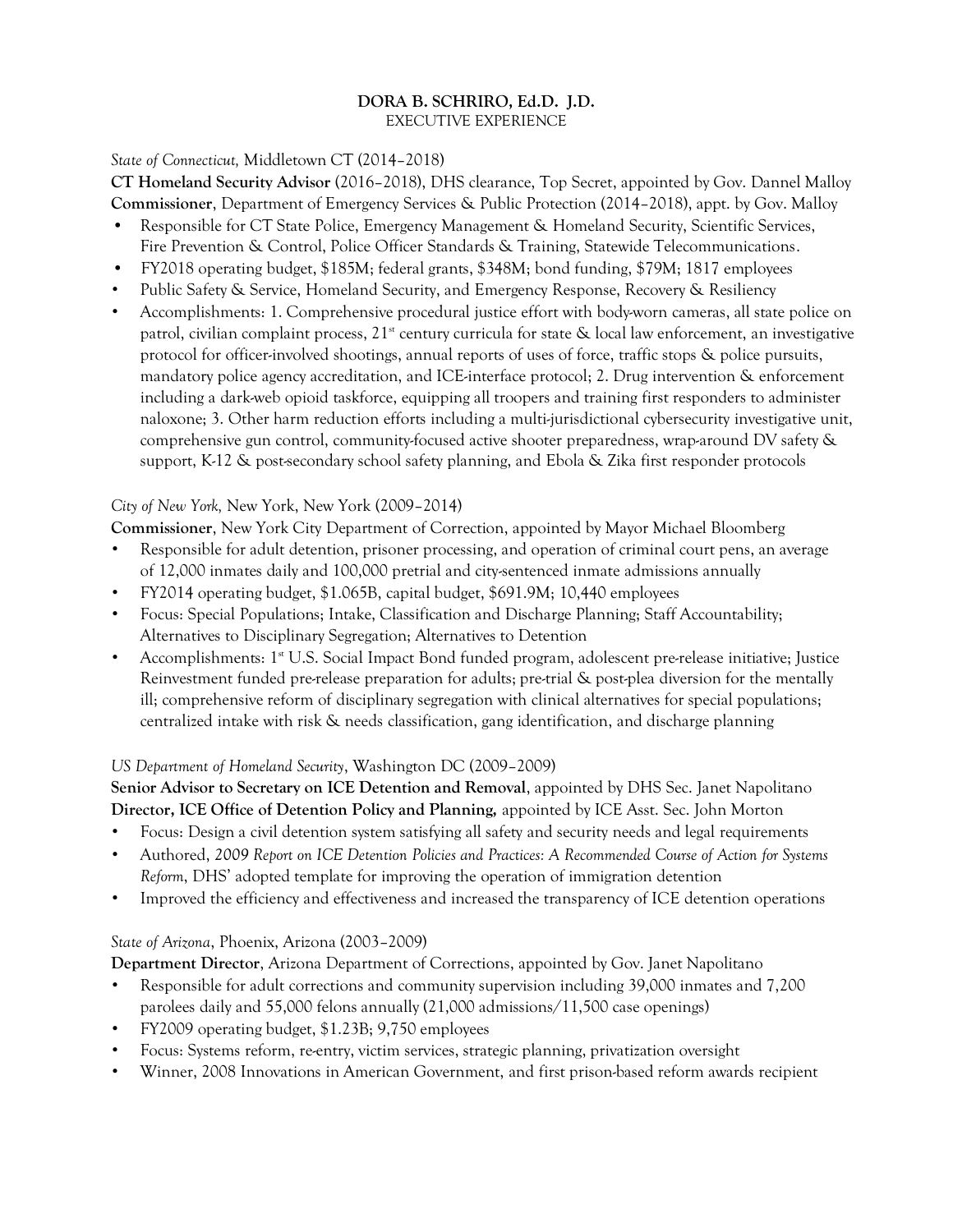Dora B. Schriro, Ed.D. J.D. Page 2 *City of St. Louis*, St. Louis, Missouri (2001–2003)

**Commissioner of Corrections**, St. Louis City Division of Corrections, appointed by Mayor Francis Slay

- Responsible for adult detention, prisoner processing, and city probation and parole including 1,500 jail inmates and 2,000 offenders on supervision daily (9,000 admissions/63,000 bookings annually)
- FY2003 operating budget, \$68M; 615 employees
- Focus: Population management, alternative sentencing initiatives, staff development
- Opened and operated the city's first combined police prisoner processing and detention center

## *State of Missouri*, Jefferson City, Missouri (1993–2001)

**Department Director**, Missouri Department of Corrections, appointed by Gov. Mel Carnahan

- Responsible for adult corrections and probation and parole services including 28,000 prisoners and 65,000 offenders on community supervision daily, 35,000 admissions/72,000 case openings annually
- FY2002 operating budget, \$500M; 11,000 employees
- Focus: Systems and sentencing reform, litigation reduction, restorative justice, capital construction
- Winner, Council of State Governments Innovations award program; four-time Innovations in American Government Finalist and Semi-Finalist

## *City of St. Louis*, St. Louis Missouri (1989–1993)

**Correctional Superintendent**, St. Louis City Division of Correction, appointed by Mayor Vince Schoemehl

- Responsible for 600 pre-trial and city sentenced inmates, 4,000 admissions annually
- FY1993 operating budget, \$26M; 210 employees
- Focus: Court oversight, overcrowding, certified juveniles, community relations

## *City of New York*, New York, New York (1984–1989)

**Assistant Commissioner**, New York City Department of Correction, appointed by Mayor Ed Koch

- Responsible for design and delivery of inmate programs services, programs development, grants
- Services provided to 100,000 pre-trial and city sentenced inmates annually by 200 employees
- Focus: Public-funded and accredited education, school-aged inmates; contracts management

**Assistant Deputy Director**, Office of the Mayor, Coordinator of Criminal Justice

- Grants administration, federal and state funded systems reforms, \$189M annually
- Focus: Alternatives to detention, intermediate sanctions, policy analysis, applied research

# CONSULTING SERVICES

Dora B. Schriro Consulting Services, LLC (est. 2013)

# EDUCATION

St. Louis University, St. Louis, Missouri, Juris Doctorate, School of Law (2002) Columbia University, New York, New York, Doctor of Education, Teachers College (1984) University of Massachusetts at Boston, Massachusetts, Master of Education (1980) Northeastern University, Boston, Massachusetts, Bachelor of Arts cum laude (1972)

# MANAGERIAL PROGRAMS

Council of State Governments, Toll Fellowship (2018) Harvard University, JFK School of Government, Innovations in Governance (2005) Harvard University, JFK School of Government, Strategic Public Sector Negotiations (1996) Harvard University, JFK School of Government, Senior Executives in State and Local Government (1992)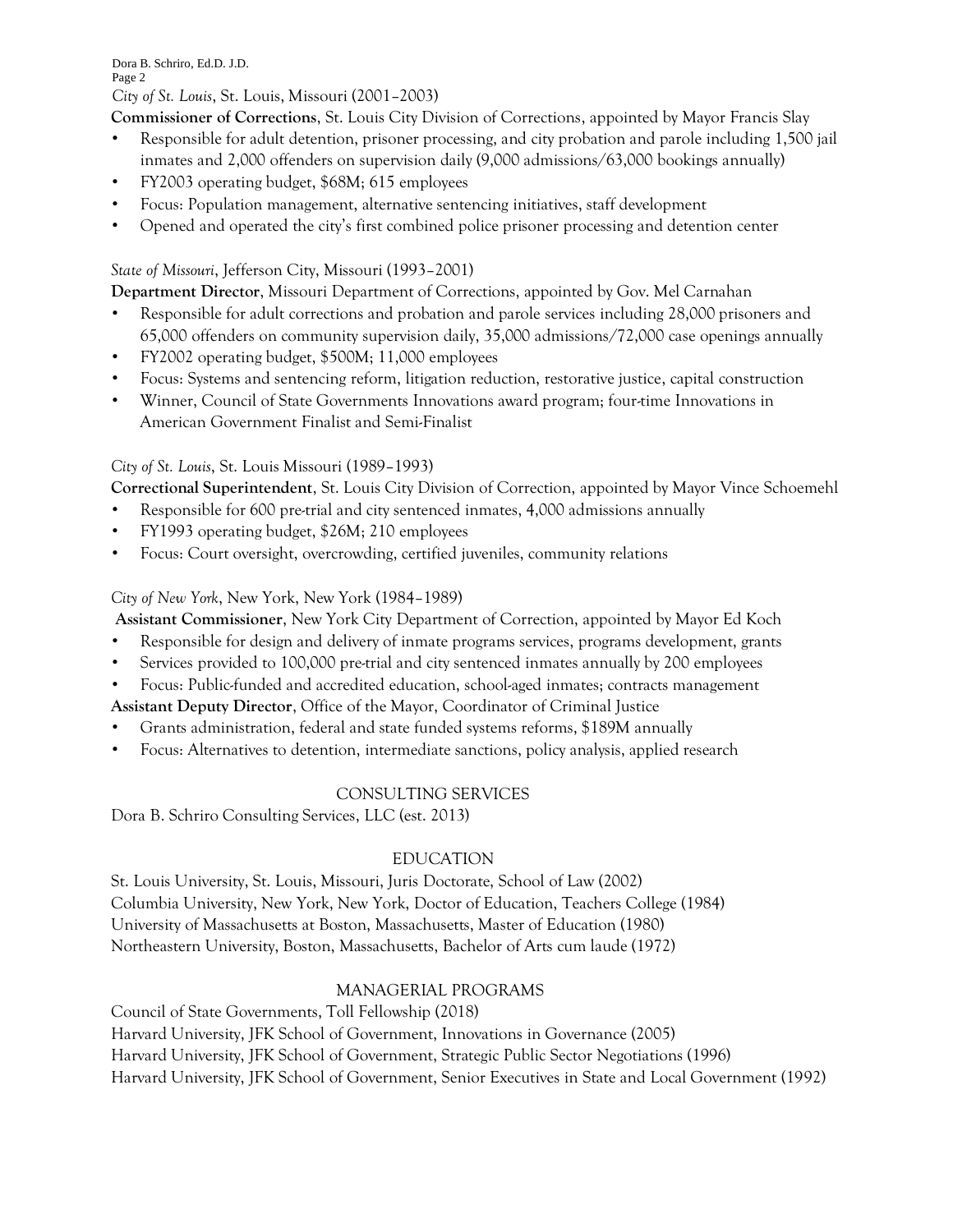Dora B. Schriro, Ed.D. J.D. Page 3

#### HONORS AND AWARDS, INNOVATIONS

Innovations in American Government, 2008 Winner, Getting Ready: Keeping Communities Safe Innovations in American Government, 2000 Semi-finalist, Correcting Corrections Innovations in American Government, 1999 Semi-finalist, Constituent Services Innovations in American Government, 1998 Semi-finalist, Pre-Promotional Training Innovations in American Government, 1997 Finalist, Constituent Services Council of State Governments, 1998 Innovations Award Winner, Waste Tire to Energy Council of State Governments, 1997 Innovations Award Regional Finalist, Pre-Promotional Training Council of State Governments, 1996 Innovations Award Finalist, Constituent Services

## OTHER HONORS AND AWARDS

U.S. Department of Justice, Office for Victims of Crime, Allied Professional Award, 2012 Florida Immigrant Advocacy Center, American Justice Award, 2011 Hofstra University (Hempstead, New York) Presidential Medal, 2010 National Governors Association, Distinguished Service to State Government Award, 2006 Arizona Parents of Murdered Children, Filling Empty Shoes, 2006 Honoree Farmingdale Public Schools (Farmingdale, New York), Wall of Fame, 2001 Inductee St. Louis Forum, Trailblazer Award, 2000 Association of Correctional Administrators, Michael Francke Award for Outstanding Leadership, 1999 Jefferson City (Missouri) Ten Most Influential Women, 1998 Missouri Governor Award for Quality and Productivity, 1993, 1994, 1995, 1996, 1997, 1998, 1999, 2000 Missouri Governor Torch of Excellence Gold Award, 1999 Missouri Governor Torch of Excellence Award, 1997 International Association of Correctional Training Personnel Award, Pre-Promotional Training, 1996 Women's Self-Help Center, Twenty Distinguished Women, 1996 St. Louis (Missouri) YWCA Special Leadership Award for a Government Official, 1995 Jefferson City (Missouri) News Tribune Statesman of the Month, June 1995

#### PUBLICATIONS, IMMIGRATION DETENTION REFORM

*Weeping in the Playtime of Others: The Obama Administration's Failed Reform of ICE Family Detention Practices,* in Journal on Migration and Human Security, The Law that Begot the Modern U.S. immigration Enforcement System: IIRIRA 20 Years Later (December 2018)

*Women and Children First: An Inside Look at the Impediments to Reforming Family Detention in the U.S.,* in Challenging Immigration Detention, ed. by Flynn and Flynn. Edward Elgar Publishing (September 2017) *Afterword, Intimate Economies, Anomie and Moral Ambiguity,* in Intimate Economies of Immigration Detention: Critical Perspectives, ed. by Conlon and Hiemstra. Routledge Publishers (2016)

*Improving Conditions of Confinement for Immigrant Detainees: Guideposts toward a Civil System of Civil Detention in* The New Deportation Delirium, ed. by Kanstroom and Lykes. NYU Press (2015)

*Family Immigration Detention: The Past Cannot be Prologue,* co-author, ABA Commission on Immigration (2015)

*Envisioning a Civil System of Civil Detention: Our Opportunity, Our Challenge* (Foreword), in Outside Justice, ed. by Brotherton, Stageman and Leyro. Springer Press (2013)

Improving Conditions of Confinement for Criminal Inmates and Immigrant Detainees, American Criminal Law Review, Georgetown University Law Center (Fall 2010)

The 2009 Report on ICE Detention Policies and Practices: A Recommended Course of Action for Systems Reform, U.S. Department of Homeland Security (October 2009)

Rethinking Civil Detention and Supervision, Arizona Attorney (July–August 2009)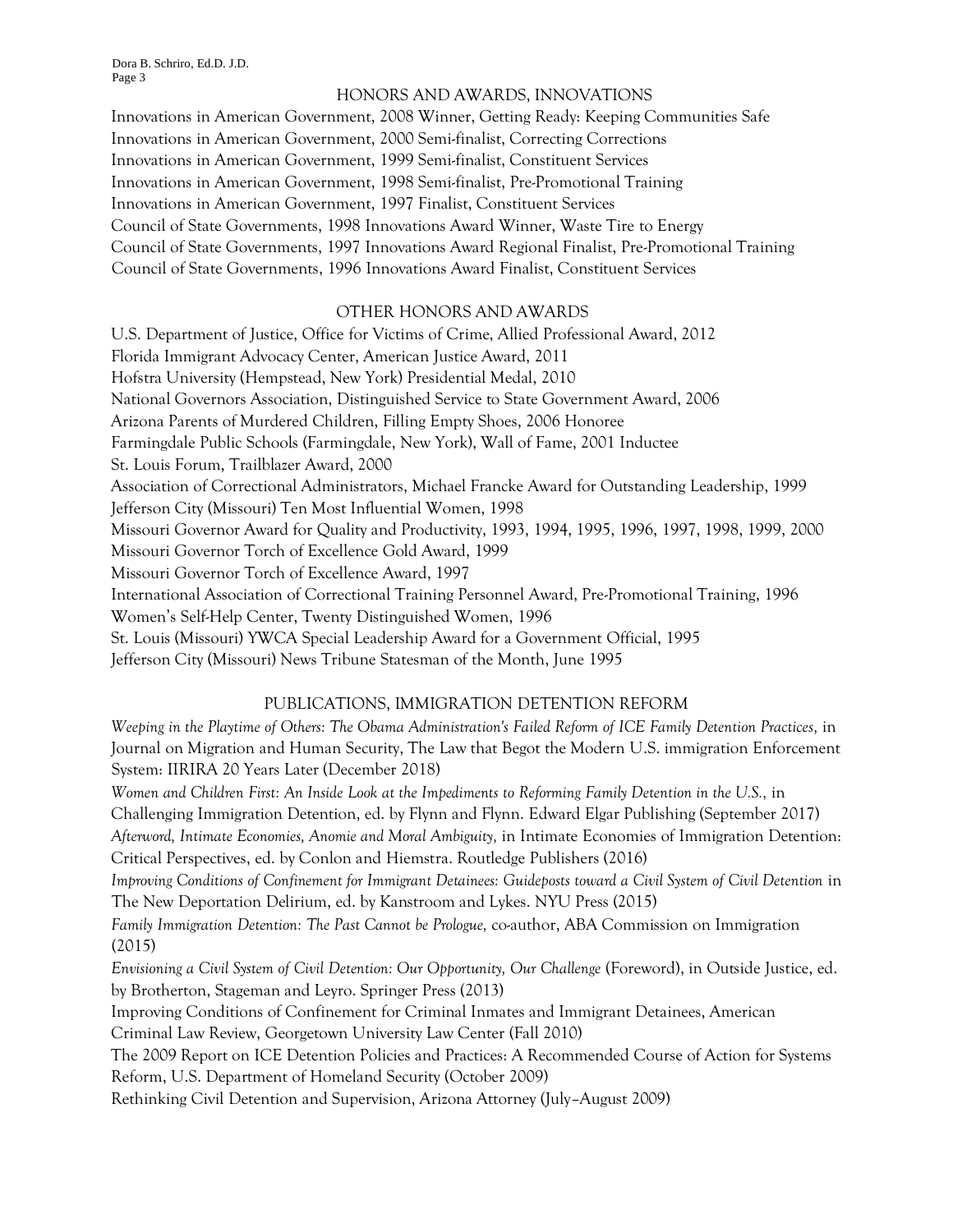#### PUBLICATIONS, CORRECTIONS REFORM

*Smart and Safe: Making the Most of Adolescents' Time in Detention, the Physical Plant, Our Workforce, and the "What Works' Literature,* in The State of Criminal Justice, American Bar Association (2013) *Corrections: The Justice-Involved Mentally Ill, A Practitioner's Perspective,* in The State of Criminal Justice, American Bar Association (2012) *Good Science, Good Sense: Making Meaningful Change Happen – A Practitioner's Perspective*, Criminology & Public Policy, Vol. 11, No. 1, Special Issue (February 2012) *Is Good Time a Good Idea?* Federal Sentencing Reporter, Vol. 21, No. 3 (February 2009) *Correcting Corrections: The Arizona Plan: Creating Conditions for Positive Change in Corrections*, Confronting Confinement: A Report of the Commission on Safety and Abuse in American Prisons (2006) *Missouri's Parallel Universe: Blueprint for Effective Prison Management*, Corrections Today (April 2001) *Correcting Corrections: Missouri's Parallel Universe*, Papers from the Executive Sessions on Sentencing and Corrections, U.S. Department of Justice, Office of Justice Programs (May 2000) *Avoiding Inmate Litigation: The 'Show-Me' State Shows How*, Sheriff's Magazine, (March–April 1999) *Best Practices: Excellence in Corrections*, American Correctional Association (August 1998) *Reducing Inmate Litigation*, Corrections Today (August 1998) Corrections Management Quarterly, Issue Editor, Aspen Publications (1997) Currents, Leadership St. Louis, Danforth Foundation (1992) *What Makes Correctional Education Educational*, Journal of Correctional Education (September 1986) Safe Schools, Sound Schools, ERIC Clearinghouse on Urban Education (January 1985) *What Works with Serious Juvenile Offenders: US Experience*, Juvenile Delinquency in Australia (1984) What Makes Correctional Education Educational: Ethnography of an Instructionally Effective School, University Microfilm (1983)

#### STANDARDS, SENTENCING AND RELATED CIVIL-CRIMINAL JUSTICE REFORM ACTIVITIES Women's Refugee Commission, Commissioner (2012–2020)

American Bar Association, Commission on Immigration, Special Advisor (2019–2020) American Bar Association, Commission on Immigration, Advisory Board Member (2017–2019) American Bar Association, Commission on Immigration, Standards for the Custody, Placement and Care; Legal Representation, and Adjudication of Unaccompanied Alien Children in the United States (2018) U.S. Dept. of Homeland Security, DHS Family Residential Ctr. Advisory Committee, member (2015–2016) American Bar Association, Commission on Immigration, Commissioner (2014–2016) American Bar Association, Commission on Immigration, Co-chair, Standing Subcommittee on Punitive Segregation, (2012–2014)

American Bar Association, Commission on Immigration, Civil Detention Standards Task Force (2011–2012) American Bar Association, Criminal Justice Standards Subcommittee, ACA representative (2005–2008) Arizona State University School of Law, Sentencing Policy Seminar (2004–2005)

Arizona Attorney General Sentencing Advisory Committee (2004–2008)

St. Louis University School of Law, Instructor, Sentencing Policy Seminar (2000–2002)

Missouri Sentencing Advisory Commission, Vice Chair (1994–2001)

U.S. Department of Justice Executive Sessions on Sentencing and Corrections, in conjunction with Harvard University JFK School of Government and University of Minnesota Law School (1997–2000) Partnership for Criminal Justice Workshop, Institute on Criminal Justice, University of Minnesota Law School, State Partner (1997–2000)

State Sentencing and Corrections Program, Vera Institute of Justice, National Associate (1999–2002) U.S. Dept. of Justice, Bureau of Justice Assist., Discretionary Grant Program, Peer Reviewer (1994–2002)